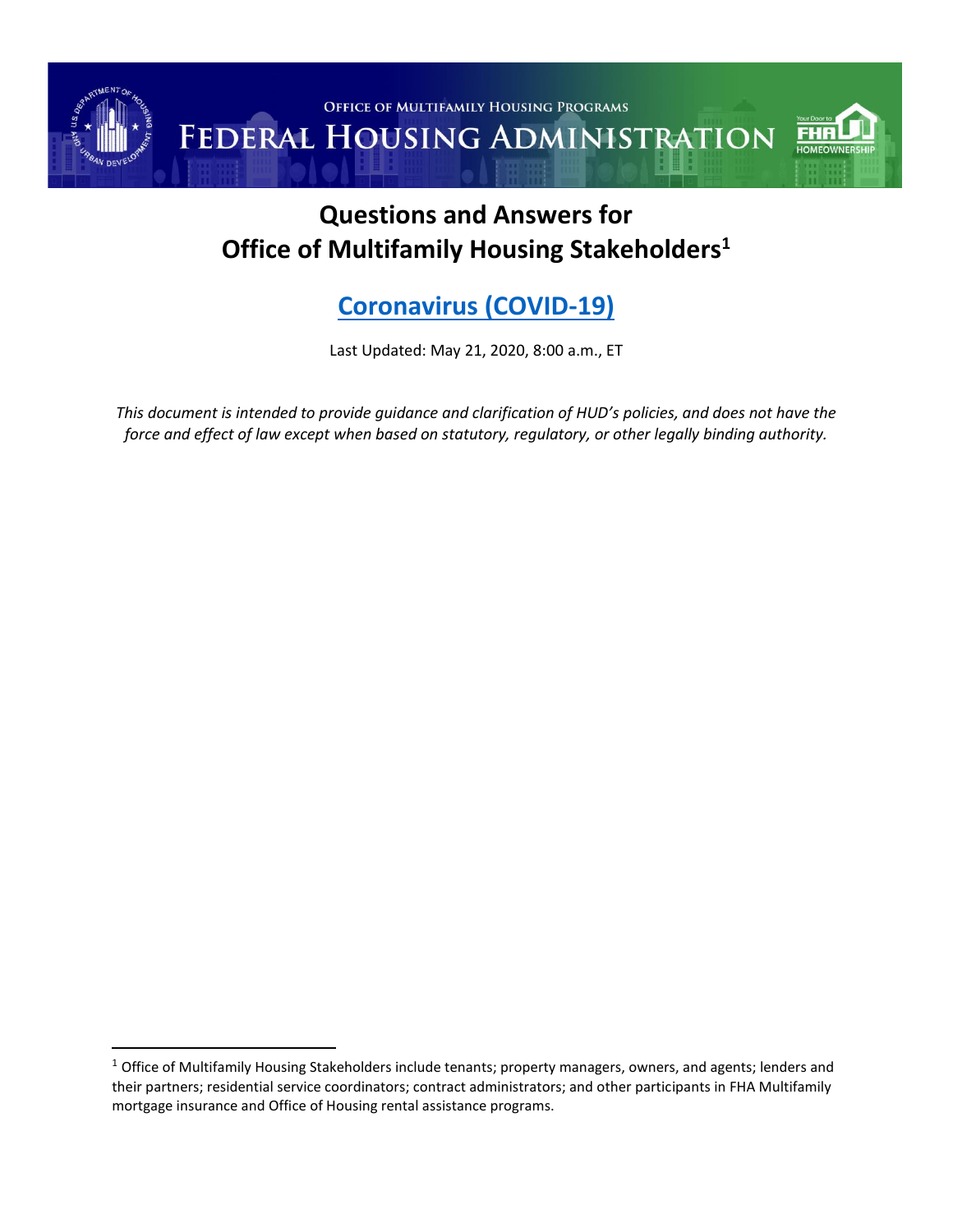### **Contents**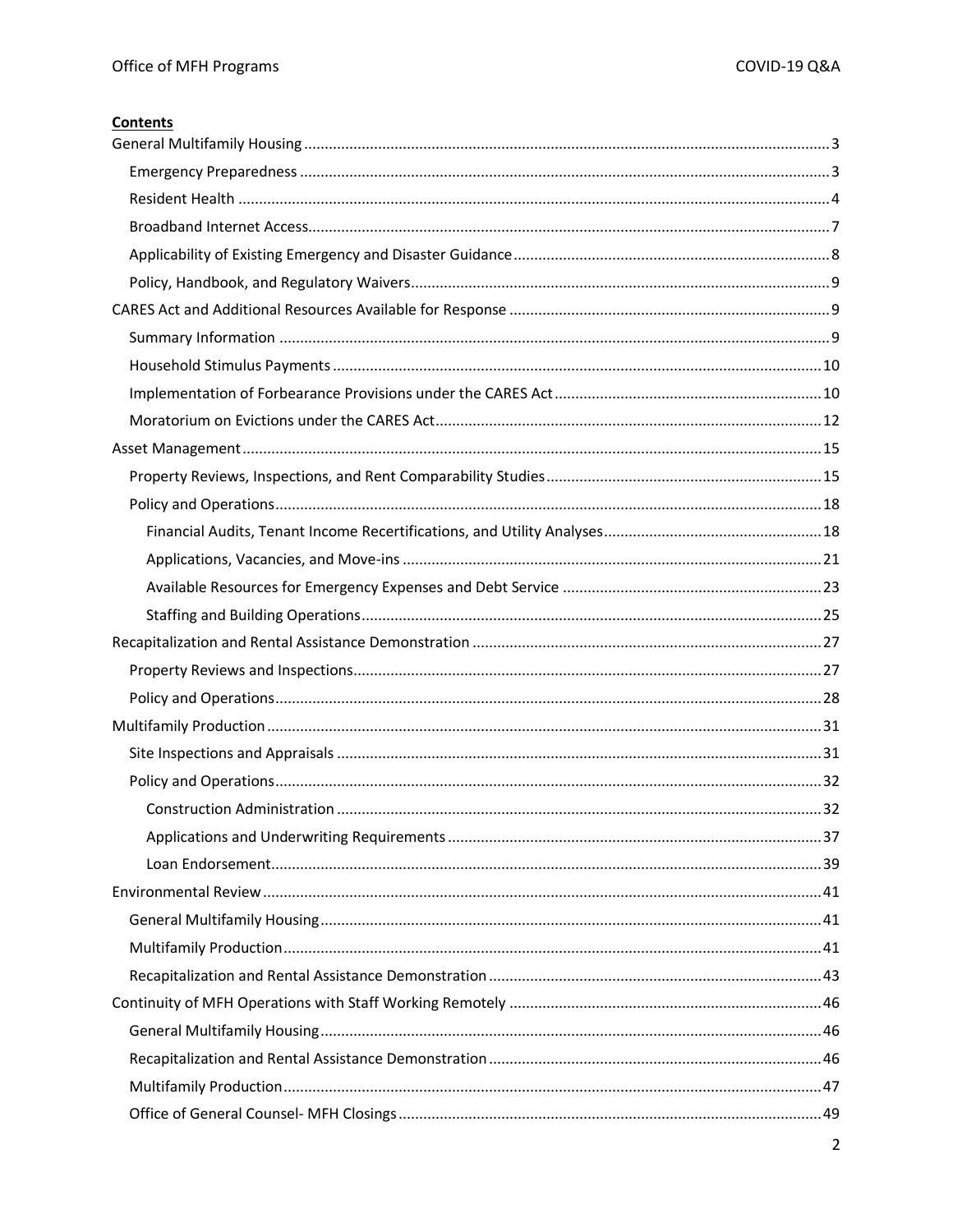# <span id="page-2-0"></span>**General Multifamily Housing**

#### <span id="page-2-1"></span>*Emergency Preparedness*

### **Q1: Who is coordinating COVID-19 efforts for Multifamily Housing (MFH)? Who will be the point of contact for housing providers?**

A: Owners and agents should contact their field MFH Account Executive or Resolution Specialist for property specific inquiries. Jeff Little, the Associate Deputy Assistant Secretary for MFH Programs, is the main point of contact for Multifamily stakeholders.

(Added on 3/12/20)

### **Q2: Have MFH Field Offices been given guidance on how housing providers should prepare and respond to COVID-19?**

A: The Office of MFH provides regular direction to field staff. On March 3, the Office sent an email message to external stakeholders that encouraged stakeholders to share information from the Centers for Disease Control and Prevention (CDC) on the Coronavirus with residents, stakeholders, and others. Please see the following information regarding Emergency Preparedness, Planning, Identification and Messaging for Aging and Disabled Networks: [https://www.naccho.org/uploads/downloadable-resources/Capacity-Building-Toolkit-for-Aging](https://www.naccho.org/uploads/downloadable-resources/Capacity-Building-Toolkit-for-Aging-and-Disability-Networks-2-5-19.pdf)[and-Disability-Networks-2-5-19.pdf](https://www.naccho.org/uploads/downloadable-resources/Capacity-Building-Toolkit-for-Aging-and-Disability-Networks-2-5-19.pdf)

(Updated on 3/16/20)

### **Q3: What emergency preparedness steps does HUD recommend or require property owners and agents take?**

A: Owners and agents should generally follow CDC guidelines and the directions given by local health officials for emergency preparedness. Chapter 38 of [Handbook 4350.1,](https://www.hud.gov/program_offices/administration/hudclips/handbooks/hsgh/4350.1) Emergency and Disaster Guidance, should also be consulted.

The CDC provides guidance for [communities, businesses and schools](https://www.cdc.gov/coronavirus/2019-ncov/community/index.html?CDC_AA_refVal=https%3A%2F%2Fwww.cdc.gov%2Fcoronavirus%2F2019-ncov%2Fpreparing-individuals-communities.html) that can assist housing providers. The CDC has also provided specific guidance [for retirement communities and](https://www.cdc.gov/coronavirus/2019-ncov/community/retirement/guidance-retirement-response.html)  [independent living facilities,](https://www.cdc.gov/coronavirus/2019-ncov/community/retirement/guidance-retirement-response.html) including federally assisted independent housing with support services for older adults. Please see the following information as well regarding Emergency Preparedness, Planning, Identification and Messaging for Aging and Disabled Networks: [https://www.naccho.org/uploads/downloadable-resources/Capacity-Building-Toolkit-for-Aging](https://www.naccho.org/uploads/downloadable-resources/Capacity-Building-Toolkit-for-Aging-and-Disability-Networks-2-5-19.pdf)[and-Disability-Networks-2-5-19.pdf](https://www.naccho.org/uploads/downloadable-resources/Capacity-Building-Toolkit-for-Aging-and-Disability-Networks-2-5-19.pdf)

(Updated on 4/2/20)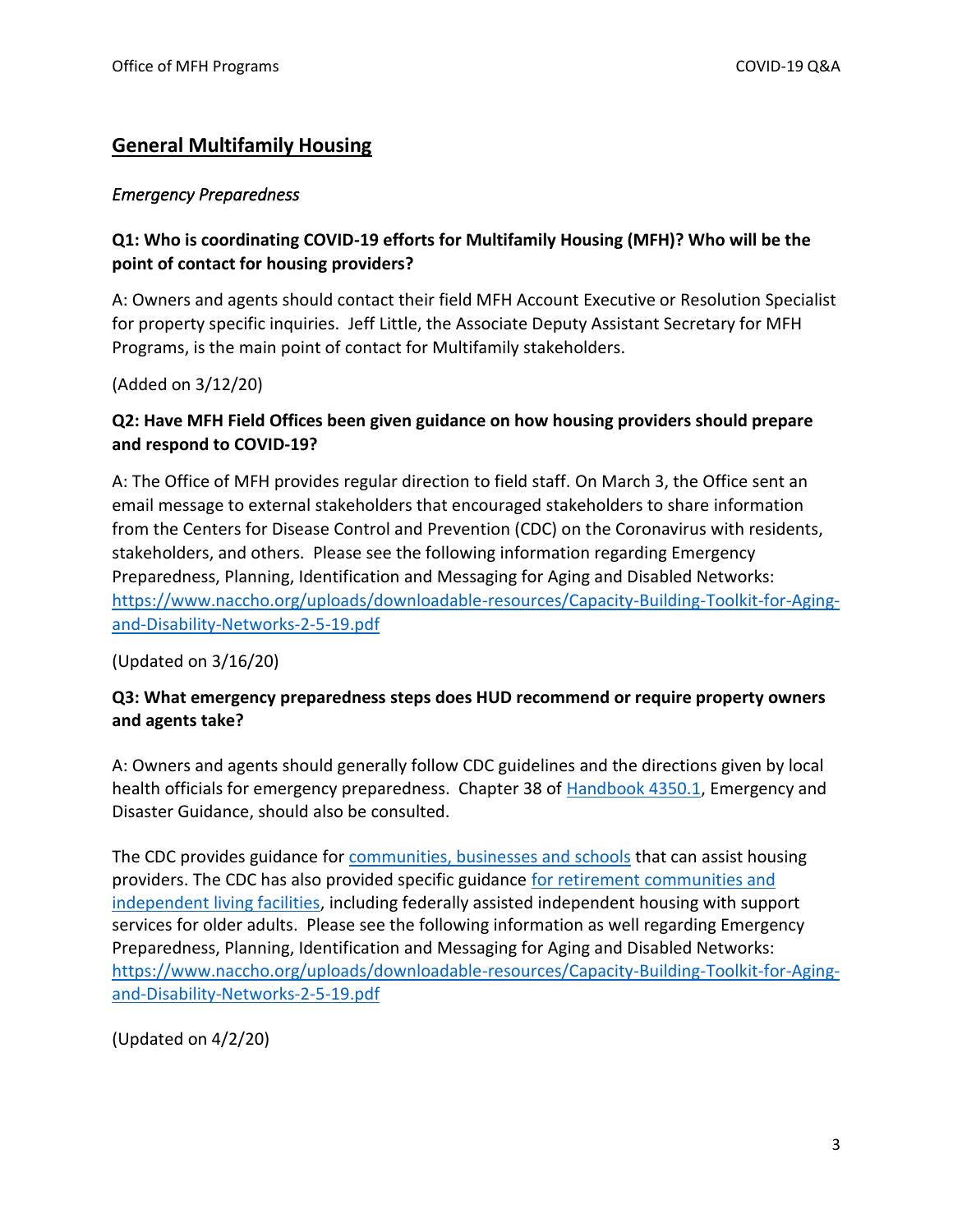### <span id="page-3-0"></span>*Resident Health*

**Q4: In the event of a confirmed COVID-19 case at a HUD-assisted property, what steps should property owners and managers take to protect residents, staff, and the community? How should the owner/agent share this information?**

A: If a resident has confirmed COVID-19, HUD suggests that owners and agents immediately notify the [local health department](https://www.naccho.org/membership/lhd-directory) and communicate with staff, residents, volunteers, and visitors about potential COVID-19 exposure (See Question #5 below). Local health officials will help determine the appropriate course of action for risk assessment and public health management in the facility or community.

Owners and agents should also consult [guidance from the CDC for shared housing facilities.](https://www.cdc.gov/coronavirus/2019-ncov/community/shared-congregate-house/guidance-shared-congregate-housing.html) This guidance includes steps such as minimizing the number of staff members who have faceto-face interactions with residents who have confirmed or suspected COVID-19, ensuring that those staff follow recommended precautions for preventing spread, and advising that those with [higher risk](https://www.cdc.gov/coronavirus/2019-ncov/need-extra-precautions/people-at-higher-risk.html) of severe illness from COVID-19 not have close contact with residents who have confirmed or suspected COVID-19.

### (Updated on 5/21/20)

**Q5: How should a HUD-assisted property owner/agent message to residents, staff, volunteers, and visitors when there is a positive COVID-19 case among their community?** 

A: Residents are not required to notify administrators if they have or may have a positive case of COVID-19. However, if you do receive information of a positive case, in coordination with [local health officials,](https://www.naccho.org/membership/lhd-directory) communicate the possible COVID-19 exposure to all residents and workers, volunteers, and visitors. This can be done by placing signage in common areas and entrances/exits and by letter to all residents, delivered to their doors. Messages should attempt to counter potential [stigma and discrimination.](https://www.cdc.gov/coronavirus/2019-ncov/daily-life-coping/reducing-stigma.html) Residents could be advised to inform their recent personal visitors of potential exposure. Owners and agents must maintain confidentiality as required by the Americans with Disabilities Act (ADA) and the Privacy Act. Owners and agents may provide notification of positive COVID-19 cases, but they **must** ensure the notification **does not disclose** any names, apartment numbers, and other personallyidentifiable information to residents, workers, volunteers, and visitors. Owners and agents should also consult local and state health and privacy laws before making any disclosure. CDC COVID-19 [printable materials](https://www.cdc.gov/coronavirus/2019-ncov/communication/print-resources.html) for community-based settings are available on the CDC website.

(Updated on 5/21/20)

**Q6: How should housing providers assist residents in accessing continued critical services from home- and community-based providers in the event of a quarantine or if community service providers close temporarily?**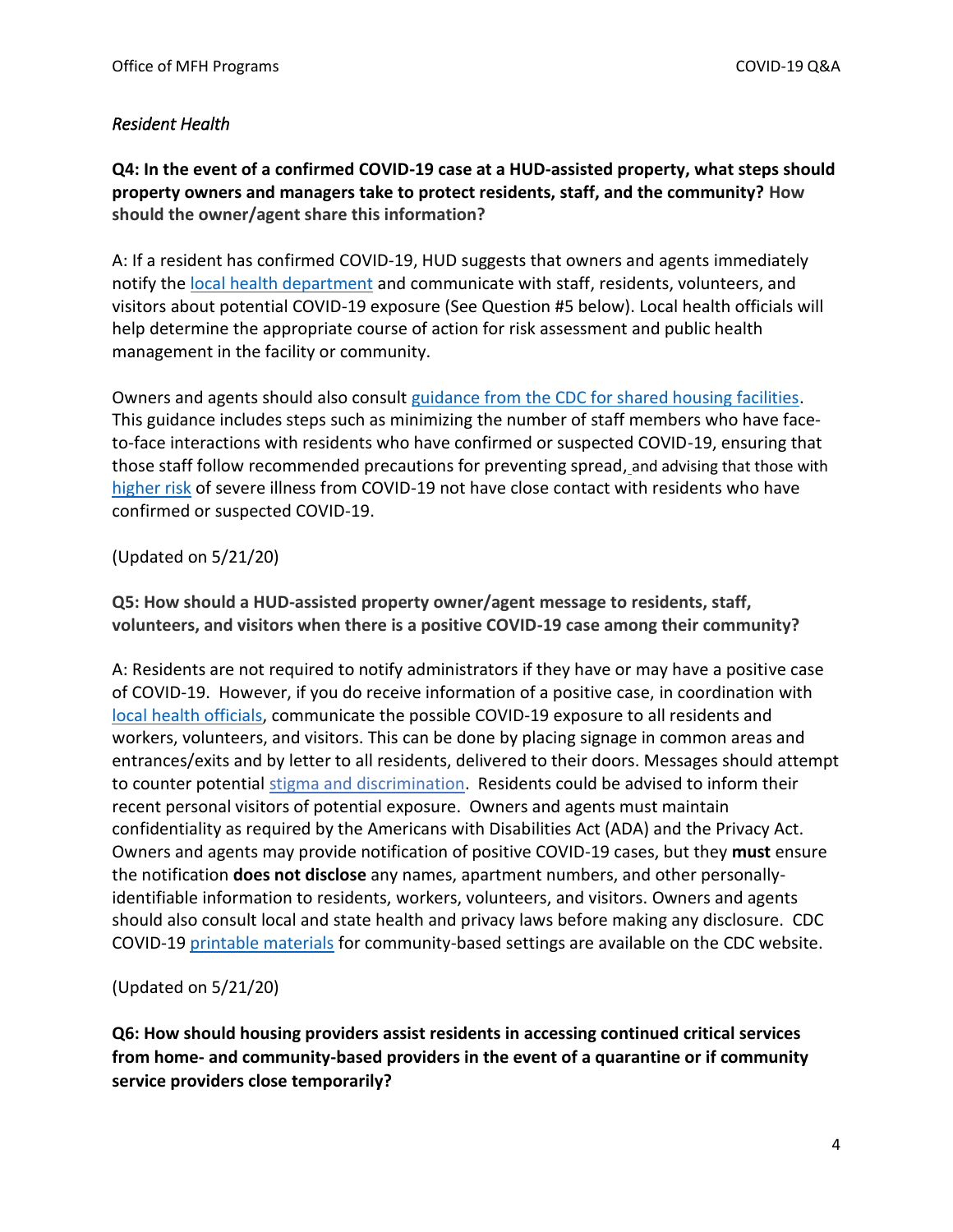A: HUD encourages property owners and agents follow Centers for Disease Control guidelines and the direction of [local health department](https://www.naccho.org/membership/lhd-directory) officials in all cases, including within the context of home and community-based service providers.

(Added on 3/12/20)

# **Q7: What steps is HUD taking to make sure that Fair Housing obligations will still be met in the event of an emergency?**

A: Stakeholders are reminded to ensure that their responses remain faithful to obligations under the Constitution, Fair Housing Act and related regulations. Exigencies associated with important and timely response to issues surrounding COVID-19 are not the basis for unlawful discrimination based on race, color, religion, national origin, sex, disability or familial status.

(Added on 3/12/20)

**Q8: It is thought that many seniors and people with disabilities are particularly susceptible to illness. What kind of communication and resources is HUD providing to communities to reassure residents and property management staff, and prepare them in the event of a confirmed COVID-19 case on site?** 

A: We encourage all parties to access information about the health impacts and proper handling of COVID-19 cases from the CDC, and/or state or local health officials.

We intend to provide regular updates to stakeholders and will continue to send written updated communications via email to national stakeholder groups for forwarding to their members, and to HUD Multifamily Field Offices for distribution to stakeholders in their jurisdiction. Where applicable, we will encourage stakeholders to forward COVID-19 communications from HUD to communities and residents.

(Added on 3/12/20)

### **Q9: Does HUD have guidance available on infectious disease preparation and response?**

A: See information on the Coronavirus from the CDC's [Coronavirus web site.](https://www.cdc.gov/coronavirus/2019-ncov/community/index.html)

(Added on 3/12/20)

# **Q10: If a person under quarantine has additional family members who need to be kept separate what are a property manager's options for meeting those needs? What if managers are being asked to use vacant units for quarantine?**

A: Resident requests to occupy vacant units or temporarily relocate should be verified before being granted. Verification could include written communication from a medical health professional or through communication with the local health department. Managers may use electronic and telephonic communication to perform verification.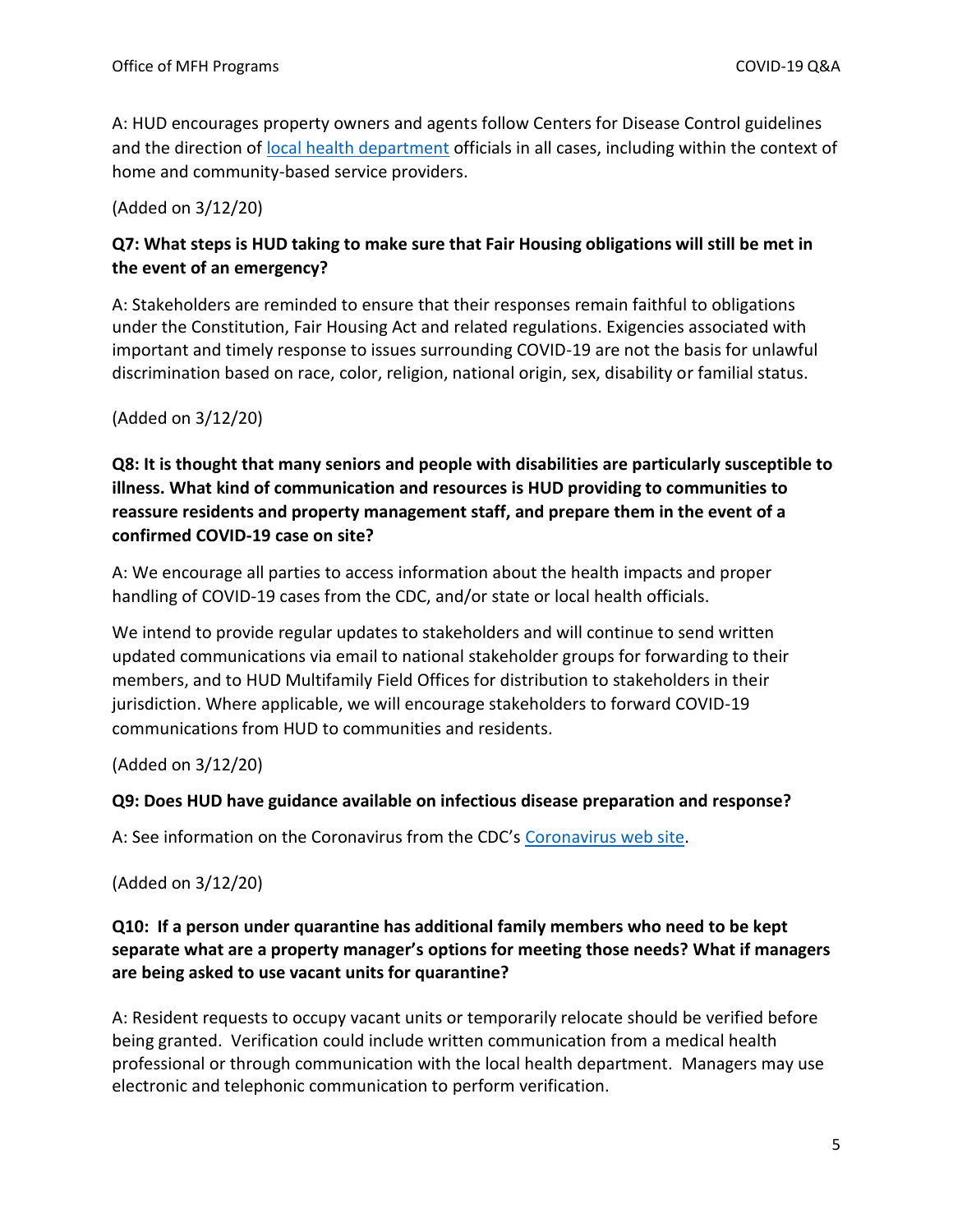(Added on 3/12/20)

# **Q11: Does HUD have guidance on disinfecting common spaces and units, including how to protect our staff?**

A: See these links from the CDC for recommendations on cleaning and disinfecting:

[workplaces-businesses-schools-and-homes](https://www.epa.gov/coronavirus/guidance-cleaning-and-disinfecting-public-spaces-workplaces-businesses-schools-and-homes)

- *Environmental Cleaning and Disinfection Recommendations*, which provides recommendations on the cleaning and disinfection of rooms or areas of those with suspected or with confirmed COVID-19 have visited: [https://www.cdc.gov/coronavirus/2019-ncov/community/organizations/cleaning](https://www.cdc.gov/coronavirus/2019-ncov/community/organizations/cleaning-disinfection.html)[disinfection.html](https://www.cdc.gov/coronavirus/2019-ncov/community/organizations/cleaning-disinfection.html)
- *Guidance for Cleaning and Disinfecting Public Spaces, Workplaces, Businesses, Schools and Homes,* which was jointly developed with the U.S. Environmental Protection Agency: [https://www.epa.gov/coronavirus/guidance-cleaning-and-disinfecting-public-spaces-](https://www.epa.gov/coronavirus/guidance-cleaning-and-disinfecting-public-spaces-workplaces-businesses-schools-and-homes)
- *Disinfecting Your Facility if Someone is Sick*, which provides concise information on how to clean and disinfect facilities, from surfaces to electronics to laundry, in order to protect individuals from COVID-19: <https://www.cdc.gov/coronavirus/2019-ncov/prepare/disinfecting-building-facility.html>

In addition, HUD has recently published relevant guidance on best practices in medical waste disposal on the HUD Exchange site. *Medical Waste Disposal: Best Practices for Owners of Multifamily Properties*, provides owners of multifamily properties with a short summary of best practices and links to state and federal websites providing guidance on safe disposal of medical waste: [https://www.hudexchange.info/resource/6005/medical-waste-disposal-best-practices](https://www.hudexchange.info/resource/6005/medical-waste-disposal-best-practices-for-owners-of-multifamily-properties/)[for-owners-of-multifamily-properties/](https://www.hudexchange.info/resource/6005/medical-waste-disposal-best-practices-for-owners-of-multifamily-properties/)

(Updated on 5/21/20)

### **Q12: Does HUD have recommendations on where we can direct our residents for health checks?**

A: See the link below to find a health center through the Health Resources and Services Administration. <https://findahealthcenter.hrsa.gov/>

(Added on 3/13/20)

**Q13: My property has a resident that has tested positive for COVID-19 and is currently hospitalized. The hospital wants to discharge the patient to quarantine and recuperate at home in order to free up much needed hospital space and resources. Is there a HUD policy that prohibits residents from returning to their homes until they receive a negative test result?**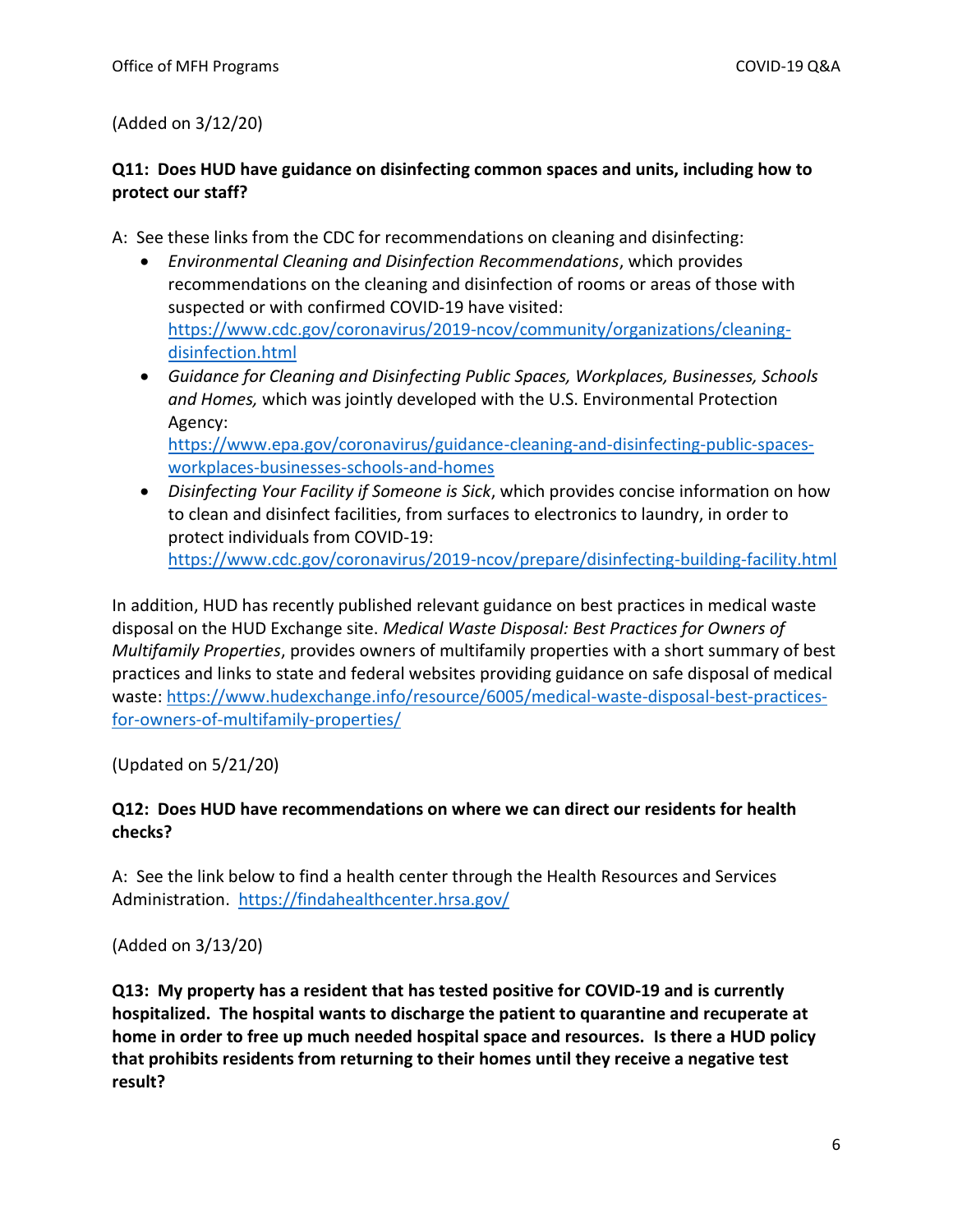A: No, there is no HUD prohibition against a resident returning to their unit until a negative test is received. HUD encourages owners and agents to coordinate and cooperate with local health care professionals and officials to ensure a safe transition from one location to another.

(Added 4/14/20)

# **Q14: What resources are available to address food insecurity concerns for residents of HUDassisted Multifamily properties during the National Emergency?**

A: HUD encourages tenants, property owners and agents to explore all local, state, and federal resources to assist residents with access to food, especially vulnerable residents living in HUD assisted housing. A list of potential sources can be found on the HUDExchange at [https://www.hudexchange.info/resource/6026/food-resources-for-residents-of-multifamily](https://www.hudexchange.info/resource/6026/food-resources-for-residents-of-multifamily-properties/)[properties/.](https://www.hudexchange.info/resource/6026/food-resources-for-residents-of-multifamily-properties/) A key resource to connect older adults and their caregivers to meals and other community-based services is the U.S. Administration on Aging's Eldercare Locator at 800-677- 1116 or eldercare.acl.gov. In addition, the Eldercare Locator can help people with disabilities find their local Aging and Disability Resource Center. People with disabilities can also locate their local Center for Independent Living at [https://www.ilru.org/projects/cil-net/cil-center](https://www.ilru.org/projects/cil-net/cil-center-and-association-directory)[and-association-directory.](https://www.ilru.org/projects/cil-net/cil-center-and-association-directory) Households who recently experienced a loss of income or who have a very low income can check with their state human services agency about food benefits under the USDA Food and Nutrition Service's Supplemental Nutrition Assistance Program (SNAP). Households with children who previously received free or reduced-cost school meals should contact their school, school district, or state education department about food benefits for children. HUD also has a site where households can find nearby food pantries based on their location:<https://www.hud.gov/findshelter/foodpantries>

(Added on 5/1/20)

### <span id="page-6-0"></span>*Broadband Internet Access*

# **Q15: Are internet services an allowable expense for properties receiving HUD project-based rental assistance?**

A: HUD encourages property owners and agents to make their properties internet-ready, including through participation in the [Neighborhood Networks](https://www.hud.gov/program_offices/public_indian_housing/programs/ph/nnw/nnwaboutnn) Program. Similar to telephone service, broadband or internet fees for individual units may not be included in tenant rent charges or utility allowances for properties receiving project-based rental assistance; however, low-income tenants may be eligible for low-cost internet services. Interested owners and tenants should contact local internet service providers or visit<https://connecthomeusa.org/> for more information.

(Added on 5/21/20)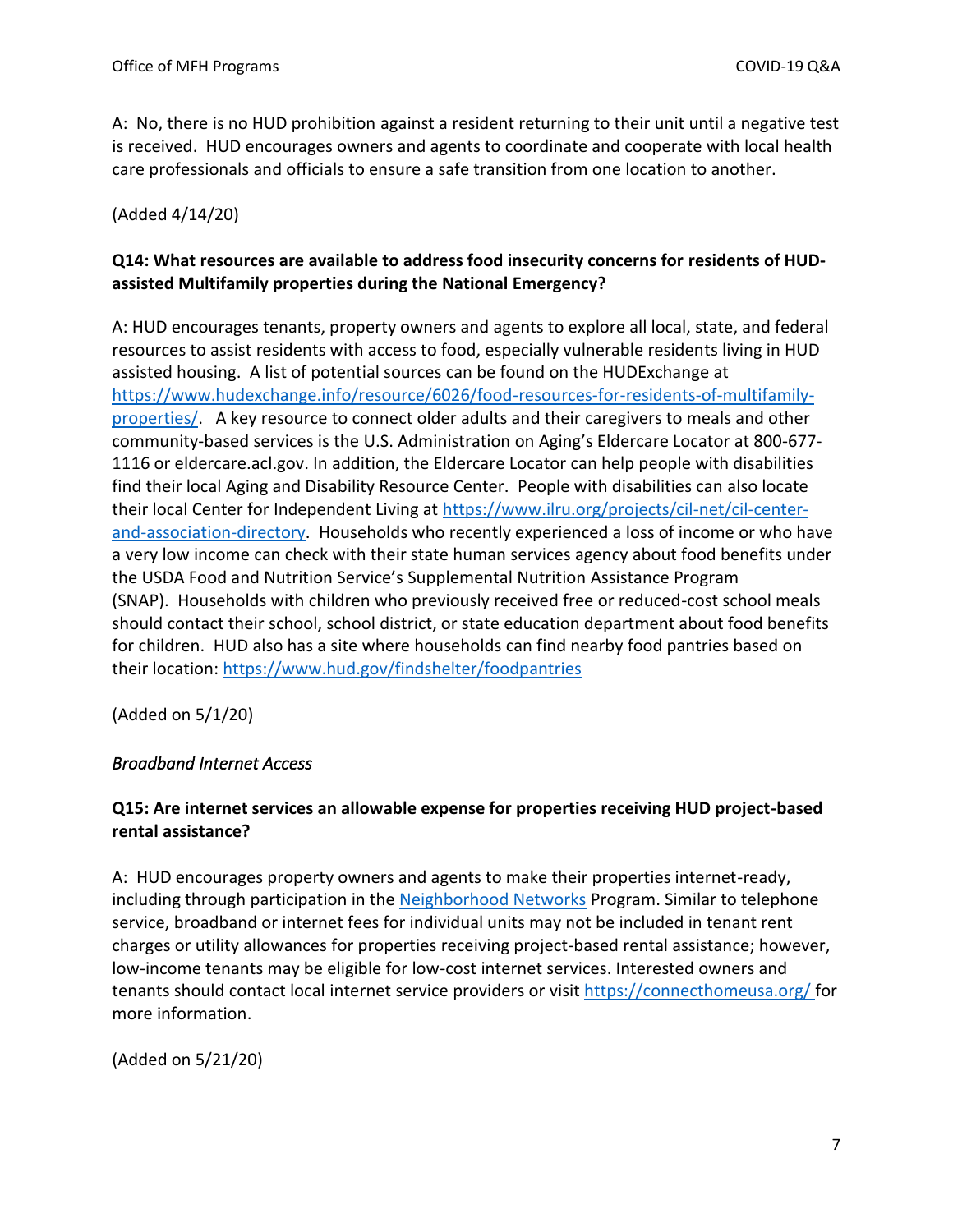### <span id="page-7-0"></span>*Applicability of Existing Emergency and Disaster Guidance*

# **Q16: Does HUD plan to issue guidance on quarantine procedures for HUD-assisted housing that serves predominantly older adults?**

A: HUD encourages property owners and agents to follow CDC guidelines on quarantine procedures and the direction of local health officials. Stakeholders should reference Chapter 38 o[f Handbook 4350.1,](https://www.hud.gov/program_offices/administration/hudclips/handbooks/hsgh/4350.1) *Multifamily Asset Management and Project Servicing*, which covers Multifamily emergency and disaster guidance.

(Added on 3/12/20)

# **Q17: Is HUD planning to update its Chapter 38 on emergency preparedness to include infectious disease protocol?**

A: Multifamily plans to use lessons learned from the COVID-19 response in the update to Chapter 38. The Chapter is in the process of being redrafted. Stakeholders will be able to comment when the draft chapter is posted to the Multifamily Drafting Table.

(Added on 3/12/20)

# **Q18: Is Handbook 4350.1 Multifamily Asset Management and Project Servicing, Chapter 38 Multifamily Emergency/Disaster Guidance applicable with the FEMA Declarations for COVID-19?**

A: Yes, MFH authorizes the use of guidance in this chapter for program participants under the Emergency Declaration for COVID-19. Note, however, the statutory and regulatory displaced person/family occupancy preference for properties with insured mortgages under Sections 221(d) and 236 and the refinance of Sections 221(d) and 236 mortgages under Section 223(a)7 of the National Housing Act as amended, only applies to states that are subject to a presidential Major Disaster declaration.

(Added on 4/2/20)

# **Q19: Is MFH collecting potential resource information, which tracks vacant units in multifamily properties, at this time?**

A: MFH is not currently collecting potential resource information nationally as it has done in the past in response to disaster events. However, Regional Directors may request potential resource information for specific jurisdictions at their discretion.

(Added on 4/2/20)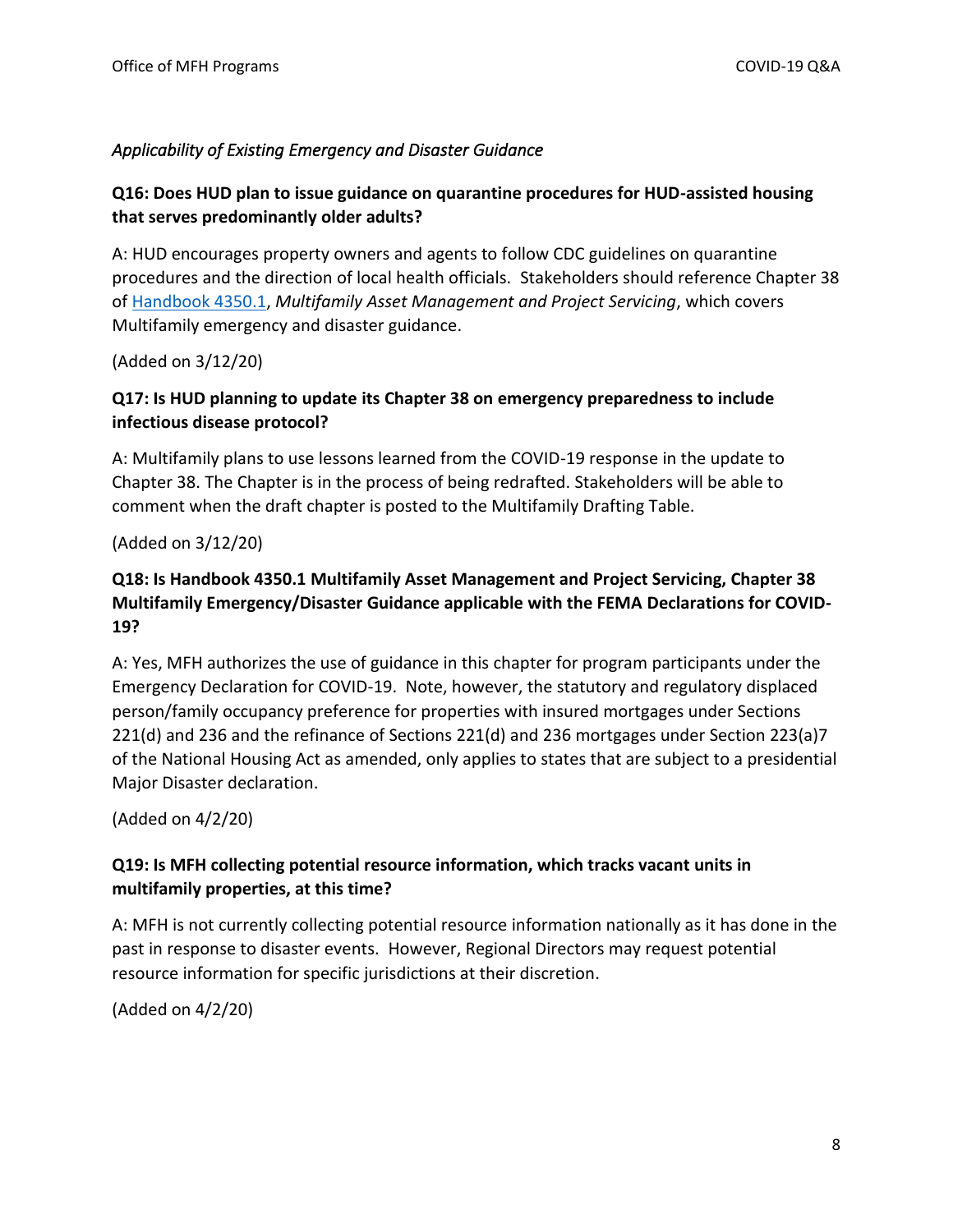### <span id="page-8-0"></span>*Policy, Handbook, and Regulatory Waivers*

# **Q20: In the event of an outbreak in a locality with HUD-assisted housing, what regulatory waivers will apply for HUD housing?**

A: HUD will consider policy, Handbook, and regulatory waivers on a case-by-case basis with the intention of providing flexibility to owners and agents to respond to unique needs.

(Updated on 3/12/20)

### <span id="page-8-1"></span>**[CARES Act](https://www.congress.gov/bill/116th-congress/house-bill/748/text?q=%7B%22search%22%3A%5B%22H.R.748+-+CARES+Act%22%5D%7D&r=1&s=6) and Additional Resources Available for Response**

### <span id="page-8-2"></span>*Summary Information*

### **Q1: Are property owners and lenders able to access additional sources of government assistance for covering losses during the COVID-19 crisis, for example, Community Development Block Grant funds available from local and state governments?**

A: HUD encourages borrowers and lenders to access any available Federal assistance or other resources, as may be necessary, to assist in meeting project operations and debt service. It is important to note that some forms of Federal assistance may come with requirements for recipients to ensure that they do not receive multiple forms of Federal assistance that serve duplicative purposes, as required under the Stafford Act.

(Added 4/14/20)

# **Q2: Are Small Business Administration Paycheck Protection Program (SBA PPP) loans subject to the normal HUD subordinate financing rules, including requiring payments from surplus cash?**

A: HUD is reviewing its subordinate financing requirements for compatibility with the SBA PPP program and has given Multifamily field staff guidance to approve SBA PPP loans without limiting repayment to surplus cash for borrowers with market rate properties. However, repayments must come first from available surplus cash, if any, before drawing on other funds to repay the loan.

(Added on 5/1/20)

### **Q3: Did the Coronavirus Aid, Relief and Economic Security (CARES) Act provide additional funding to HUD Multifamily Housing program?**

A: Yes. Congress appropriated additional funding for several Multifamily Housing programs through the CARES Act, most of which is designated for increased rental subsidy in HUDassisted housing to cover tenants' loss of income during the COVID-19 National Emergency.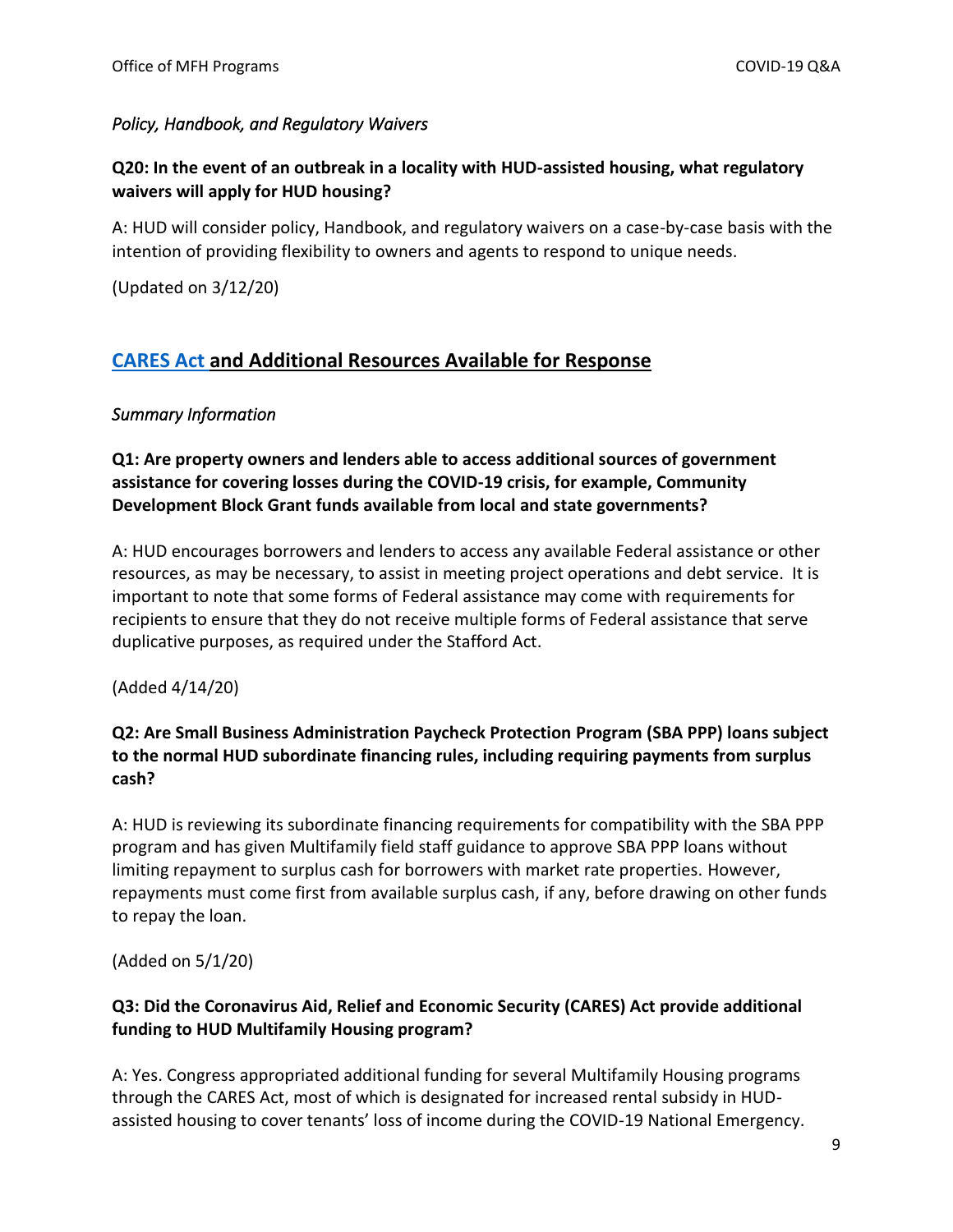Through the CARES Act, HUD is also authorized to use designated funding to take necessary actions to respond to situations resulting from the COVID-19 National Emergency, including addressing unusual operating costs such as increased cleaning costs.

Under the CARES Act, Congress provided the following additional funding:

- \$1 billion to support Project-based Rental Assistance properties (Section 8 projectbased properties),
- \$50 million to support Section 202 Supportive Housing for the Elderly properties (with \$10 million of that amount for additional service coordinator support), and
- \$15 million for Section 811 Supportive Housing for Persons with Disabilities properties.

(Added on 4/14/20)

## **Q4: Did the CARES Act provide HUD with any additional flexibility for program implementation in response to this emergency?**

A: Yes. The CARES Act provided HUD with authority to waive certain requirements for its Section 8 Project Based Rental Assistance, Section 202, and Section 811 programs when HUD deems this authority is needed to expedite or facilitate the use of the funds to prepare for, and respond to situations resulting from the COVID-19 National Emergency. It is important to note that HUD's waiver authority excludes any requirements related to fair housing, nondiscrimination, labor standards, and the environment.

(Added on 4/14/20)

### <span id="page-9-0"></span>*Household Stimulus Payments*

### **Q5: Are household payments under the CARES Act reportable as tenant income?**

A: The Economic Impact Payment (which is technically an advance payment of a tax credit that may be claimed on a 2020 tax return) and the temporary weekly federal enhancement to unemployment insurance provided by the CARES Act are not to be included in calculations of income. However, HUD notes that regular payments of unemployment insurance (issued by the state) are treated as income, as is customary under program rules.

(Updated on 5/1/20)

### <span id="page-9-1"></span>*Implementation of Forbearance Provisions under the [CARES Act](https://www.congress.gov/bill/116th-congress/house-bill/748/text?q=%7B%22search%22%3A%5B%22H.R.748+-+CARES+Act%22%5D%7D&r=1&s=6)*

### **Q6: Is there new guidance for forbearance of FHA-insured, Risk Share, and HUD-held multifamily loans?**

A: HUD published guidance on a standard forbearance protocol, *Mortgagee Letter 2020-09*, dated April 10, 2020, to implement the provisions of the CARES Act and reduce paperwork and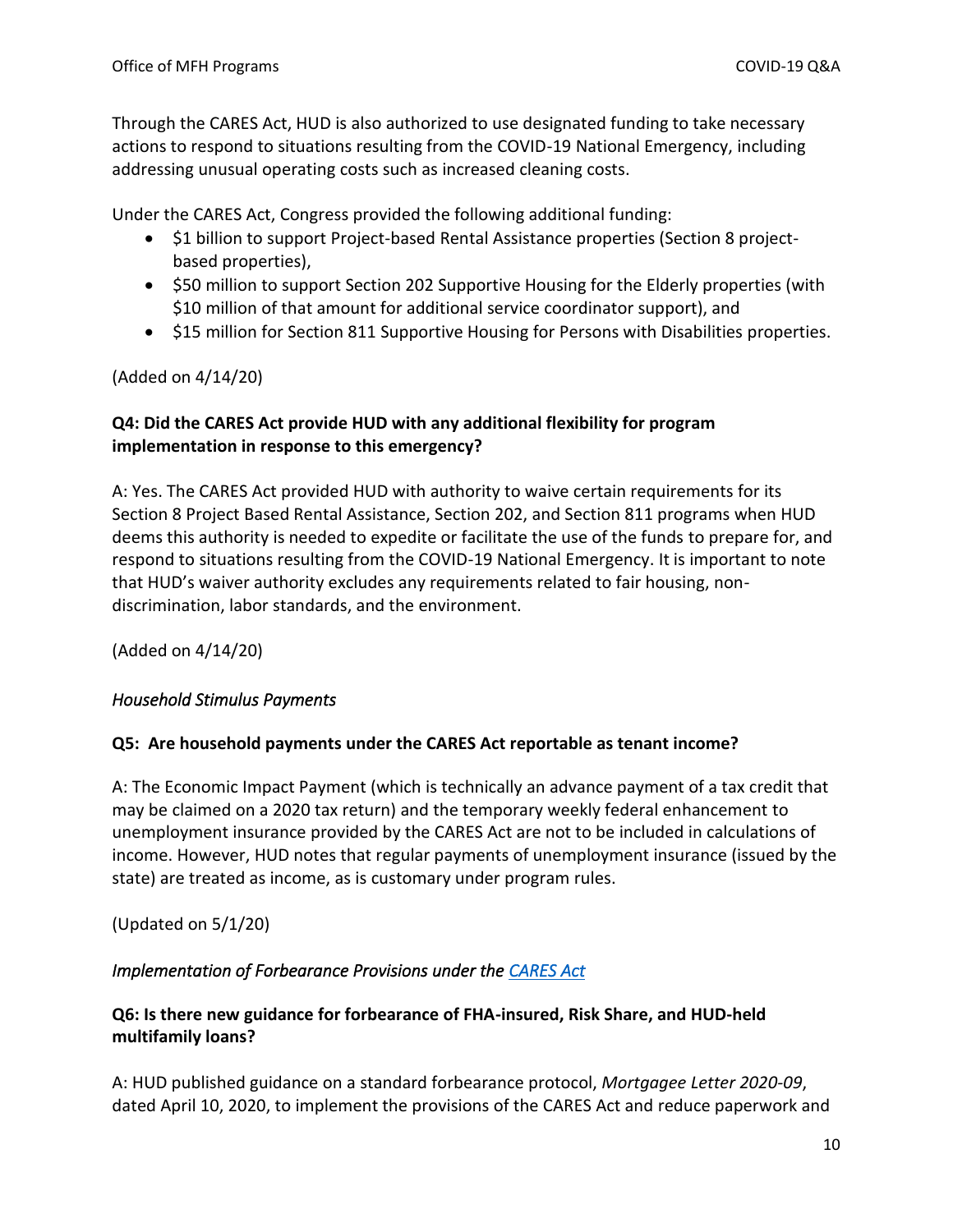streamline processing for multifamily borrowers, servicers, and lenders. These guidelines can be found at:<https://www.hud.gov/sites/dfiles/OCHCO/documents/2020-09hsngml.pdf> These guidelines are in effect during the covered period of the CARES Act, which begins March 27, 2020, and continues until the earlier of the termination date of the national emergency declared by the President on March 13, 2020 or December 31, 2020. This guidance outlines the protocol for all Multifamily HUD loans, followed by separate guidance for FHA-insured, risk share, and HUD-held loans, including continuing program obligations.

Ginnie Mae has also published a blog post on forbearance as it relates to its issuers, which can be found here:<https://ginniemae.gov/newsroom/GinnieInBrief/Pages/Post.aspx?PostID=40>

(Updated on 4/14/20)

# **Q7: What is HUD's role in the forbearance process for HUD Multifamily assisted housing properties or properties with an FHA-insured mortgage?**

A: Mortgage forbearance repayment is a negotiation between borrowers and lenders. HUD will not participate in those negotiations except where the loan in question is a HUD-held loan. While the forbearance agreement is entered into between the borrower and lender, a copy of the forbearance agreement must be provided in connection with actions requiring HUD approval, if any are included in the agreement. HUD provided guidelines in *[Mortgagee Letter](https://www.hud.gov/sites/dfiles/OCHCO/documents/2020-09hsngml.pdf) (ML) 2020-09*[, dated April 10, 2020,](https://www.hud.gov/sites/dfiles/OCHCO/documents/2020-09hsngml.pdf) to assist in borrower/lender negotiations; however, these guidelines are not required to be followed. This ML also provides information on the process for HUD-held loans.

(Added on 4/14/20)

### **Q8: Does HUD have a standard form Forbearance Agreement?**

A: *[Mortgagee Letter \(ML\) 2020-09](https://www.hud.gov/sites/dfiles/OCHCO/documents/2020-09hsngml.pdf)*, dated April 10, 2020, provides guidelines to assist all FHA Approved Multifamily Mortgagees in developing forbearance agreements.

(Added on 5/1/20)

### **Q9: How will HUD communicate the time when** [Mortgagee Letter \(ML\) 2020-09](https://www.hud.gov/sites/dfiles/OCHCO/documents/2020-09hsngml.pdf) **no longer applies?**

A: The Mortgagee Letter will remain in effect until HUD issues a formal rescission. HUD will publish this rescission on its website and notify stakeholder groups.

(Added on 5/1/20)

### **Q10: Is a construction loan eligible for CARES Act forbearance?**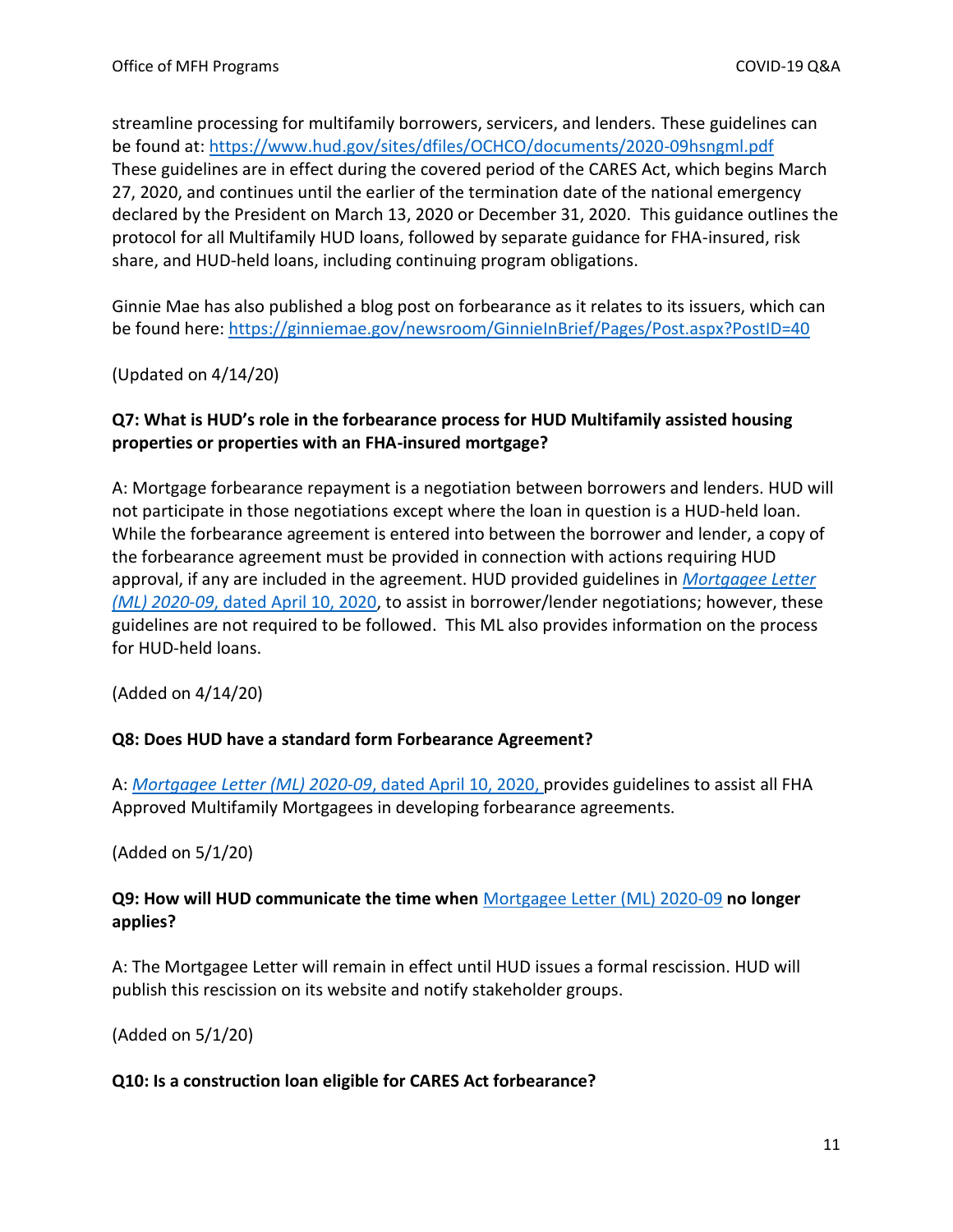A: If a project with a Section 221(d)(4) Insurance of Advance construction/rehabilitation loan has not been issued a Certificate of Occupancy, or final Certificate of Occupancy if the project includes multiple buildings, HUD considers it to be "temporary financing" in the context of the CARES Act, and therefore specifically precluded from CARES Act forbearance.

(Added on 5/1/20)

# **Q11: Will a borrower taking a CARES Act forbearance on an existing FHA-insured loan result in HUD creating a flag in its Active Partners Participation System (APPS) (Form HUD-2530) that limits the borrower's ability to participate in a new FHA-insured transaction?**

A: Multifamily Housing's guidance to field staff is that borrowers with delinquent and defaulted loans (i.e. loans that miss a payment) are eligible for a 2530 flag. During the CARES Act forbearance period, HUD does not consider the eligible loans to be delinquent or in default provided that the forbearance occurs prior to the borrower missing a payment. However, if the borrower fails to repay the forbearance amount or otherwise defaults under the forbearance agreement, the field has discretion to place a flag on a property.

(Added on 5/1/20)

# **Q12: If an FHA-insured borrower has available Initial Operating Deficit (IOD), Working Capital (W/C) escrows, or an Operating Deficit Escrow (ODE), can the lender require the borrower to use these resources prior to forbearance?**

A: This is not a CARES Act requirement. The CARES Act provides that lenders must grant forbearance to eligible multifamily borrowers upon oral or written request.

(Added on 5/1/20)

### <span id="page-11-0"></span>*Moratorium on Evictions under the [CARES Act](https://www.congress.gov/bill/116th-congress/house-bill/748/text?q=%7B%22search%22%3A%5B%22H.R.748+-+CARES+Act%22%5D%7D&r=1&s=6)*

# **Q13: Does the ban on evictions apply to HUD Multifamily assisted housing properties or to HUD Multifamily properties with an FHA-insured mortgage? What about Low Income Housing Tax Credit (LIHTC) properties?**

A: All HUD Multifamily assisted housing properties as well as HUD Multifamily properties with an FHA-insured mortgage are covered under Section 4024 of the CARES Act. Therefore, the moratorium on evictions would apply to private owners of properties that either receive housing assistance payments under a Multifamily assisted housing program or those with an FHA-insured mortgage. Since the Internal Revenue Service administers the LIHTC Program, HUD recommends that owners and agents consult the IRS for guidance on evictions under the CARES Act.

(Added on 4/14/20)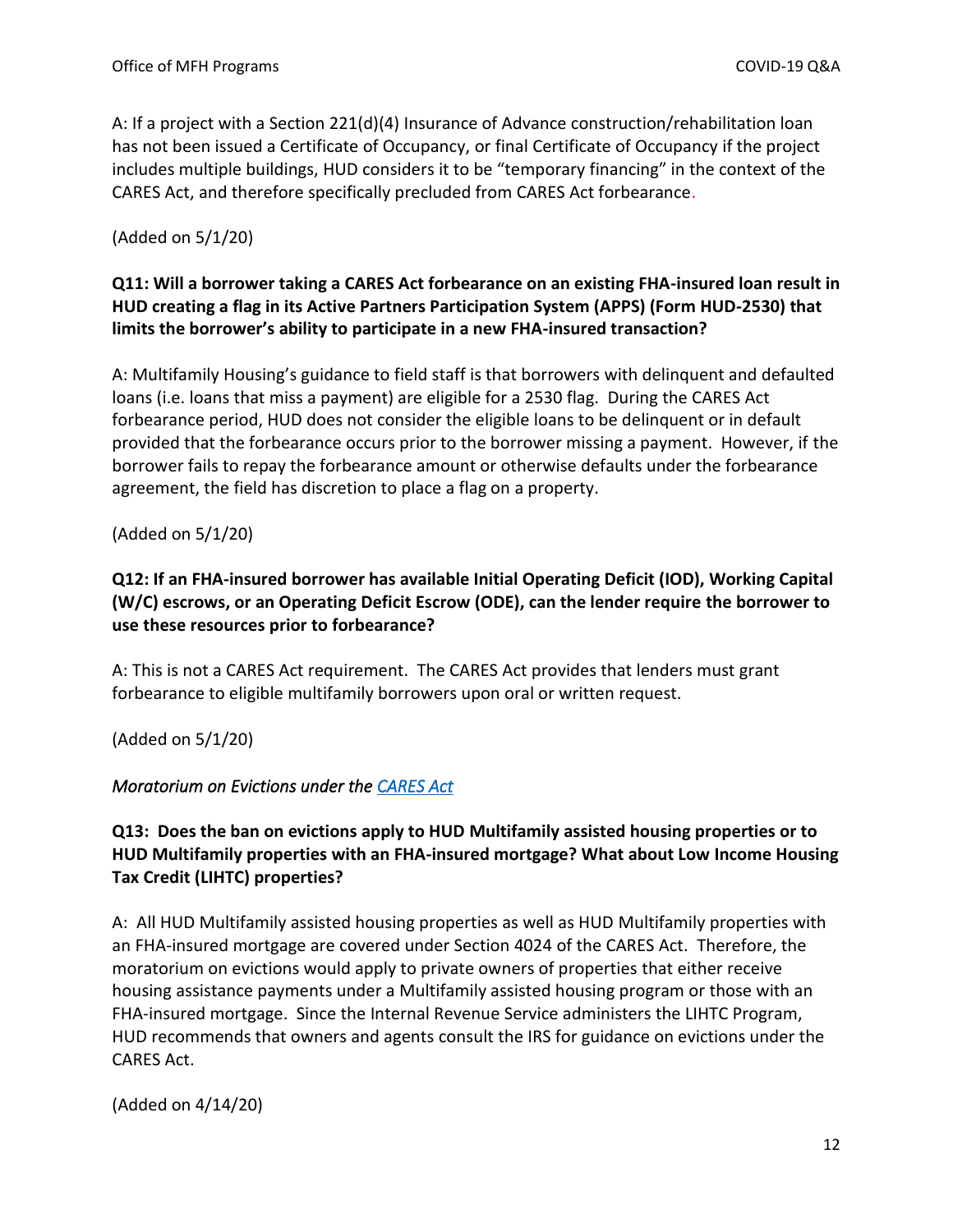### **Q14: If a HUD Multifamily assisted housing property or HUD Multifamily property with an FHA-insured mortgage receives a forbearance, pursuant to Section 4023 of the CARES Act, are there any additional limitations on evictions?**

A: Yes, if a HUD Multifamily assisted housing property or HUD Multifamily property with an FHA-insured mortgage receives a forbearance under the provisions of the CARES ACT, it may not, for the duration of the forbearance evict or initiate the eviction of a tenant from a dwelling unit located in or on the applicable property solely for nonpayment of rent or other fees or charges or charge any late fees, penalties, or other charges to a tenant for late payment of rent.

In addition, a multifamily borrower that receives a forbearance pursuant to Section 4023 of the CARES Act may not require a tenant to vacate a dwelling unit located in or on the applicable property before the date that is 30 days after the date on which the borrower provides the tenant with a notice to vacate and issue a notice to vacate for nonpayment of rent or other fees or charges until after the expiration of the forbearance. Please review the 'Renter Protections During Forbearance' section of [Mortgagee Letter 2020-09](https://www.hud.gov/sites/dfiles/OCHCO/documents/2020-09hsngml.pdf) for additional information.

(Added on 4/14/20)

**Q15: Does the ban on evictions apply to all tenants or only those tenants whose employment has been affected by the COVID-19 National Emergency? For example, what if an owner or agent has tenants on a fixed income who are choosing not to pay rent based on the recent announcement?**

A: Effective March 27, 2020, the CARES Act requires that property owners cease starting new actions against tenants of covered dwellings for 120 days on both FHA-insured Multifamily properties and Multifamily-assisted properties. Further, they must waive late payment fees and charges during this time for nonpayment of rent. Therefore, the temporary moratorium on evictions for nonpayment of rent, as well as a moratorium on charging fees and penalties related to nonpayment of rent apply regardless if employment was directly or indirectly linked to COVID-19.

(Added on 4/14/20)

# **Q16: With the eviction moratorium, should owners and agents still send late notices to residents, or should they wait until the 120-day moratorium is over?**

A: The CARES Act does not prohibit a reminder notice of the late rent being sent by owners or agents. The reminder notice cannot be a notice to vacate. The reminder notice must not include fees/charges/penalties for the nonpayment of rent.

(Added on 4/14/20)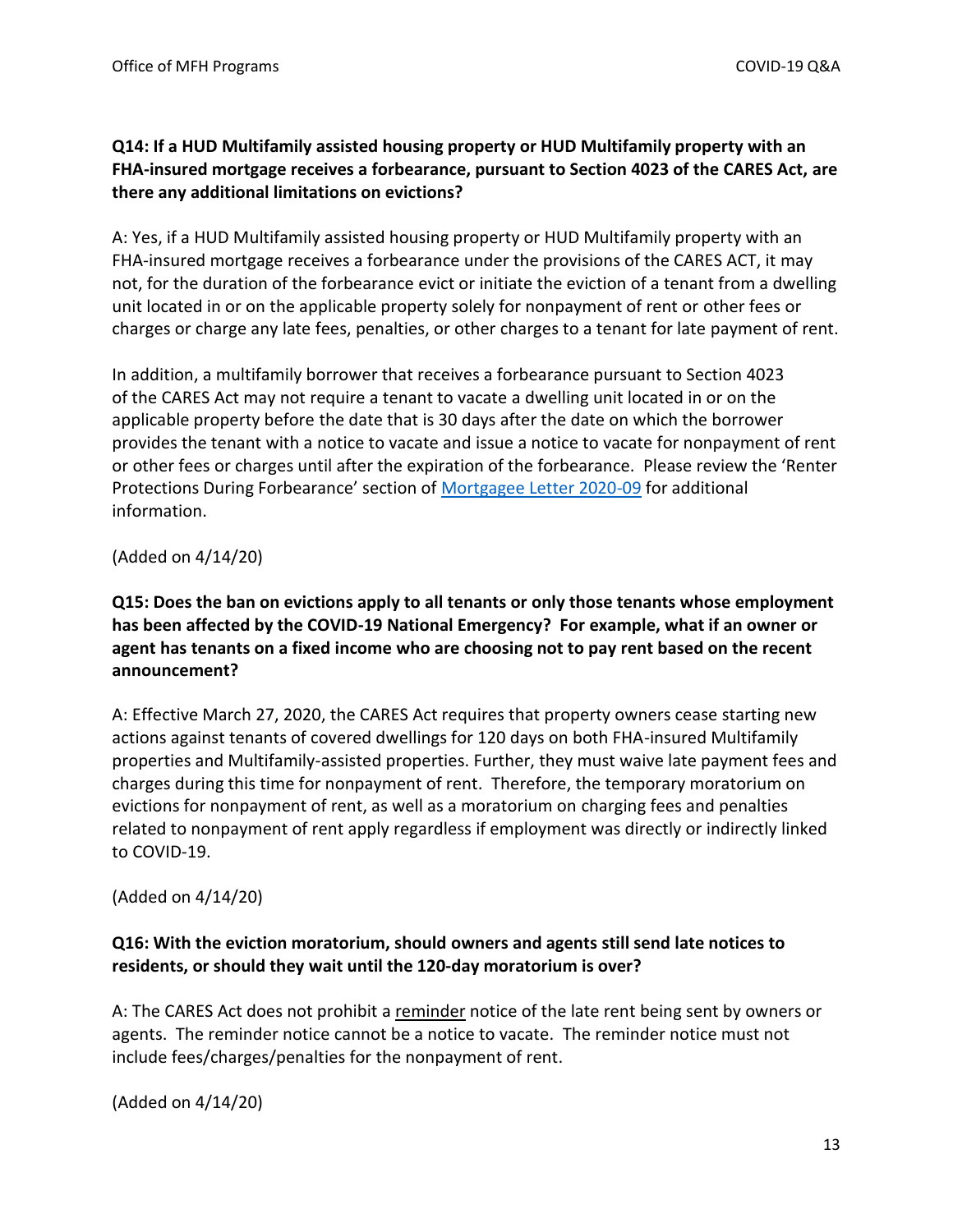### **Q17: Can an owner or agent still evict a perpetrator of domestic violence or criminal activity, or for other lease violations?**

A: Yes. The eviction moratorium found in Section 4024(b) of the CARES Act only applies to evictions related to non-payment of rent or non-payment of other charges. The moratorium also prohibits the charging of other fees, penalties, or other charges due to the non-payment of rent. Protections under the Violence Against Women Reauthorization Act of 2013 (P.L. 113-4) remain in effect, and owners/agents should consult [Housing Notice 2017-05](https://www.hud.gov/sites/documents/17-05HSGN.PDF) for more information about the housing rights of victims of domestic violence, dating violence, sexual assault, and stalking under VAWA.

(Updated on 5/1/20)

# **Q18: Abandonment of a unit is generally distinguished from absence from the unit by tenant's failure to pay rent and failure to acknowledge or respond to notices from the owner regarding the overdue rent. If the tenant abandons their unit and does not pay rent, does an owner or agent have to wait to evict until after the 120-day moratorium?**

A: The term "abandonment" requires a fact-specific determination to be made as to the reasons behind the family not being in the unit. A family could have decided to quarantine with other family members, could be hospitalized, or could be prevented from returning to the unit due to an emergency declaration by the state. The owner or agent must take additional steps to ensure that the unit is in fact "abandoned" by the family.

### (Added on 4/14/20)

# **Q19: Can an owner or agent of a multifamily property covered by the CARES Act carry forward late fees and related charges that were initiated prior to enactment of the CARES Act? Can these owners or agents add additional fees, or assign new fees or charges for delinquent rent, and wait to bill those fees after the end of the relevant eviction moratorium?**

A: An owner or agent of a multifamily property covered by the CARES Act may only charge fees and penalties during the eviction moratorium if the charge is wholly unrelated to a tenant's nonpayment of rent. However, during the eviction moratorium, the CARES Act prohibits an owner or agent from filing for possession of a unit for nonpayment of any rent, fee or charge. This holds true regardless of the date the fee or charge was initially assessed.

While the CARES Act is silent on what an owner or agent can charge after the eviction moratorium ends, HUD's interpretation of this provision is that fees and charges that could not be assessed during the eviction moratorium should not accrue and should not be charged after the moratorium ends; however, rents not paid during the moratorium, as well as fees assessed prior to the eviction moratorium, which took effect on March 27, 2020, may be collected.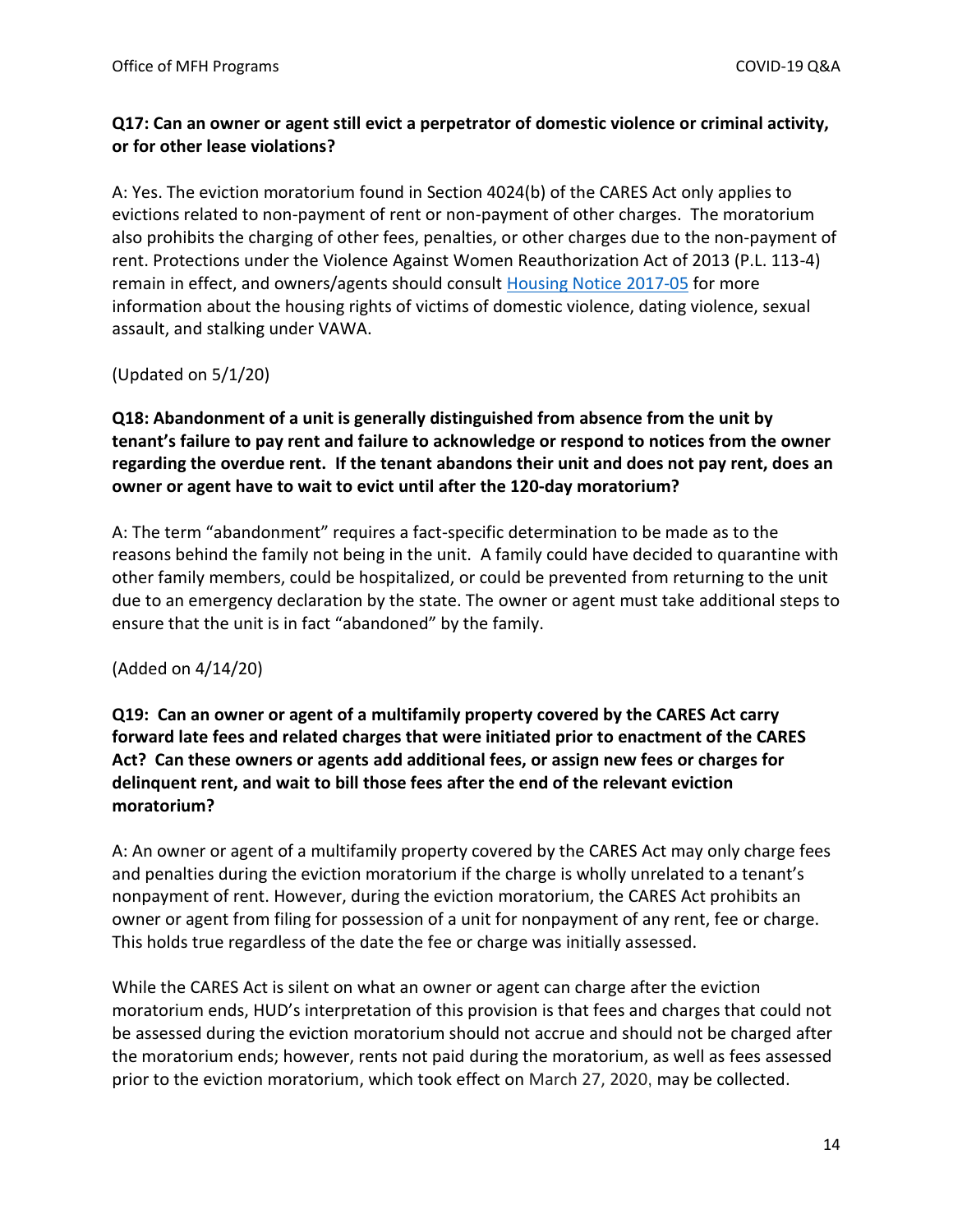(Added on 5/21/20)

### **Q20: How can I find if my property is a HUD Assisted or FHA-insured Multifamily property covered by CARES Act eviction moratorium?**

A: You can find maps with information for each of these properties at the following links:

HUD Multifamily - Assisted Properties[: https://hudgis](https://hudgis-hud.opendata.arcgis.com/datasets/multifamily-properties-assisted)[hud.opendata.arcgis.com/datasets/multifamily-properties-assisted](https://hudgis-hud.opendata.arcgis.com/datasets/multifamily-properties-assisted)

FHA-insured Multifamily Properties: [https://hudgis-hud.opendata.arcgis.com/datasets/hud](https://hudgis-hud.opendata.arcgis.com/datasets/hud-insured-multifamily-properties)[insured-multifamily-properties](https://hudgis-hud.opendata.arcgis.com/datasets/hud-insured-multifamily-properties)

(Added on 5/21/20)

# <span id="page-14-0"></span>**Asset Management**

### <span id="page-14-1"></span>*Property Reviews, Inspections, and Rent Comparability Studies*

### **Q1: In light of concerns about site visits to HUD properties, what is the status of REAC inspections on MFH properties?**

A: Until further notice, Multifamily is postponing all REAC property inspections for all Multifamily properties. Where there is an exigent circumstance or reason to believe that there is a threat to life or property at a specific location, inspections will be conducted by HUD quality assurance inspectors in compliance with CDC guidelines. *Please note, this answer supersedes the initial guidance offered in the first version of this document on 3/12/20.*

(Updated on 3/16/20)

**Q2: As a condition of the Notice of Violation or Notice of Default, an owner or agent is required to perform a 100% unit inspection of the property and respond to HUD with the results and a plan to address the deficiencies within 60 days. If an owner/agent is having difficulty getting into units due to the COVID-19 National Emergency, will HUD grant an extension or waiver to the 100% unit inspection requirement?**

A: HUD has suspended physical inspections until further notice due to the COVID-19 National Emergency. In cases where an owner received a Notice of Default (NOD) for an inspection prior to the suspension, all Exigent Health and Safety (EH&S) deficiencies must be corrected immediately, and the owner must certify that all EH&S were mitigated within 3-business days. Where unit inspections cannot take place, the owner must submit a repair plan based on the deficiencies noted on the inspection report, including systemic deficiencies. The plan should anticipate completing all repairs within 60 days of the date HUD resumes inspections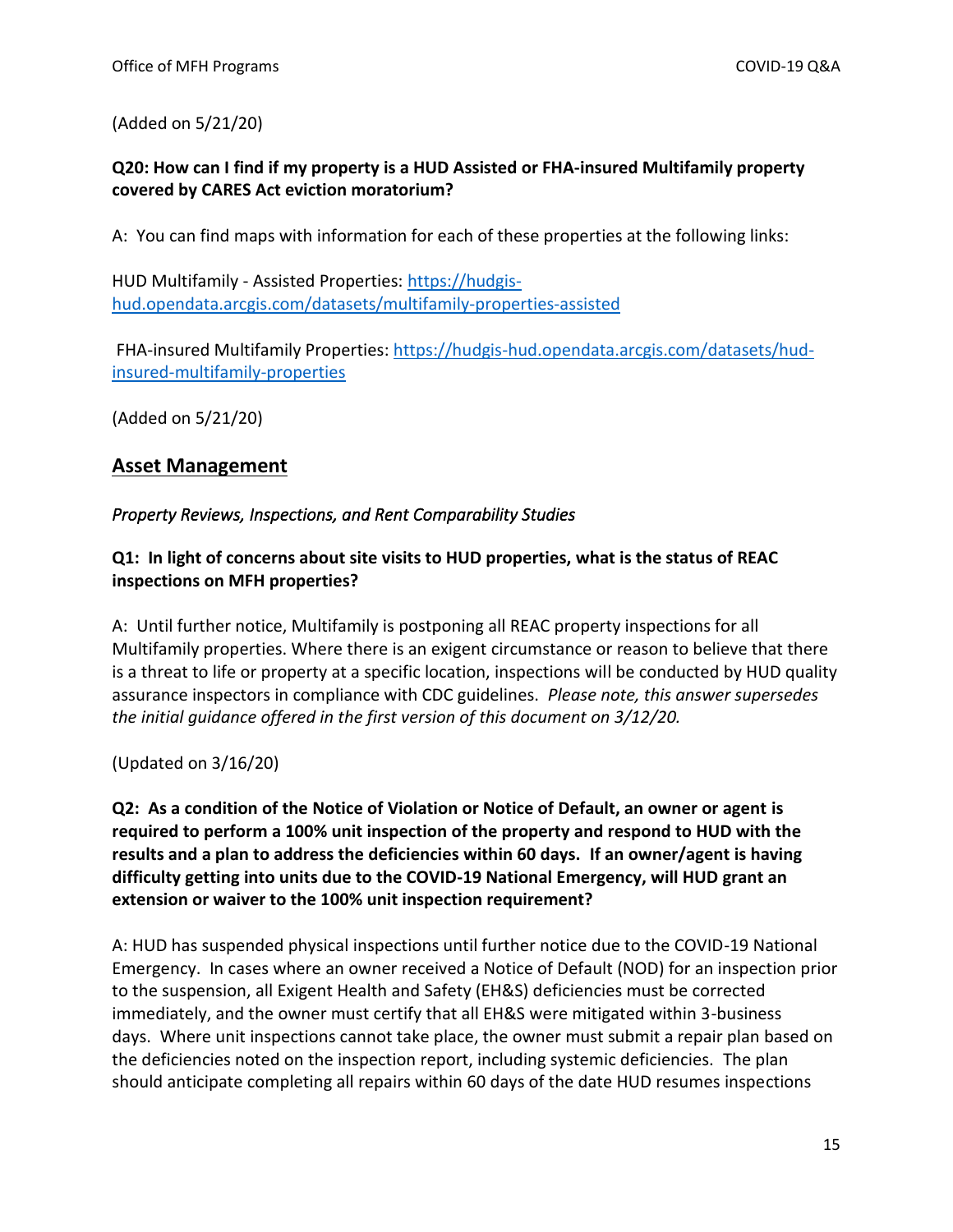(Added on 4/14/20)

## **Q3**: **In light of concerns about site visits to HUD properties, what is the status of Management and Occupancy Reviews (MORs) performed by Performance-Based Contract Administrators (PBCAs)?**

A: HUD recognizes that the President's March 13, 2020, emergency determination related to COVID-19 constitutes a significant administrative action that could disrupt performance under the Annual Contributions Contracts (ACC). HUD is hereby relieving PBCAs operating under both ACCs from notifying HUD that the Presidential emergency determination either limits, or in some cases, prevents, PBCAs from carrying out MORs and related activities. HUD is therefore suspending standard MORs until the PBCA determines that local conditions no longer limit or prevent the PBCA from performing MORs safely.

HUD is looking into a flexible model that would allow PBCAs to adapt to local conditions in a way that allows them to continue MORs on a modified basis to ensure acceptable conditions in HUD properties. Additional guidance and specifications will be forthcoming.

*Please note, this answer supersedes the initial guidance offered in an earlier version of this document on 3/13/20.*

(Updated on 3/16/20)

### **Q4: What should owners/property managers do if tenants refuse entry to inspectors, citing fears of COVID-19?**

A: Until federal, state, or local public health officials counsel otherwise, owners and agents should follow published guidance covering apartment inspections. In this case, Paragraph 20 of the [HUD Model Lease](https://www.hud.gov/sites/dfiles/OCHCO/documents/90105a.pdf) covers the rules governing the landlord's access to a tenant's apartment.

(Updated: on 3/12/20)

# **Q5: A Section 8 HAP owner's Rent Comparability Study (RCS) has triggered the need for a HUD third-party RCS. How will this be addressed?**

A: Performance Based Contract Administrators (PBCA) and HUD staff will continue to review owners' previously submitted RCSs pursuant to guidance in Chapter 9 of the [Section 8 Renewal](https://www.hud.gov/program_offices/housing/mfh/mfhsec8)  [Guide.](https://www.hud.gov/program_offices/housing/mfh/mfhsec8) If field staff is unable to procure third-party RCSs due to the COVID-19 pandemic, HUD will develop an alternative mechanism to respond to the owners' RCS submissions.

(Updated on 5/21/20)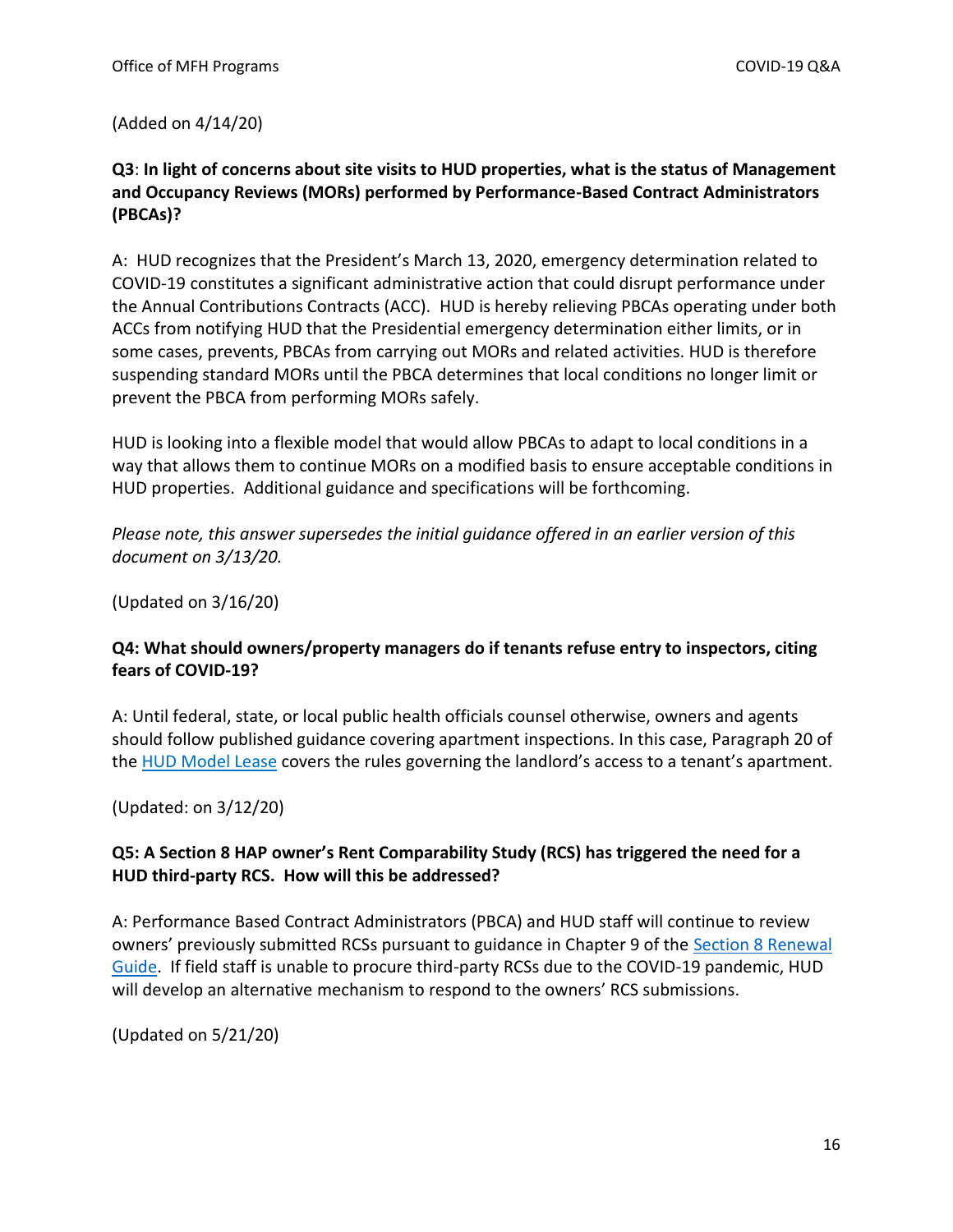# **Q6: An owner/agent's property's contract is coming up for renewal, and a Rent Comparability Study (RCS) is required. How can the property renewal be approved if an RCS cannot be obtained?**

Renewal rents that are capped at market, and therefore require an RCS, include Option One, Option Two, and Option Three (at initial renewal only) renewals as detailed in [HUD's Section 8](https://www.hud.gov/program_offices/housing/mfh/mfhsec8)  [Renewal Policy](https://www.hud.gov/program_offices/housing/mfh/mfhsec8) Guidebook. Renewal under Option Four also requires an RCS if the owner wishes to establish eligibility based on rents under the expiring contract being at or below market rate. As a result of the COVID-19 National Emergency and under the authority of the Section 8 Renewal Policy Guidebook, HUD will, until June 30, 2020 (or such later date as HUD may determine), approve all renewals for the above-noted Options (\*see exception below) as short-term renewals with a 12-month term at current rents. This includes any Option Four renewal requests for which the owner seeks to establish eligibility based on rents being at or below market.

HUD/ Performance-Based Contract Administrators (PBCA) staff should follow existing guidance in Sections 2-8 and 2-9 of the Section 8 Renewal Policy to process the short-term renewals. In accordance with Section 2-8 C.2. of the same policy, the property file and Integrated Real Estate Management System (iREMS) should be documented with the reason (Emergency Declaration for COVID-19) for the short-term renewal.

\*EXCEPTION: For an expiring Full Mark-to-Market renewal contract, an RCS is not required for a subsequent renewal if the required Mark-to-Market Use Agreement is in place. Therefore, no short-term renewal is needed under these circumstances, and a Full Mark-to-Market renewal contract with an appropriate term should be used.

### (Added on 4/14/20)

# **Q7: A Section 8 HAP owner/agent's Fifth year rent adjustment is coming up, at which time the property's rents would be adjusted up or down to align with the Rent Comparability Study (RCS) market rents. How should these rents be processed if the RCS cannot be obtained?**

A: Under Option One, Option Two, and Option Five contained in [HUD's Section 8 Renewal Policy](https://www.hud.gov/program_offices/housing/mfh/mfhsec8) Guidebook, if the contract is for a period greater than five years, the owner must submit a new RCS at the end of each five-year life cycle of the RCS. Rents for the next five years will be adjusted based on the approved RCS.

During the COVID-19 pandemic, HUD will continue to pay the current rent amounts after the fifth-year anniversary date. Owners will be required to obtain and submit RCSs as soon as emergency conditions allow. New rent amounts based on the approved RCS, with any adjustments by HUD, will be made retroactive to the fifth-year anniversary date.

### (Added on 5/21/20)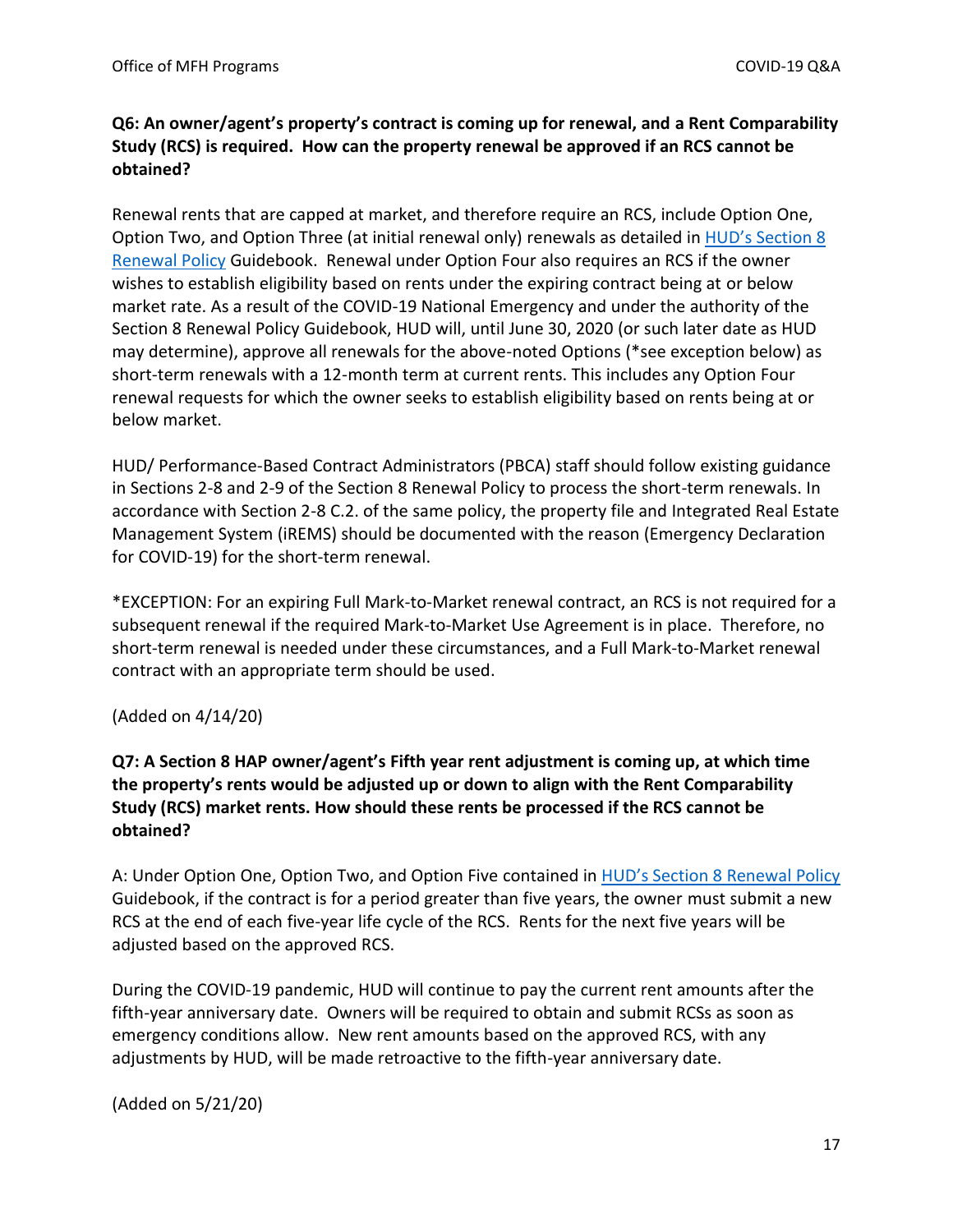# <span id="page-17-0"></span>*Policy and Operations*

<span id="page-17-1"></span>*Financial Audits, Tenant Income Recertifications, and Utility Analyses*

### **Q8: A multifamily owner's financial statements are complete, but their auditor is not comfortable coming into their office to conduct the audit. Can they get an extension?**

A: To provide relief for Multifamily property owners, HUD has extended the audited financial reporting deadlines until June 30, 2020. This waiver is limited to entities which are required to submit the referenced annual financial information on or before June 30, 2020. Consequently, entities required to submit financial information on or before June 30, 2020 are now required to submit their financial information no later than 180 days after the end of the fiscal year of the reporting period, and as otherwise provided by law.

This waiver is limited in scope and does not apply to the submission requirements for financial information that was delinquent as of March 23, 2020.

(Updated on 5/21/20)

## **Q9: Will impacted residents still have to complete annual recertification and interim certification for lost income?**

HUD statute and regulations require family income to be reviewed at least annually to determine the amount paid by the family for the assisted unit. Owners must continue to perform annual and interim recertifications, as requested by tenants, within the required timeframes and using current/anticipated data. Annual recertifications must not use previous year's income to determine rent and assistance, except in instances when using streamlined income determinations.

Considering the current COVID-19 emergency, there may be extenuating circumstances that impede owners and tenants from complying with interim and annual recertification requirements. When the use of traditional procedures is not possible, the extenuating circumstance instructions provided in this document, HUD Handbook 4350.3, REV-1, and the TRACS MAT Guide should be used. HUD considers the CDC's recommendations for controlling the spread of the virus as well as shelter-in-place and similar orders as qualifying as an extenuating circumstance.

It is recommended the owner begin, and if possible, complete, the recertification actions within 90 days of being advised of the extenuating circumstance. When an extenuating circumstance is present, there is no change to the tenant's recertification anniversary date. The Total Tenant Payment/Tenant Rent and the assistance payment are effective retroactively to the recertification anniversary date.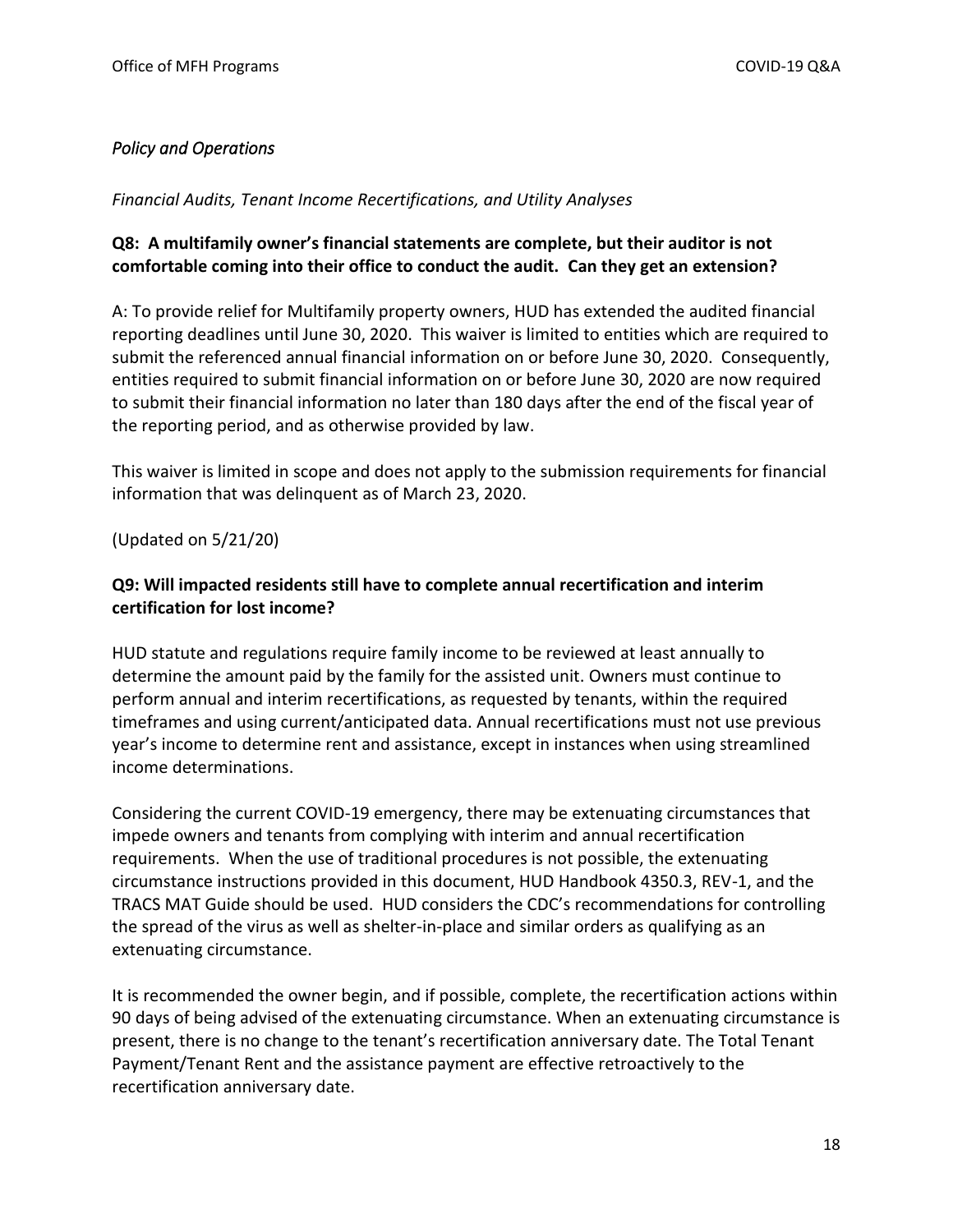### Use of Tenant Self-Certifications for Interim and Annual Recertifications

HUD will allow assisted tenants that may have lost income due to COVID-19 to self-certify for annual or interim recertifications. Acceptable methods of verification of income for all recertifications, in order of acceptability, are provided in HUD Handbook 4350.3, paragraph 5- 13, B and Appendix 3.

Family certification can be used if the information cannot be verified by another acceptable verification method. When family certification is used, owners must document the tenant file to explain why third-party verification was not available. During the COVID-19 National emergency, this certification can be provided to the owner by other means such as mail or email. The owner may consider collecting the original documents from the family at a later date.

### **Signatures**

For owners or tenants impacted by the COVID-19 virus, HUD will allow alternate signatures (e.g. copies or images of signatures sent by email, fax, or other electronic means) as long as original, "wet" signatures are obtained at a later date. Forms that will require original, "wet" signatures to be obtained at a later date include, but are not limited to, form HUD-9887/9887-A ("Applicant's/Tenant's Consent to the Release of Information"), form HUD-50059 ("Owner's Certification of Compliance with HUD's Tenant Eligibility and Rent Procedures"), lease agreements/addendums, family certifications of income (unemployment, zero income, etc.), and state lifetime sex offender forms.

### Form HUD-9887/9887-A and Form HUD-50059

When a tenant's "wet" signature cannot be obtained on form HUD-9887/9887-A or on form HUD-50059, due to extenuating circumstances, the forms, and HUD Handbook 4350.3, REV-1, paragraph 5-21.C (for HUD-9887/9887-A) and paragraph 5-31.F (for HUD-50059) , instruct the owner to document the tenant file with the reason for the delay and the specific plans to obtain the signature(s) as soon as possible. Please note that form HUD-9887/9887-A remains in effect for 15 months after signature.

### Documentation for Certifications

Tenants experiencing extenuating circumstances due to the COVID-19 virus can provide the owner with documentation for the recertification by email or other electronic delivery at the owner's discretion. Documentation includes, but is not limited to, paystubs, (Social Security) SS/Supplemental Social Security (SSI)/State Supplemental Program (SSP) awards, bank statements, and public assistance documents. If electronic documentation is received by the owner, and original documents are required by HUD Handbook 4350.3, REV-1, the owner must collect the original documents from the tenant at a later date.

### Tenant Rental Assistance Certification System (TRACS)

When an extenuating circumstance is present due to the COVID-19 virus, the owner must submit the Interim Recertification (IR) or Annual Recertification (AR) to the TRACS (via the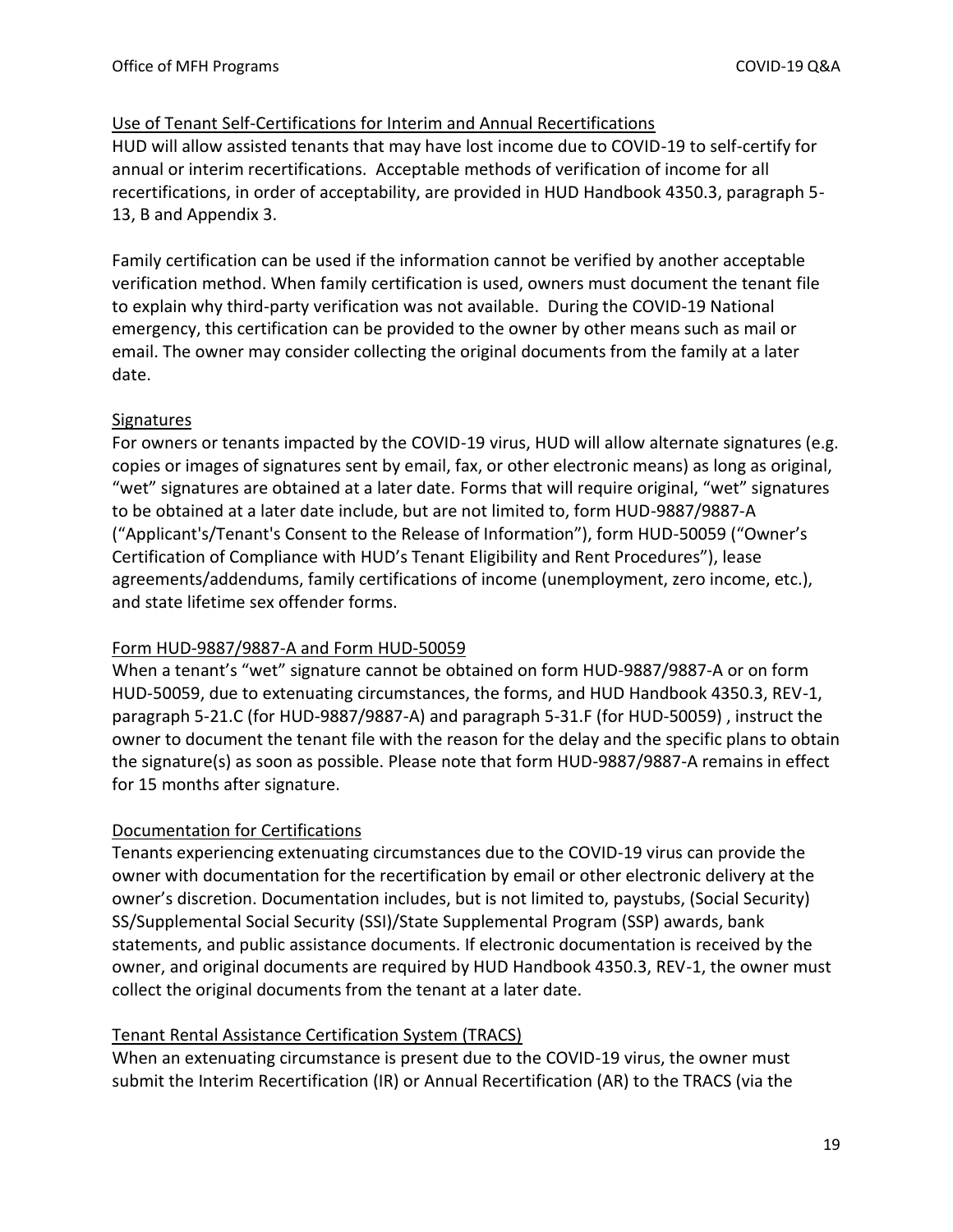Contract Administrator or directly to TRACS, as appropriate) using one of the following three (3) extenuating circumstances codes:

1 = Medical (medical staff have quarantined the tenant)

2 = Late annual certification due to accommodation or extenuating circumstances.

 $10 =$ Other

A correction certification to remove the extenuating circumstance code must be submitted to TRACS once the appropriate signature(s) is obtained on form HUD-50059.

Owners are reminded to maintain at least 90% of their certifications in an active status in TRACS to maintain subsidy payments. TRACS users experiencing technical issues can continue to submit requests through the system's [Help Desk.](https://www.hud.gov/program_offices/housing/mfh/trx/trxsum)

*Please note that this guidance updates earlier guidance on interim and annual recertifications as published on 3/16/20 and 3/24/20.*

(Updated on 4/2/20)

### **Q10: Can a resident who is unemployed or furloughed continue to receive an income deduction for childcare expenses?**

A: Yes, the resident can continue to receive a deduction for reasonable childcare expenses if the parent/guardian/caretaker continues to have childcare expenses. HUD regulations under 24 CFR 5.611(a) permit a deduction for unreimbursed childcare expense to enable a family member to seek employment, be employed, or further his/her education.

(Added on 5/1/20)

# **Q11: How can owners complete a Utility Analysis (UA) baseline when utility companies are not responding?**

A: For the lack of Utility Analysis (UA) data, owners may obtain the utility data from the tenants, which is currently permitted in HUD Notice H-2015-04. Tenants may submit this data via mail or email. Currently, owners use an adjustment factor for two years and a do a full baseline analysis on the third year. As an alternative, in the event tenant data is unable to be obtained during the COVID-19 National Emergency, HUD will allow properties to use an adjustment factor for three years rather than two. For example, if a property did a full baseline analysis in 2017, and is due for a baseline analysis in 2020, the property can adjust using the adjustment factor for a third year in 2020 and perform a new full baseline analysis in 2021.

(Added on 4/14/20)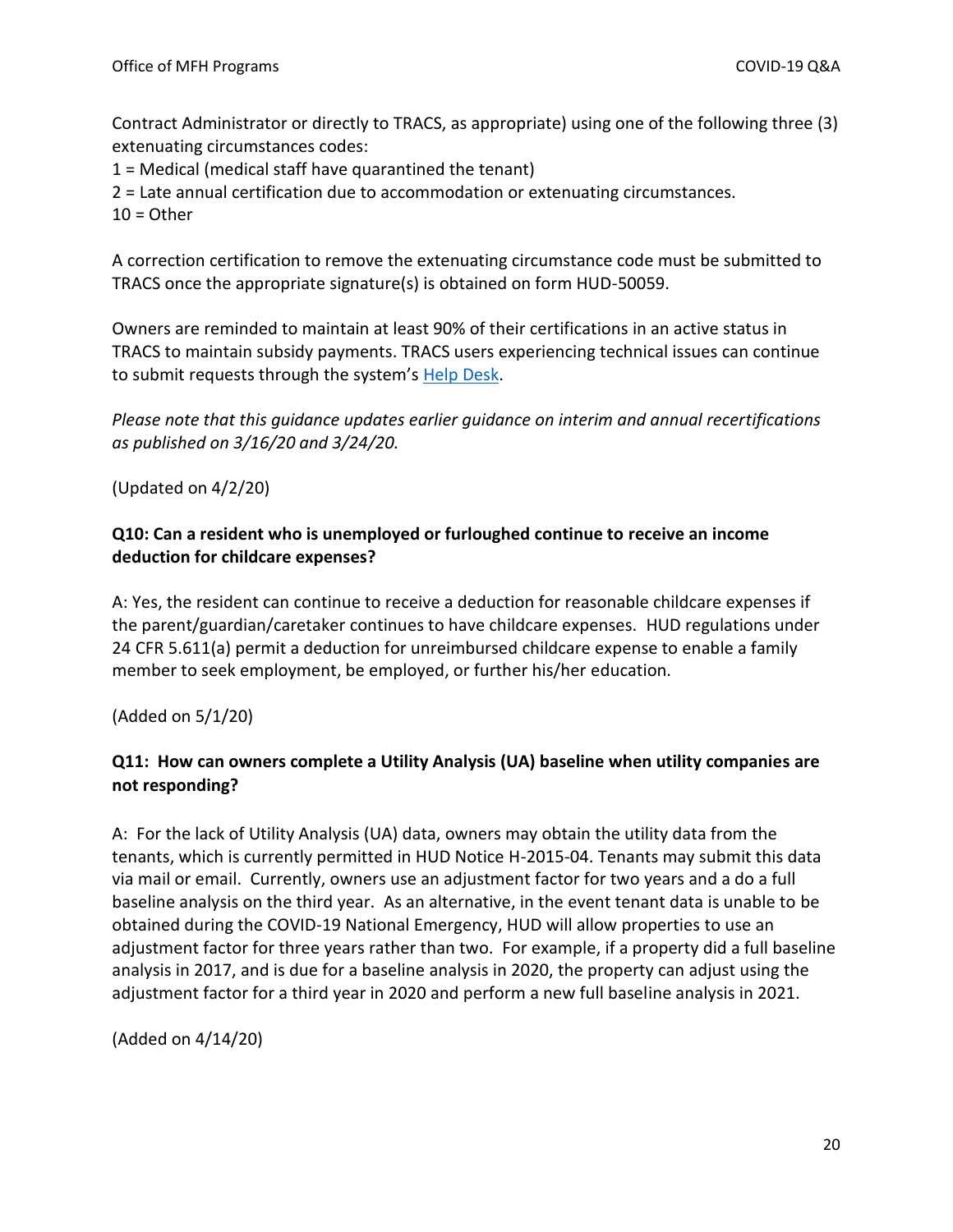### **Q12: For FHA-insured borrowers that have upcoming 10-year anniversaries from the date of final closing, will HUD delay the requirement for ordering a Project Capital Needs Assessments (PNCA) in light of the COVID-19 pandemic?**

A: Due to the COVID-19 pandemic, Multifamily Housing is allowing the postponement of regular 10-year PCNA updates (as outlined in Section 10.10 of the [MAP Guide\)](https://www.hud.gov/sites/documents/4430GHSGG.PDF) until September 30, 2020, for properties with PCNA reports that are due between March 15 and September 30, 2020. This postponement will allow for additional time for the scheduling, conducting, and submitting of the 10-year PCNA.

(Added on 5/21/20)

### **Q13: May Section 8 HAP owners and agents temporarily stop reducing their vouchers to offset Residual Receipts as a precaution against COVID-19 expenses?**

A: HUD will temporarily permit suspension of Residual Receipts Housing Assistance Payment (HAP) offsets, as outlined in H 2012 – 14 and 4350.1 Chapter 25, section 10, in certain circumstances. All Project Rental Assistance Contracts (PRACs) may suspend offsets for Residual Receipts through December 31, 2020. Owners of properties receiving Section 8 HAP assistance payments must receive approval in advance to suspend offset payments. Asset Management Division Directors in the Multifamily Regional and Satellite Offices are authorized to suspend such offsets through December 31, 2020, for properties where COVID-19 expenses are anticipated to exceed available resources. After December 31, 2020, all properties must offset HAP vouchers for all Residual Receipts in excess of the minimum allowed retainable balance.

(Added on 5/21/20)

<span id="page-20-0"></span>*Applications, Vacancies, and Move-ins*

# **Q14: Some owners and agents have raised concerns about how to proceed with processing applications and the resulting move-in to units during the COVID-19 crisis. What is HUD's guidance regarding owners' accepting and processing new applications for move-in?**

A: HUD understands that the in-person interview is essential during the application process and allows the owner to verify the identity of the applicant. The need for social distancing makes this requirement problematic in the face of COVID-19. Owners and agents may choose to conduct the interviews remotely using available technology or barriers (e.g., windows) as may be recommended by the CDC to prevent transmission of the virus. Owners may accept electronic signatures on owner-adopted verification forms in order to perform both owneradopted and HUD-required screening criteria as long as they obtain original, "wet" signatures on the verification forms at a later date.

(Added on 4/14/20)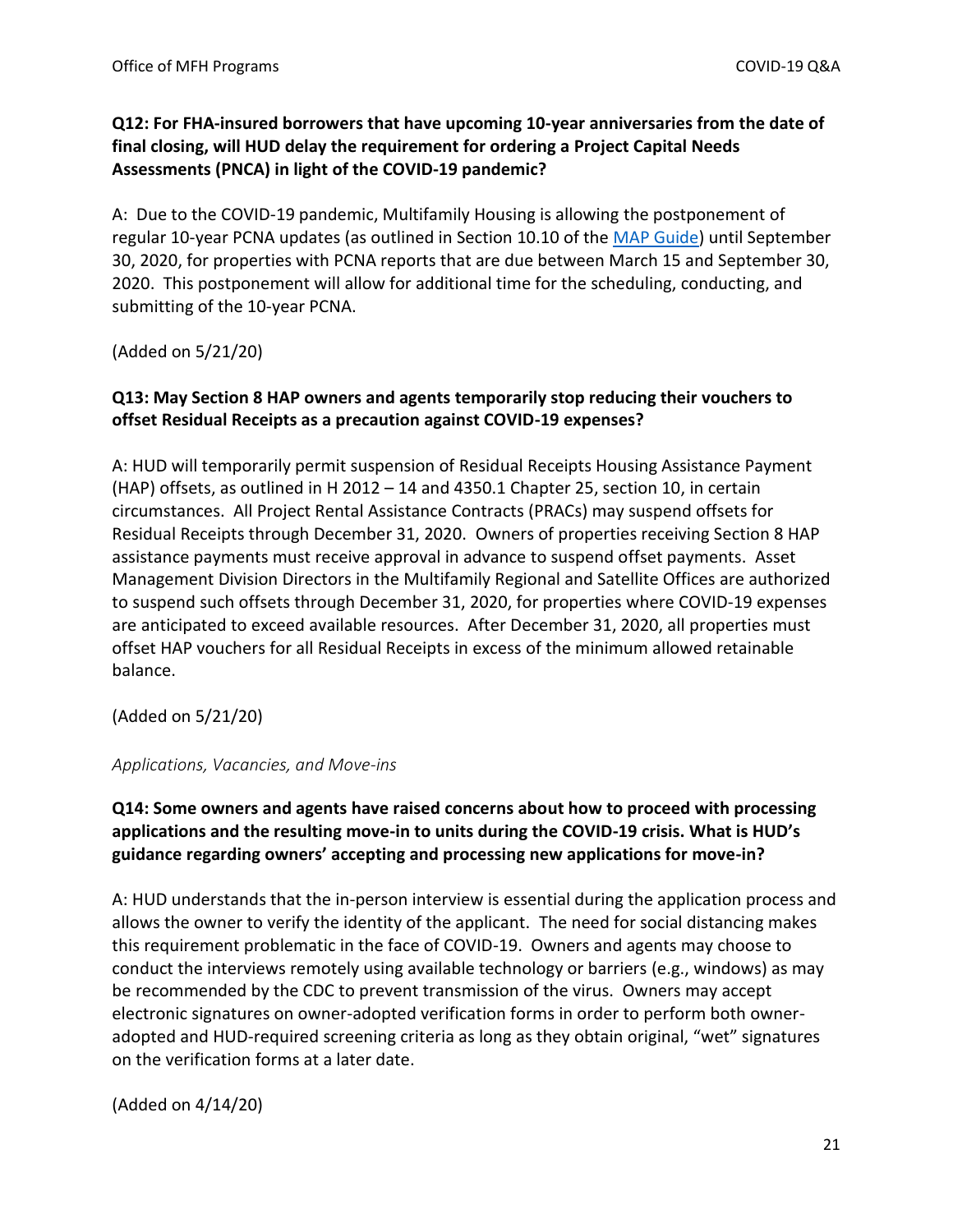### **Q15: Does the guidance in these Q&As relating to the signing/submission of forms HUD-9887 and HUD-9887-A for recertifications and interim certifications apply to applicant verifications, and on how to conduct the physical move in/move outs.**

A: Yes, owners and agents may follow the guidelines in Question #8 in this section regarding the forms HUD-9887 and HUD-9887-A and providing documentation as it relates to the certification process for new residents. Regarding move-in inspections, owners and management agent staff must make decisions about performing move-in inspection based on guidance from their local or state jurisdiction and from the CDC and based on the circumstances existing at their particular property. HUD defers to owners and agents to determine the best course of action, accounting for the importance of ensuring the safety of the residents, staff and the property.

One option is for the owner/agent to inspect the unit separately from the new resident and electronically provide the move-in inspection signed by the owner/agent to the new resident. If a joint move-in inspection by the owner and new resident is not to be performed, owners should also document the condition of the vacant unit with photos prior to the new resident's move-in and accept an electronic copy of a move-in inspection form that has been signed by the new resident.

(Added on 4/14/20)

# **Q16: Our utility provider indicated that it is not performing new service turn-ons. Can an owner/agent delay a move-in as a result?**

A: Yes. The unit must be ready for occupancy before a resident can occupy it. Therefore, the absence of utilities would render the unit unfit for occupancy.

(Added on 4/14/20)

# **Q17: If an owner/agent is not able to interview and fill vacancies as a result of the COVID-19 National Emergency, will they be able to request vacancy claims to keep the property solvent?**

A: If the owner/agent is not able to interview and fill vacancies due to restrictions based on guidance from their local or state jurisdiction regarding COVID-19, then the owner should submit information to their Contract Administrator or HUD office, as appropriate, documenting why the filling of any vacancies were considered infeasible. The HUD Office will review this information on a case-by-case basis and process requests for vacancy claims accordingly.

(Updated on 5/1/20)

### **Q18: Is HUD considering any changes to vacancy payment procedures given that move-in and move-outs may not be feasible right now?**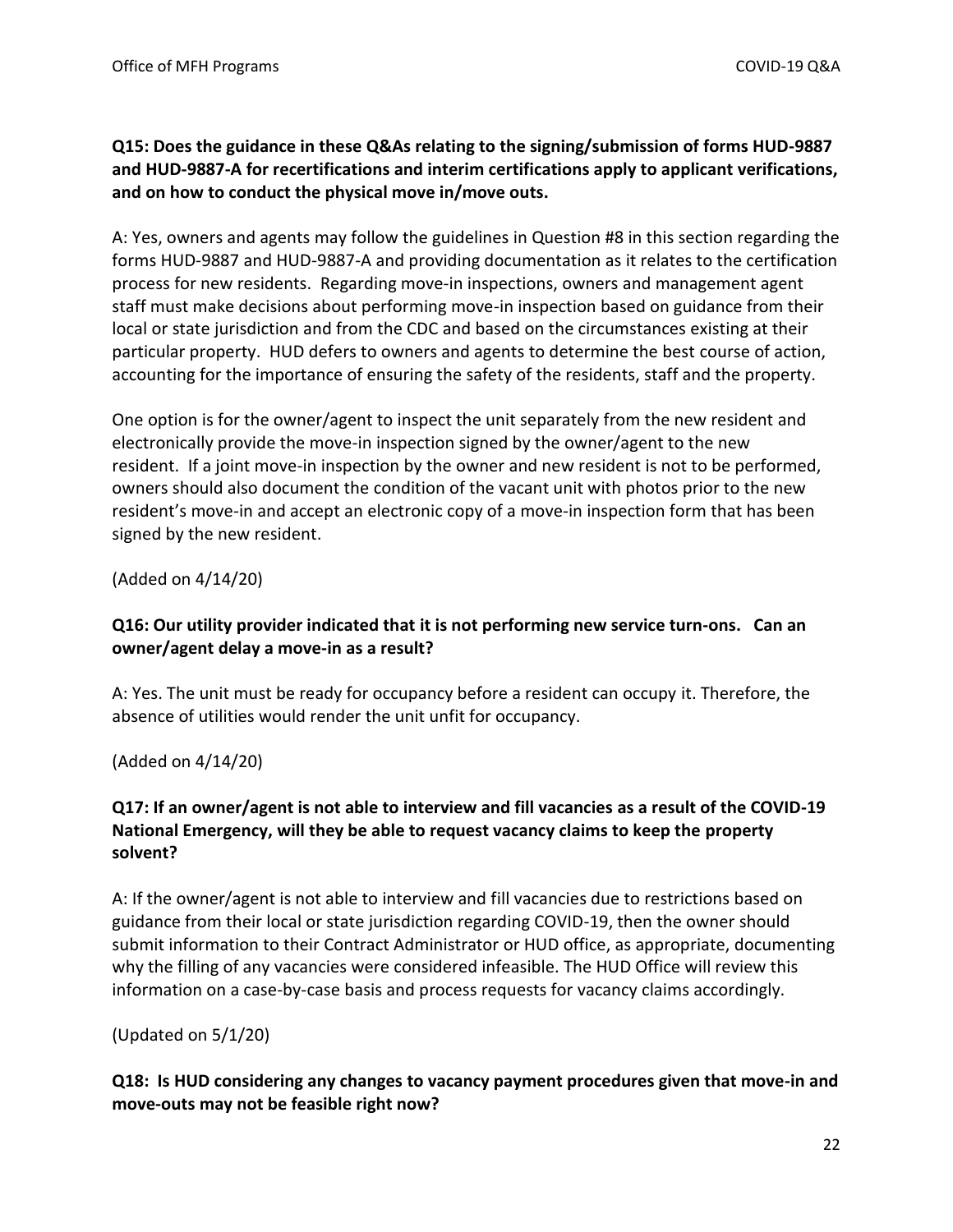A: HUD regulations and Housing Assistance Payment (HAP) contracts allow for vacancy payments to be considered once a unit becomes decent, safe, and sanitary. At this time, HUD is not considering expanding the current vacancy payment procedures. Owners and agents should review the HAP contract to determine the property's vacancy payment provisions and to utilize guidance found in the *Special Claims Processing Guide – HSG-06-01* for processing of Special Claims, available at:

[https://www.hud.gov/program\\_offices/administration/hudclips/guidebooks/HSG-06-01](https://www.hud.gov/program_offices/administration/hudclips/guidebooks/HSG-06-01)

(Added 4/14/20)

**Q19: When the sole tenant in a unit passes, and family members cannot, due to COVID-19 travel restrictions, promptly secure the resident's belongings, can the owner/agent continue to submit a voucher for the unit to allow the family extended time to collect the belongings?**

A: At this time, HUD is not extending subsidy payments past the earlier of 14 days after the date of the tenant's death or the date the unit was vacated. Owners and family of the deceased should follow Center for Disease Control (CDC) guidelines and the direction of local health officials when determining whether the possessions are safe to remove from the unit.

(Added on 5/1/20)

<span id="page-22-0"></span>*Available Resources for Emergency Expenses and Debt Service*

### **Q20: Is testing for the COVID-19 virus for property staff an eligible cost, and if so, under what source of funding? How about residents?**

A: No, these are not eligible costs.

(Added on 3/12/20)

# **Q21: What emergency funds can owners and agents access for outbreak preparedness and response (including extra supplies, additional administrative hours, and staff overtime), and what kind of approval do housing providers need from HUD in order to access the funds?**

A: Multifamily property owners and agents can access property operating accounts for all reasonable and necessary COVID-19 related preparedness and response actions, including supplies, staff hours, and overtime. No advance HUD approval is required to access operating account funds.

To the extent that owner advances are required, owners should receive HUD approval in advance, especially if the owner expects repayment before the distribution of annual (or semiannual) surplus cash. For those properties with reserve for replacement accounts and residual receipts accounts, funds should be accessed according to current policy in Handbook 4350.1, Chapter 4 (for reserve for replacement accounts) and Chapter 25 (for residual receipts), for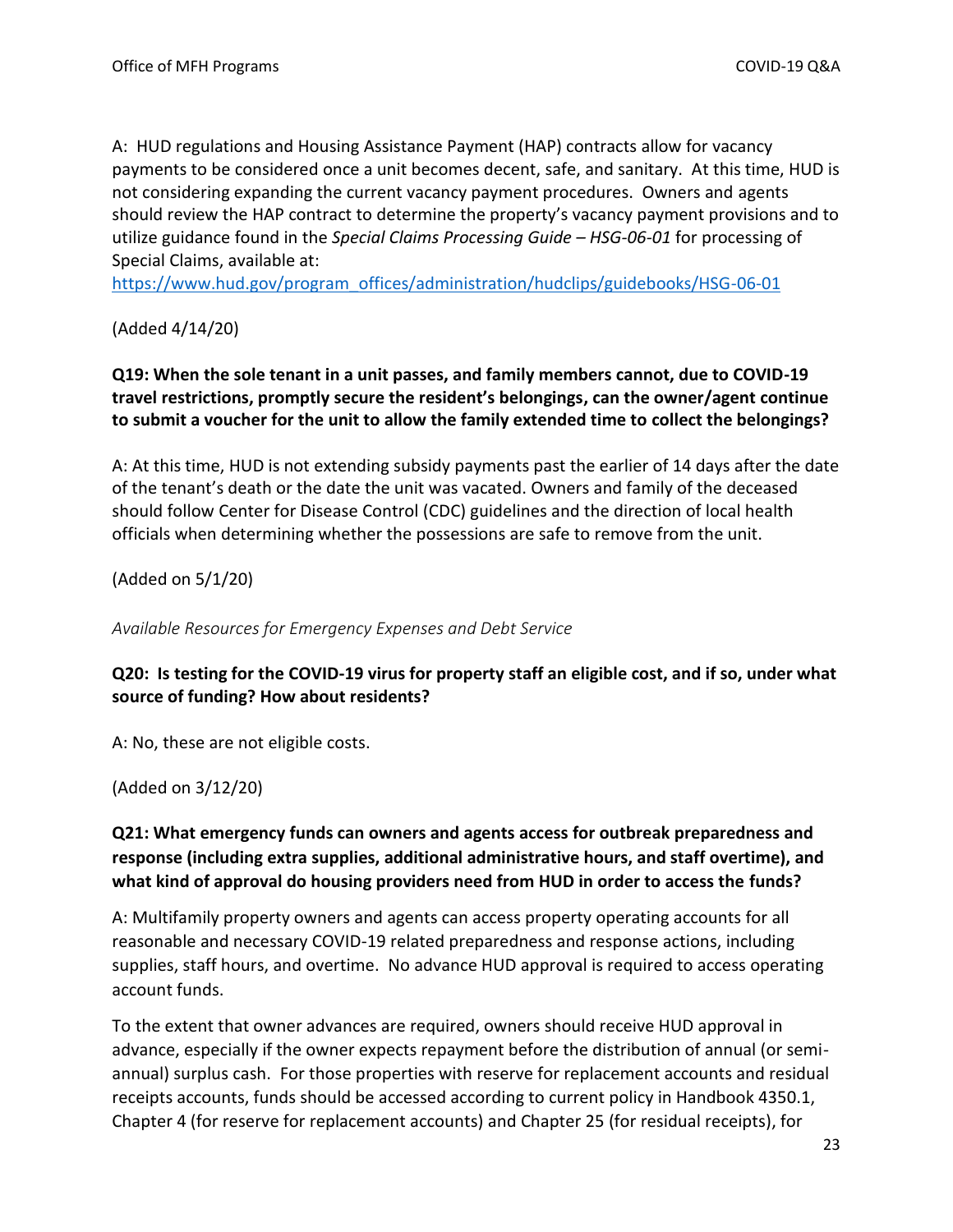eligible items. If the owner is seeking to use reserve for replacement and residual receipt funds for non-eligible uses, approval must be received from HUD field staff and Headquarters, as necessary, in advance.

(Updated on 3/16/20)

# **Q22: May FHA-insured borrowers as well as Section 202 and 811 property owners access their reserve for replacement accounts to cover items not consistent with Handbook 4350.1 Chapter 4 guidance, such as mortgage payments for delinquent mortgages?**

A: Owners and agents may submit requests to HUD field staff for non-traditional uses of reserve for replacement accounts. Field staff will review such requests based on account balances and future needs, project needs, owner compliance and other criteria consistent with Chapter 4 of HB 4350.1. In addition, HUD field staff will need to see evidence of the loss of rental receipts.

(Added on 3/24/20)

# **Q23: Are costs directly related to safety or preventative equipment for staff use in response to COVID-19, including maintenance staff, eligible costs of residual receipts funds for PBRA projects?**

Yes, costs directly related to the safety or preventative equipment for staff in response to COVID-19 are considered project expenses and are eligible costs with prior HUD approval.

(Updated on 4/2/20)

# **Q24: Can property owners with FHA-insured mortgages with reserve for replacement accounts access those funds to pay debt service?**

A: Owners should request any reserve for replacement account releases from their Account Executive and local field office using the form HUD-9250. The request should include evidence of the causes of the cash shortfall and a promise to repay the funds to the reserve for replacement account. HUD field staff will expeditiously review such requests and consider the cash flow of the property, the amount in the reserve account, and the borrower's current compliance with HUD's business agreements.

(Added on 4/2/20)

# **Q25: During the time of shelter-in-place orders, can project funds be used for direct services to residents, such as meals to those who are home-bound?**

A: No, in accordance with 24 CFR 880.601(e), direct services are not an eligible use of project funds.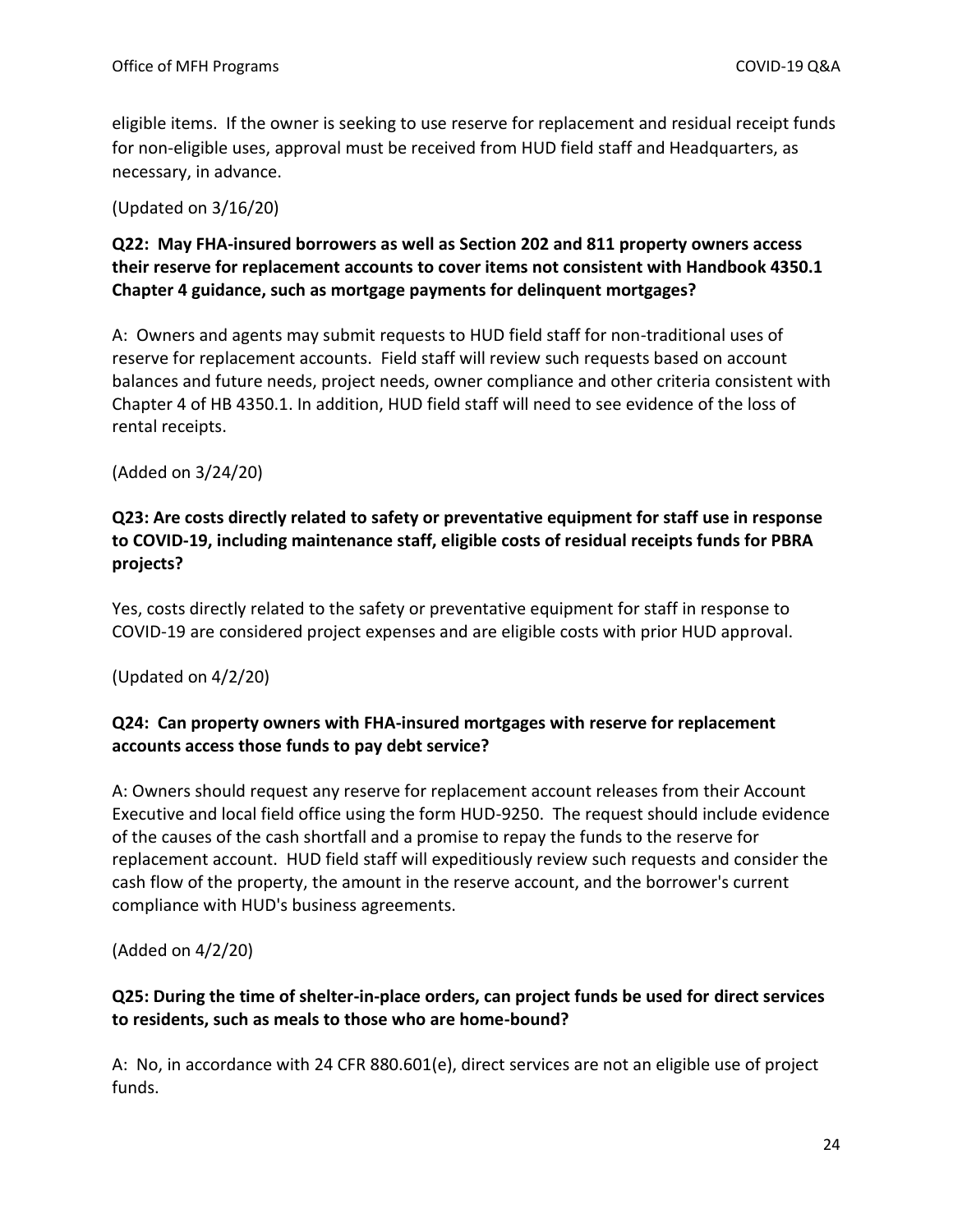(Added on 5/1/20)

### **Q26: Is the purchase of masks an allowable use of project funds?**

A: Multifamily property owners and agents can access property operating accounts (which does not include any "new regulation" residual receipts or reserve for replacement accounts) for all reasonable and necessary COVID-19 related preparedness and response actions, including supplies, staff hours, and overtime. Due to the extreme public health risk presented by COVID-19 during this national emergency, providing staff and residents access to protective gloves and masks, at the owners' discretion, is an allowable use of project funds.

(Added on 5/1/20)

<span id="page-24-0"></span>*Staffing and Building Operations*

# **Q27: Will HUD be making COVID-19 prevention training available for property management and resident services coordinator staff? Will HUD be providing technical assistance for housing providers and residents?**

A: HUD recommends that property managers and service coordinators avail themselves of all relevant training and supplies at the local, state, and federal level.

(Added on 3/12/20)

### **Q28: Maintenance employees who need to enter resident units for service calls are concerned that residents may be ill with COVID-19. Can they ask tenants if they have COVID-19 symptoms before entering a unit? Can non-essential repairs be postponed?**

A: Maintenance employees and other staff can ask a resident if it is safe to enter a unit before entering. Owner/management staff who do not feel safe should not enter a tenant's unit.

Residents suspected of having an unreported illness should be referred to a medical provider and/or local health officials.

The deferral of non-essential or non-health and safety repairs should be made on a unit-by-unit basis. If the repair is necessary for health and safety of residents and the staff person is not comfortable entering the unit as a result of a potential COVID-19 exposure, owner/management should consult local health guidance regarding the appropriate precautions to take.

(Added on 3/24/20)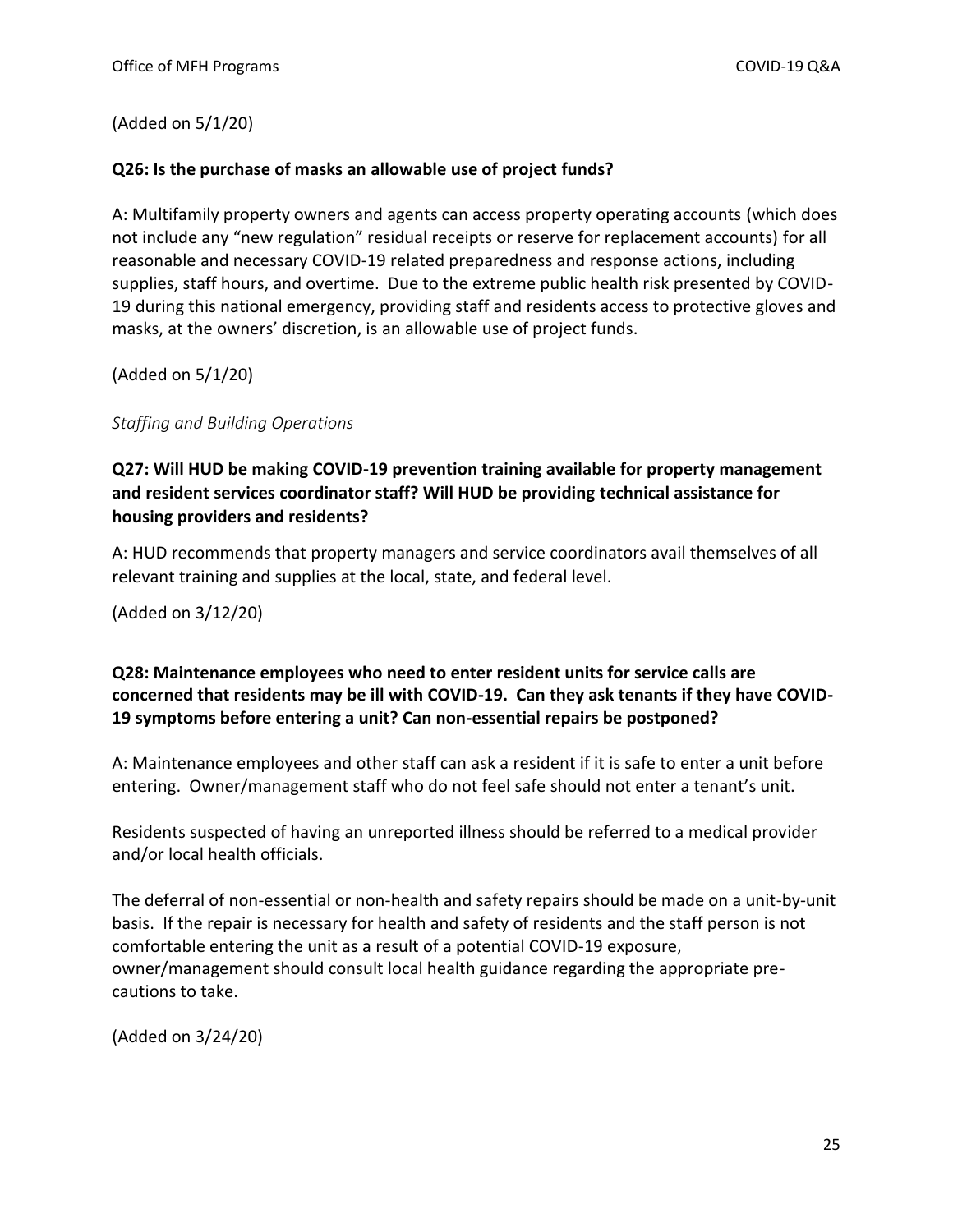# **Q29: What if property owners or managing agents either close or only offer limited hours/access to rental offices and indoor common spaces (e.g. community rooms)? Would these actions result in any penalty?**

A: Owners and agents should make decisions on limiting access to their rental offices and indoor common spaces on a case-by-case basis based on guidance from their local or state jurisdiction and the particular circumstances at their property. HUD defers to them to determine the best course of action, accounting for the importance of ensuring the safety of residents, staff, and the property.

(Updated on 5/1/20)

# **Q30: Can HUD provide guidance on who is an "essential" employee in states/localities that have strict stay-at-home or shelter-in-place requirements for all persons not deemed "essential"?**

A: Quarantine and travel restrictions are being set by state and local governments, with many variations and daily revisions. Many of these rules provide exceptions for staff supporting operations at residential properties. On March 28, 2020, the Department of Homeland Security Cybersecurity & Infrastructure Security Agency (CISA) published an [Advisory Memorandum on](https://www.cisa.gov/publication/guidance-essential-critical-infrastructure-workforce#download)  [Identification of Essential Critical Infrastructure Workers During COVID-19 Response.](https://www.cisa.gov/publication/guidance-essential-critical-infrastructure-workforce#download) State, local, tribal, and territorial governments are responsible for implementing and executing response activities, including decisions about access and reentry in their communities. Therefore, HUD recommends that building owners consult with their local counsel to determine whether building employees are considered "essential."

(Added on 4/2/20)

# **Q31: What is HUD's protocol for properties that are currently undergoing major rehabilitation work? Should HUD order the owner to withhold all work until further notice?**

A: The decision as to whether work should proceed should be made by the project owner and agent, taking into account the safety of the construction workers, residents, staff, as well as guidance from state and local officials pertaining COVID-19.

(Added on 4/14/20)

### **Q32: How should owners and agents handle in-person meetings, such as tenant meetings, in light of safety concerns arising from COVID-19?**

A: The health and safety of residents, owners, agents, and staff is paramount. Owners/agents considering in-person meetings should follow the latest CDC, state, or local health department guidance relative to holding public meetings.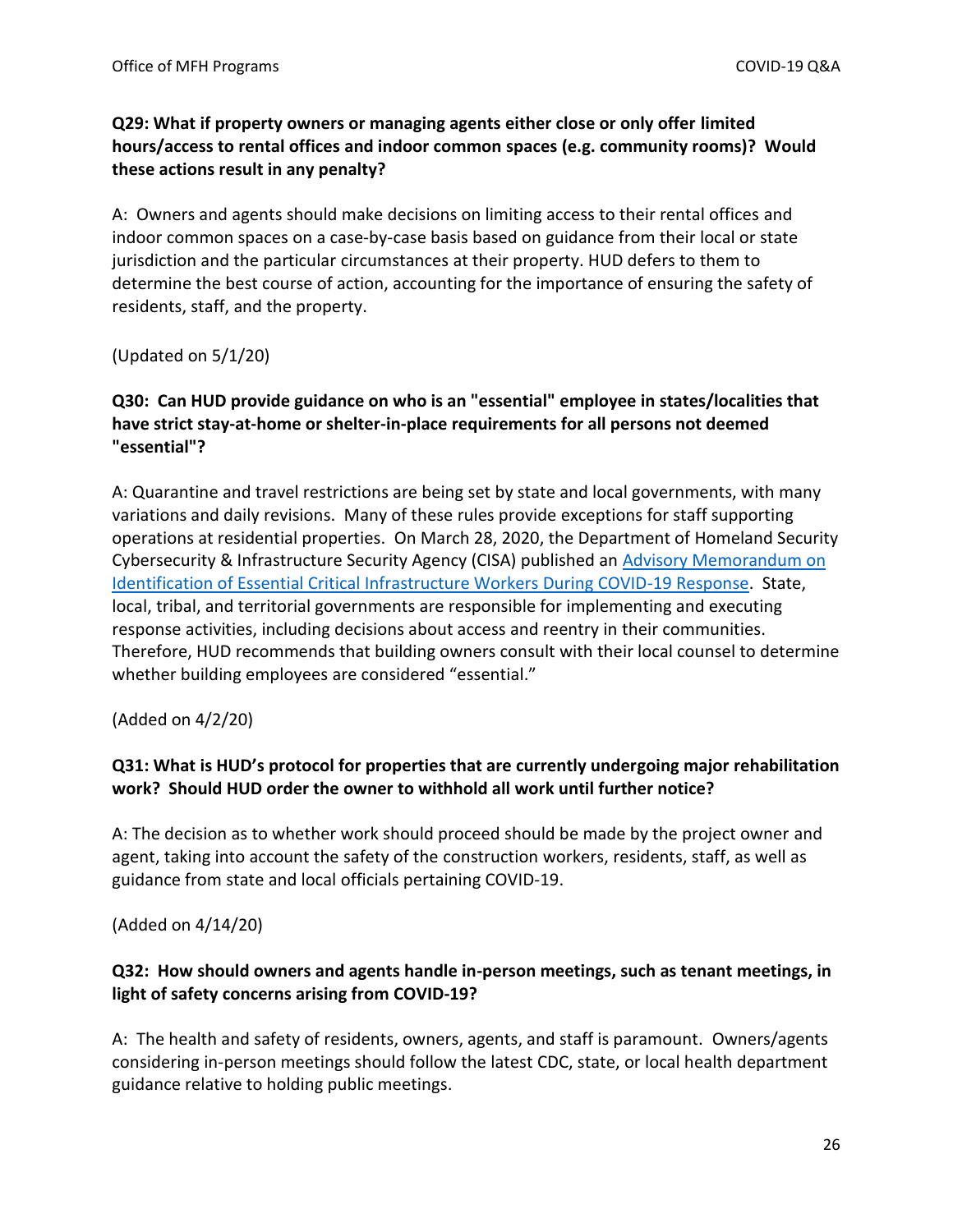(Added on 4/14/20)

#### **Q33: May service coordinators work remotely during the COVID-19 emergency?**

A: HUD encourages property owners and service coordinators to exercise all safety precautions to protect both residents and staff. If service coordinators can work remotely, while still meeting resident needs, that precaution is acceptable.

(Added on 4/14/20)

### **Q34: May owners or agents of properties with service coordinators lay off the service coordinator to conserve property operating funds?**

A: If the service coordinator's salary is funded by a grant or the project budget, the service coordinator must continue to function for the proportionate period of time commensurate with the funding of their salary. For example, if the service coordinator grant pays for 75% of their time, the owner and agent must ensure that they continue to perform and be paid for 75% of their function. If their position is funded for 100% of their time, then the owner/agent must ensure that they continue to work in a full-time capacity. Additionally, service coordinator funds cannot be used for operating funds without prior HUD approval. HUD urges owners and agents to continue supporting these positions and their functions to support the needs of the residents.

(Added on 4/14/20)

### **Q35. Can I ban or restrict visitors to my HUD-assisted property?**

A: Owners and agents may have the authority to restrict visitors from HUD-assisted Multifamily housing properties and should review state and local laws to determine the permissibility of banning visitors. If an owner or agent plans to implement a visitor restriction or ban through amended policies or house rules, HUD recommends it be done as part of a broader, publicly announced plan to respond to the COVID-19 National Emergency. Owners should consider that residents will still need to receive essential services, such as food deliveries, medications, and personal care assistants (PCAs). Restrictions should track with CDC guidance and recommendations from state or local health officials. Owners are also reminded that they must continue to adhere to Fair Housing Act requirements in implementation of such restrictions.

(Added on 4/14/20)

# <span id="page-26-0"></span>**Recapitalization and Rental Assistance Demonstration**

### <span id="page-26-1"></span>*Property Reviews and Inspections*

**Q1: Will HUD relax its RAD Capital Needs Assessment inspection requirements for RAD conversions?**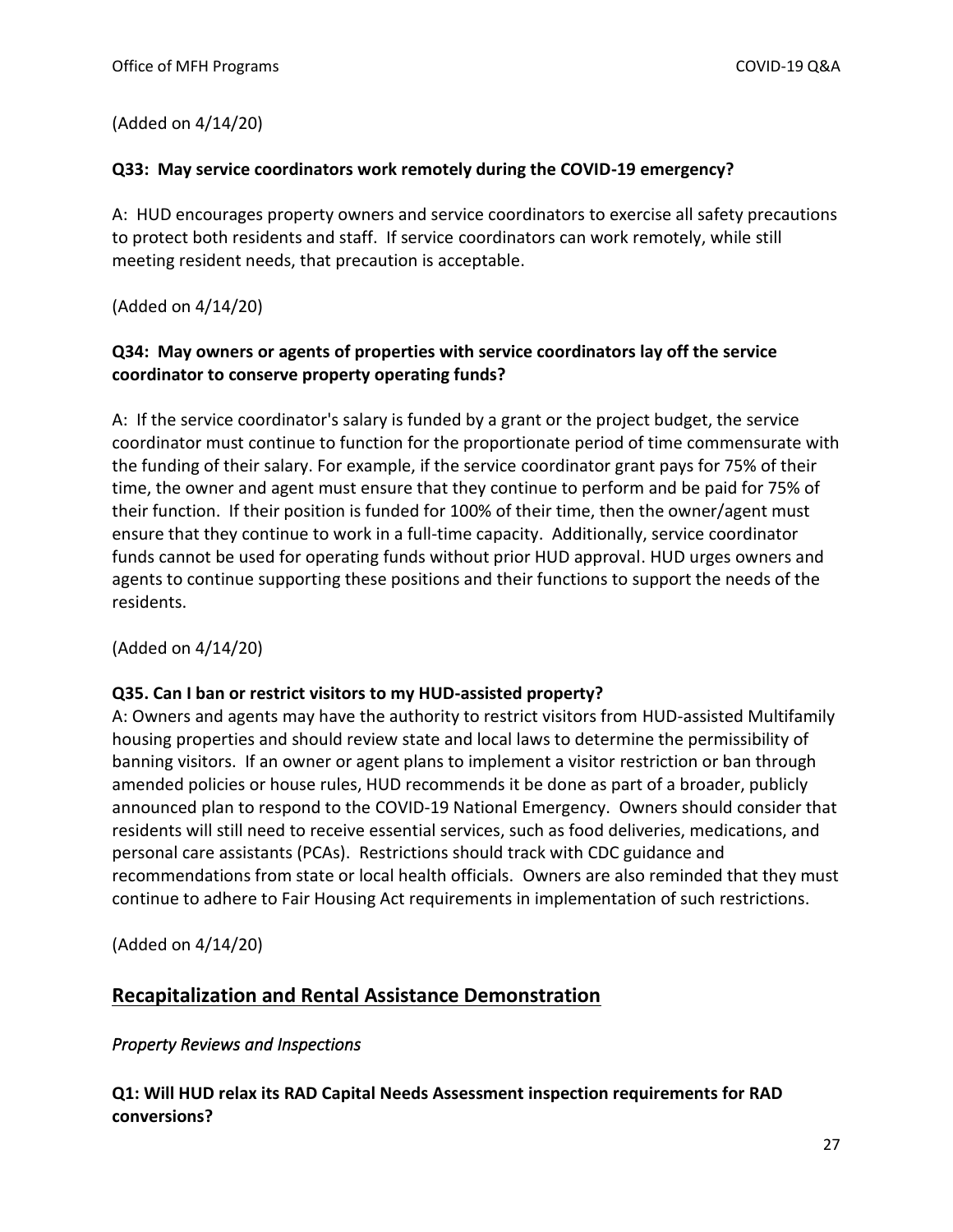A: The Capital Needs Assessments are a core part of the RAD review process, as they are used to establish a basis on which to project the property's 20-year capital needs. As such, unless constructed within the past ten years, all properties will require a complete inspection in compliance with the MAP Guide. For properties built within the last ten years, HUD may approve the inspection of only vacant or model units. The Office of Recapitalization will extend milestones and deadlines on a case-by-case basis if the capital needs inspection cannot be completed at this time due to COVID-19. Recap is also considering other approaches to avoid delays caused by inspectors having more limited access to sites at this time.

(Updated on 4/2/20)

### <span id="page-27-0"></span>*Policy and Operations*

# **Q2: Public Housing Authorities (PHAs) and their development teams are currently implementing renovations and tenant moves to facilitate construction. How should property owners reconcile the construction schedule with COVID-19 concerns?**

A: PHAs and their Rental Assistance Demonstration (RAD) development partners should consider the health and well-being of the residents and the public as the first priority and use CDC guidance and guidance from state and local health officials. In doing so, RAD development teams should consider the impact of their renovation activities on the potential to exacerbate or mitigate exposure to the virus, particularly among vulnerable populations. Every construction project is different - in the vulnerability of the residents, the extent of tenant relocation, the extent of construction, the timing of construction and the deadlines created by natural conditions or financing sources. In all cases, development teams should follow the instructions of applicable governmental authorities (such as a government-issued shelter-inplace or similar order).

(Added on 4/2/20)

### **Q3: How will HUD handle delays in the completion of construction required by the RAD Conversion Commitment (RCC), including increases in costs, modification of resident relocation? How will it approve periods for rehab assistance payments?**

A: HUD will approve extensions to the rehab period and rehab assistance payments. Such requests can be made through the RAD Resource Desk. Note that the RAD construction deadlines do not supersede other parties' requirements, so development teams should also consult with their lenders, investors, and other stakeholders as applicable when modifying the construction schedule. Increases in costs should be reflected on the sources and uses log on the RAD Resource Desk. HUD encourages PHAs to maintain routine communication with residents whose length of relocation may be impacted and to alert HUD if relocation plans change such that resident relocation will exceed 12 months.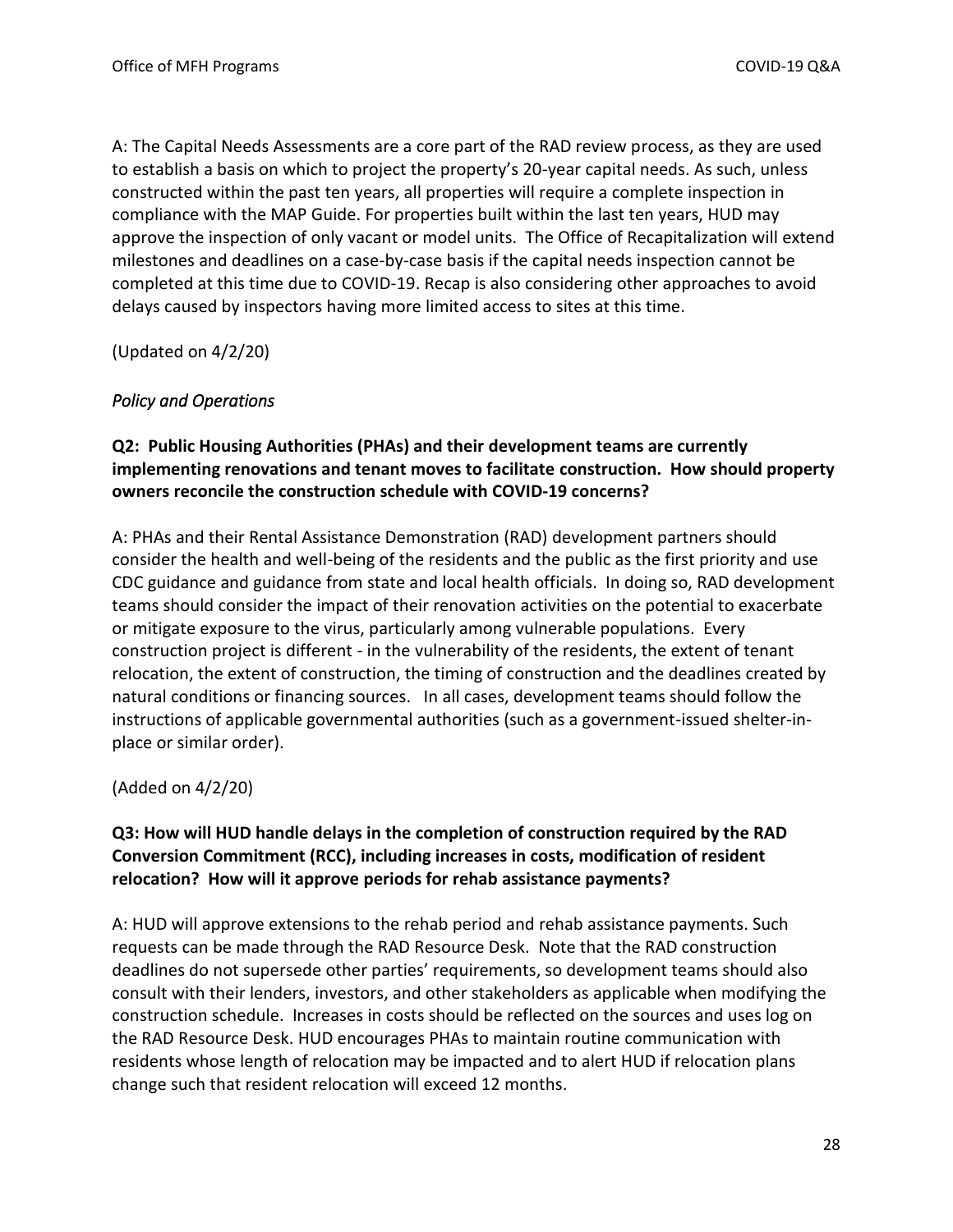## (Added on 4/2/20)

# **Q4: Where can a PHA or owner find guidance regarding PBRA or PBV program requirements that customarily involve in-person meetings?**

A: Guidance is available and will be continually updated at [www.hud.gov/coronavirus.](http://www.hud.gov/coronavirus) Guidance for PBRA can be found within this FAQ document **(**"FAQ for Multifamily Housing Providers"). For PBV, please see **"**FAQs for Public Housing, Housing Choice Voucher, Project-based Voucher Program, and Native American Programs."

### (Added on 4/2/20)

# **Q5: How should PHAs communicate with residents about the RAD conversion process, respond to resident questions, and solicit feedback when in-person resident meetings are not possible due to the recent COVID-19 outbreak?**

**A:** The health and safety of residents, PHA and Owner staff, and other program partners is paramount. PHAs that continue with public meetings should follow the latest CDC, state, or local health department guidance relative to holding public meetings. However, it is still critical for PHAs and owners to keep residents informed about any changes to their housing, their rights, and the timing of key events related to the conversion and for residents to have the opportunity to provide comments as required at different stages of a RAD conversion.

Required resident meetings. The RAD Notice requires PHAs and owners to hold resident meetings and to receive and provide response to comments during those meetings. In lieu of community meetings held in common areas, PHAs and owners may hold meetings remotely using videoconferencing or teleconferencing technology provided that they can:

- Accept and respond to answers to questions submitted during the meeting;
- Maintain an attendance log in order to track if residents are able to participate successfully;
- Accommodate the needs of persons with disabilities or with limited English proficiency (LEP) through the meeting format. In selecting the host technology, PHAs must ensure they can comply with Section 504 of the Americans with Disability Act; and
- Provide residents with a follow-up notice after the meeting with a summary or reproduction of presented information and a means to ask additional questions related to the conversion.

In selecting among alternative meeting methodologies, PHAs and owners should be attentive to the nature of technology which residents are likely to have in their homes. When submitting their Financing Plan or Conversion Plan and (for public housing conversions) their RAD application, PHAs and owners must provide the date(s) of any remote resident meetings and a record of the responses (written or oral, or in subsequent actions) to resident comments on the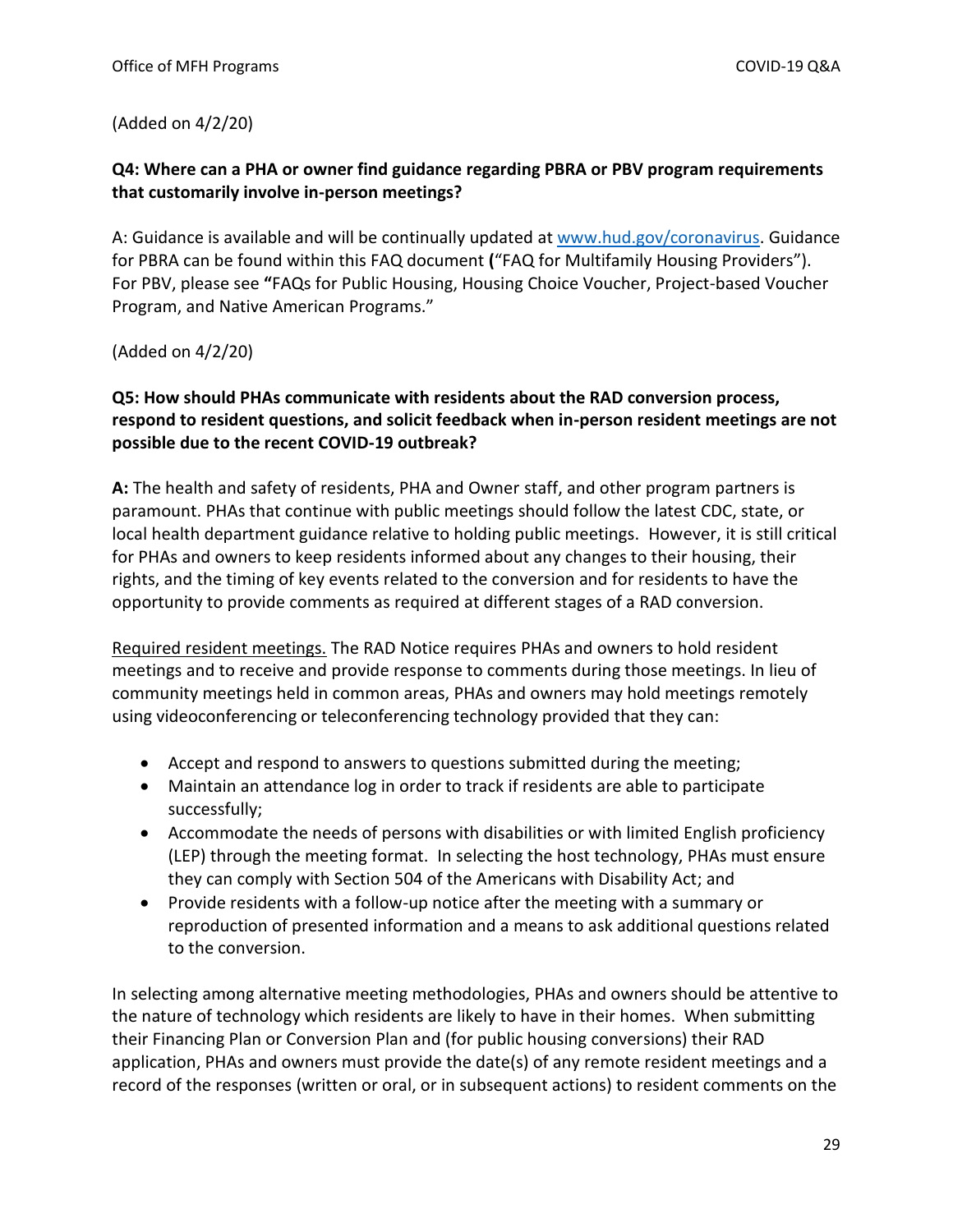proposed conversion and scope of work that were received in connection with such meetings. HUD may request follow-up measures on a case-by-case basis.

Effectively communicating during this period may take more time than previously and PHAs and owners may determine that additional meetings are necessary in order to ensure that you are reaching all residents. Please keep your RAD point of contact updated in the event that an extension to existing deadlines is needed.

Ongoing resident engagement. Beyond the required resident meeting and comment period, HUD recommends that PHAs and owners develop an alternative communication plan that is sustainable for at least 8 weeks or more and that achieves the goals of providing residents relevant information about the RAD conversion, particularly more complex transactions with significant construction and/or relocation. PHAs may develop a process that includes various forms of alternative communication methods so that all residents can receive information and participate in the process regardless of their individual circumstances. Below are some suggested methods by which to share information with residents:

- $\checkmark$  Set up teleconference calls in the place of in-person meetings, ensuring that residents have enough prior notice and receive clear directions (particularly those with limited technological access/abilities).
- $\checkmark$  Provide flyers/notices to residents at each unit with updates about how information can be obtained regarding the RAD process.
- $\checkmark$  Post notices in common areas of the property.
- $\checkmark$  Provide letter updates in resident mailboxes.
- $\checkmark$  Provide text and/or email updates to residents.
- $\checkmark$  Share a sign-up sheet with residents to meet 1-on-1 with office staff or by phone.
- $\checkmark$  Create online materials (video or other) available to all residents.
- $\checkmark$  Create and distribute a survey for residents to gather information about their questions, experience, and preferences.
- $\checkmark$  Ensure that all residents have contact information (phone and email) for PHA staff should they have questions.

# (Added on 4/2/20)

# **Q6: If a PHA/owner anticipates needing more time after a RAD closing to sign tenant leases, will HUD provide any flexibility around the timing of the effective date of the HAP contract as outlined in the Section 1.13.A of the [RAD Notice?](https://www.hud.gov/sites/dfiles/Housing/documents/H-2019-09-PIH-2019-23_RAD_Notice%20Rev4_20190905.pdf)**

A: In order to provide PHAs and owners additional time to execute individual leases with tenants in light of social distancing measures, HUD will permit the HAP effective date to be the first day of the third full month after closing upon request (rather than the first day of either of the first two months following closing). For example, a closing that occurs on May  $15<sup>th</sup>$  could elect a HAP effective date of June 1<sup>st</sup>, July 1<sup>st</sup>, or August 1<sup>st</sup>. This option will be available for any closing that occurs through September 30, 2020.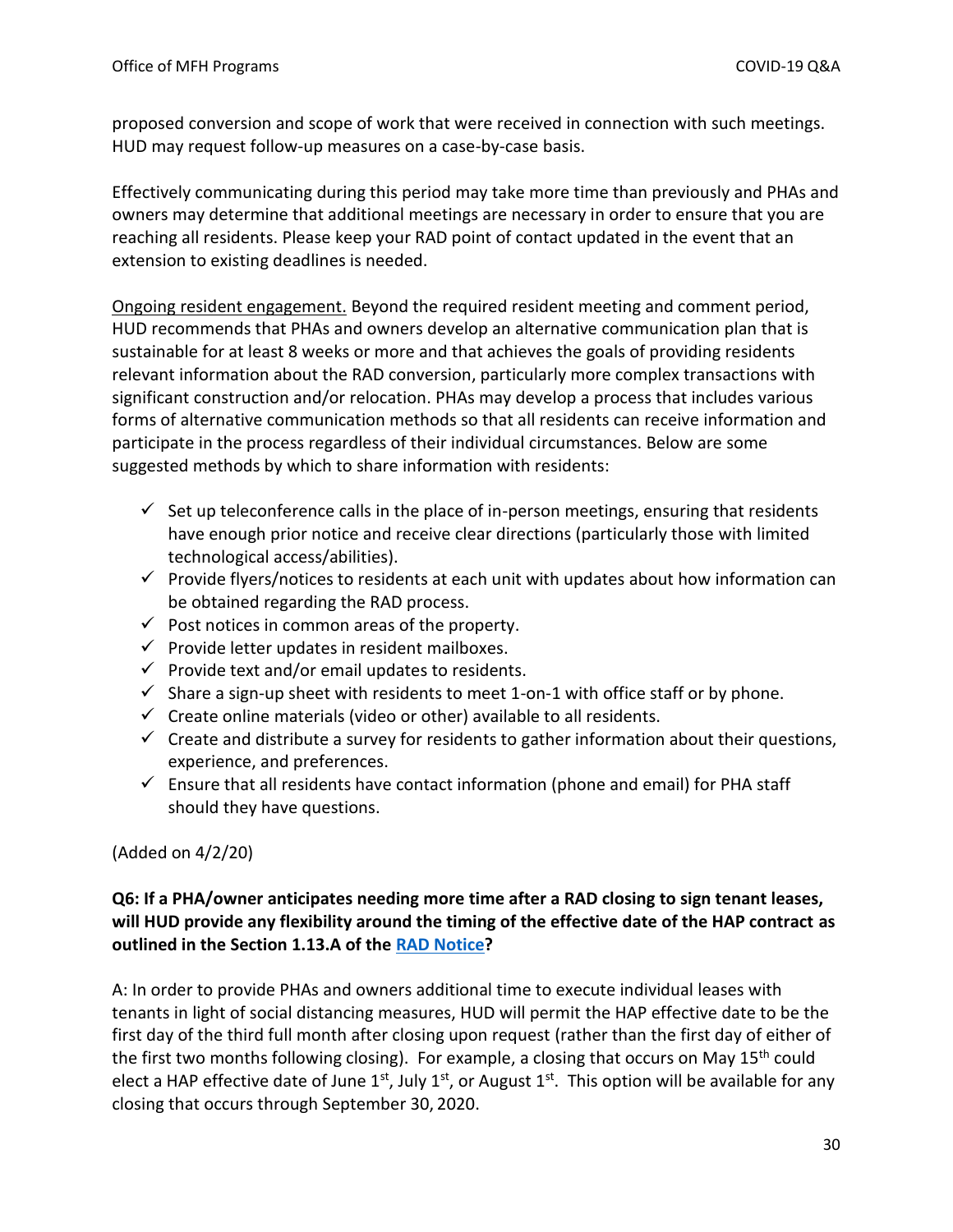(Added on 5/21/20)

# <span id="page-30-0"></span>**Multifamily Production**

### <span id="page-30-1"></span>*Site Inspections and Appraisals*

### **Q1: Will MFH Production relax its site visit requirements for third parties and lenders?**

A: If a third-party capital needs inspector cannot physically inspect the required sample of units due to COVID-19 concerns, the Regional Production Director may waive the sampling requirements in favor of inspecting only vacant and model units on a case-by-case basis for recently built insured properties (within 10 years of submission) or non-insured properties built within the past five years. All other properties will require a complete inspection prior to issuance of the firm commitment.

(Updated on 4/2/20)

#### **Q2: What if the lender is unable to visit the site to verify the inspection report's findings?**

If the lender's travel is restricted (thereby limiting the lender from inspecting the site), the capital needs inspection report may be accepted for underwriting purposes on the condition that the lender inspects the property prior to the issuance of the insurance commitment. Therefore, to the extent that a lender is not able to physically inspect the property due to COVID-19 concerns, the conclusions of the report must be included without modification as part of the application.

HUD's appraisers and market analysts, as necessary, must inspect the property and subject comparables in accordance with Multifamily Accelerated Processing (MAP) requirements to insure a credible valuation conclusion.

(Added on 3/13/20)

### **Q3: Will MFH Production relax its site visit requirements for FHA lenders performing lease audits?**

A: Yes. Lenders may perform lease audits electronically if the information is available and verifiable.

(Added on 3/13/20)

### **Q4: Given current travel restrictions, must appraisers conduct both an on-site visit and unit inspections to complete the appraisal report?**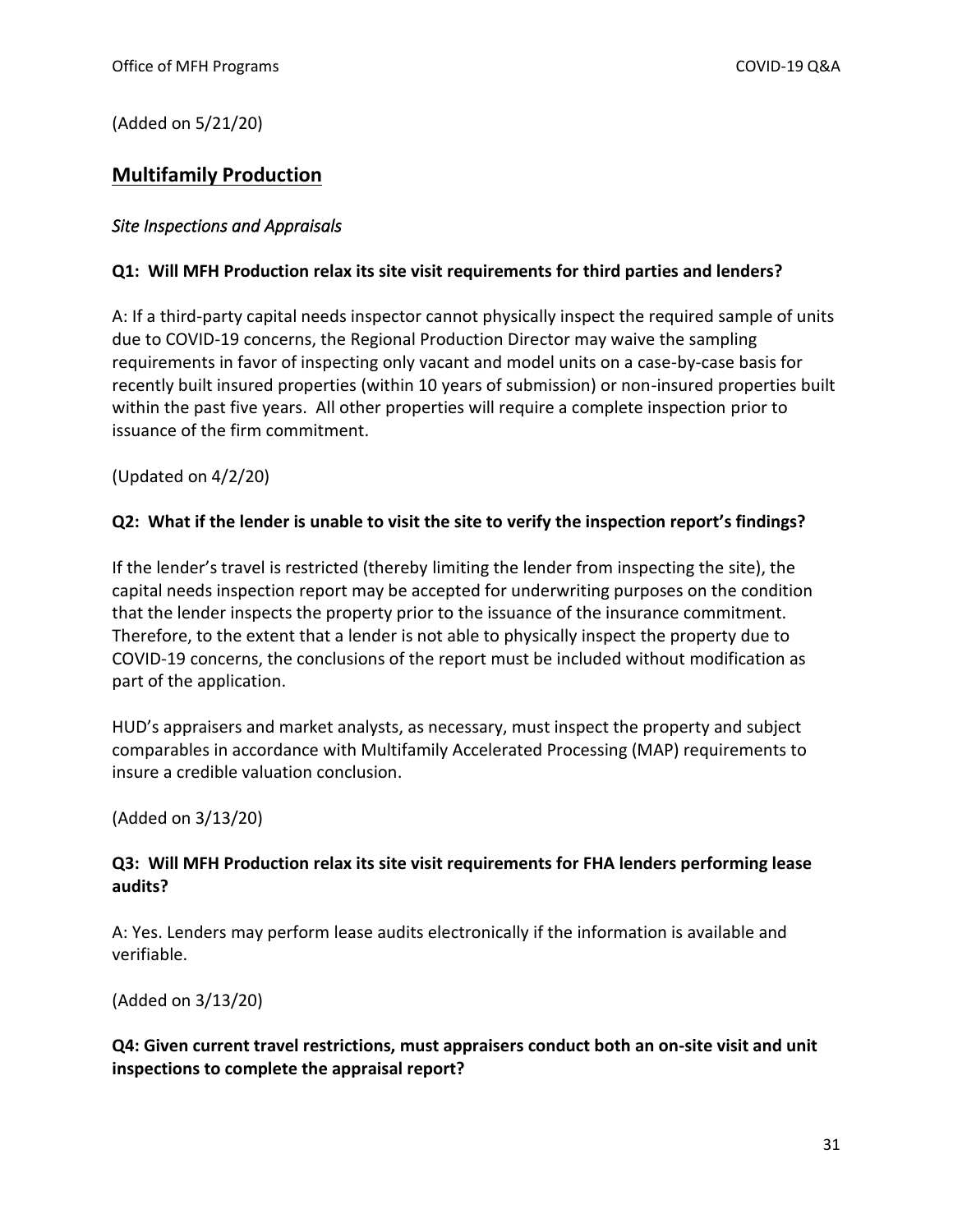A: HUD requires that lender or third-party appraisers inspect the property and the subject comparables in accordance with MAP Guide requirements to insure the credibility of the resulting valuation conclusion. To the extent that the contracted appraiser cannot physically inspect the site, the appraiser should contract with a local, appropriately credentialed appraiser to perform the site inspection in his/her stead. In this situation, the report must identify the appraiser conducting the site visit, their credentials, and a certification regarding the limit of their inspection, if any.

When appraisers are unable to inspect units on-site due to COVID-19 concerns, they should consider the following options:

- Conduct inspections of vacant units. If vacant units are the only ones inspected, the appraiser should make an extraordinary assumption that the sample units viewed are representative of all the units. The inspector should provide a detailed review of the differences between these units and the others considered for the valuation.
- Use of construction drawings and other available documentation to supplement their physical inspections
- Use of information from CoStar or other reporting services and other available documentation to supplement their physical inspections.
- Note any previous inspections, if applicable.

Any/all sources of information used for valuation purposes must be documented, and multiple sources of information on interior site conditions are preferable to enhance the reliability and credibility of the valuation, in lieu of an actual physical inspection.

Appraisers and lenders should contact the HUD field office that will be processing the application for additional guidance.

(Updated on 4/2/20)

### <span id="page-31-0"></span>*Policy and Operations*

### <span id="page-31-1"></span>*Construction Administration*

# **Q5: What impact does the COVID-19 emergency have on owner-architect agreements, ownergeneral contractor (GC) agreements and similar contracts associated with FHA insured loans?**

A: There is no impact on the validity or enforceability of contracts among parties to a HUD insured loan and any associated construction except insofar as any provisions that the contracts may provide in the event of emergencies. HUD cannot change any provision of existing agreements or alter the mutual obligations of any of the parties. In the present COVID-19 emergency situation, each party must endeavor to perform its obligations under these existing agreements, and if unable to do so, they must follow all contract notice and hold harmless provisions. Communication between the parties, and with HUD, is important as is the need for all parties to mitigate adverse consequences to health and property.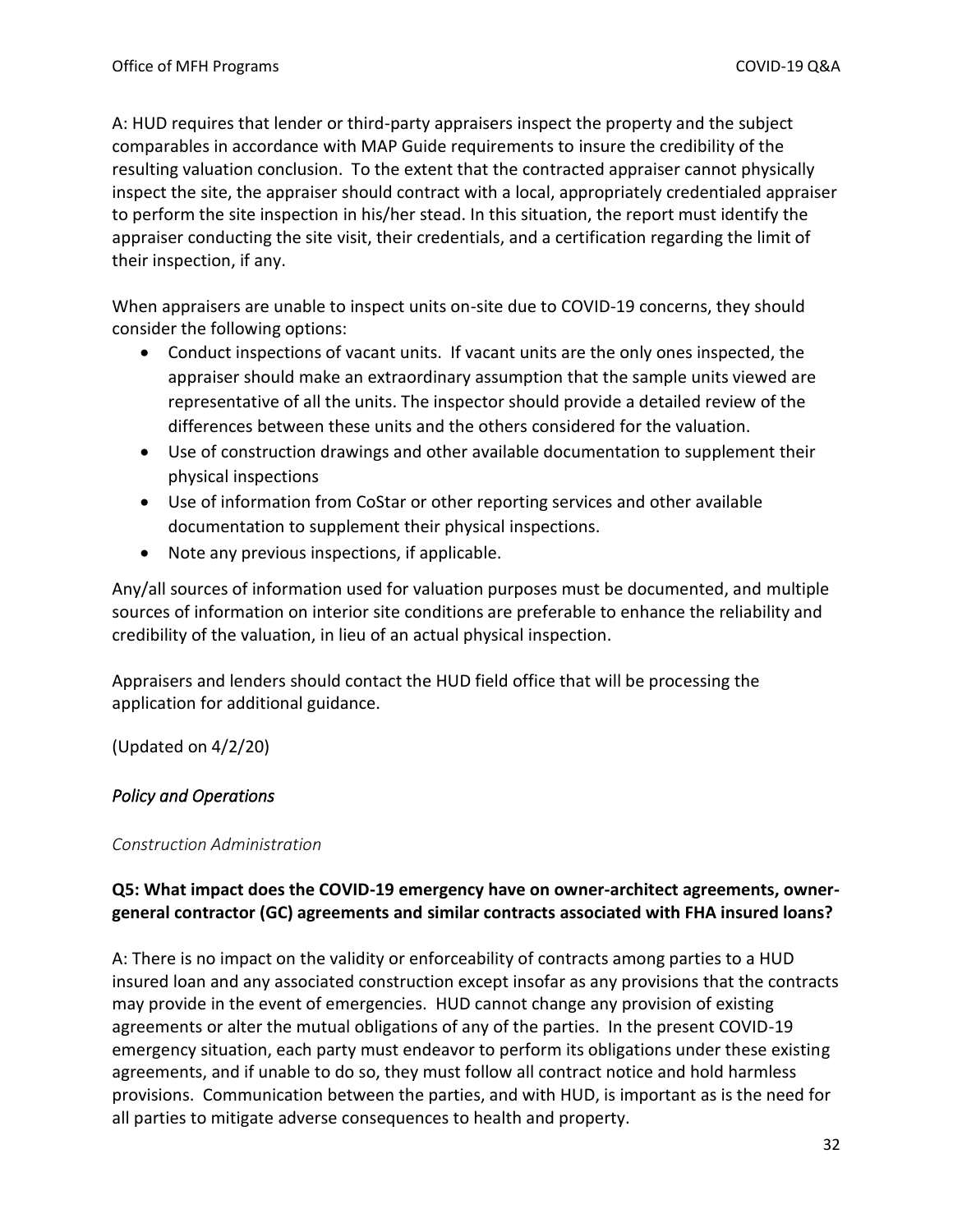### (Added on 4/2/20)

# **Q6: What should owners, general contractors and subcontractors do if the State or local government issues a shelter-in-place or similar order that prevents essential workers and materials reaching the job or a stop-work order that forces cessation of work as a result of COVID-19?**

A: All parties to the transaction and construction should stay engaged and provide regular updates to the lender and to HUD. If a job site is shut down, the general contractor (or in the absence of the general contractor, the owner) must ensure that the site is properly secured and that all completed work and stored materials are protected. If limited work continues, workplace safety procedures and CDC advisories for "social distancing" should be observed.

### (Added on 4/2/20)

### **Q7: What happens to Surety Bond coverage and Builder's Risk insurance during a work shutdown or slow-down caused by the COVID-19 emergency?**

A: Owners, general contractors, and lenders should proactively assure that Surety Bonds and Builder's Risk insurance policies will remain in place and will not be impaired by any job slowdown, temporary cessation of work, or any failure to report or communicate emergency conditions or consequences.

(Added on 4/2/20)

# **Q8: Since the COVID-19 emergency likely will cause numerous delays, if not complete cessation of construction work, how should work progress be managed?**

A: HUD requests that general contractors, owners and supervising architects report construction work status on a monthly basis in connection with their monthly requests for reimbursement of costs and associated inspection trip report. Unlike the typical process where change orders are submitted on a more frequent basis, during the current emergency, requests for change orders for time extensions should be documented to identify delays resulting from the COVID-19 emergency, and single, time-extension change orders should be submitted on a monthly basis.

While HUD does not normally allow time extensions of Repair Escrows for projects under Sections 223[f] and 223[a][7], it will consider amending the Repair Escrow Agreement in those cases where owners and lenders have documented COVID-19 related delays. Owners/lenders should use a change order request for time extension to report delays due to COVID-19 and request extensions. Such requests must be submitted in the first report period following the delay.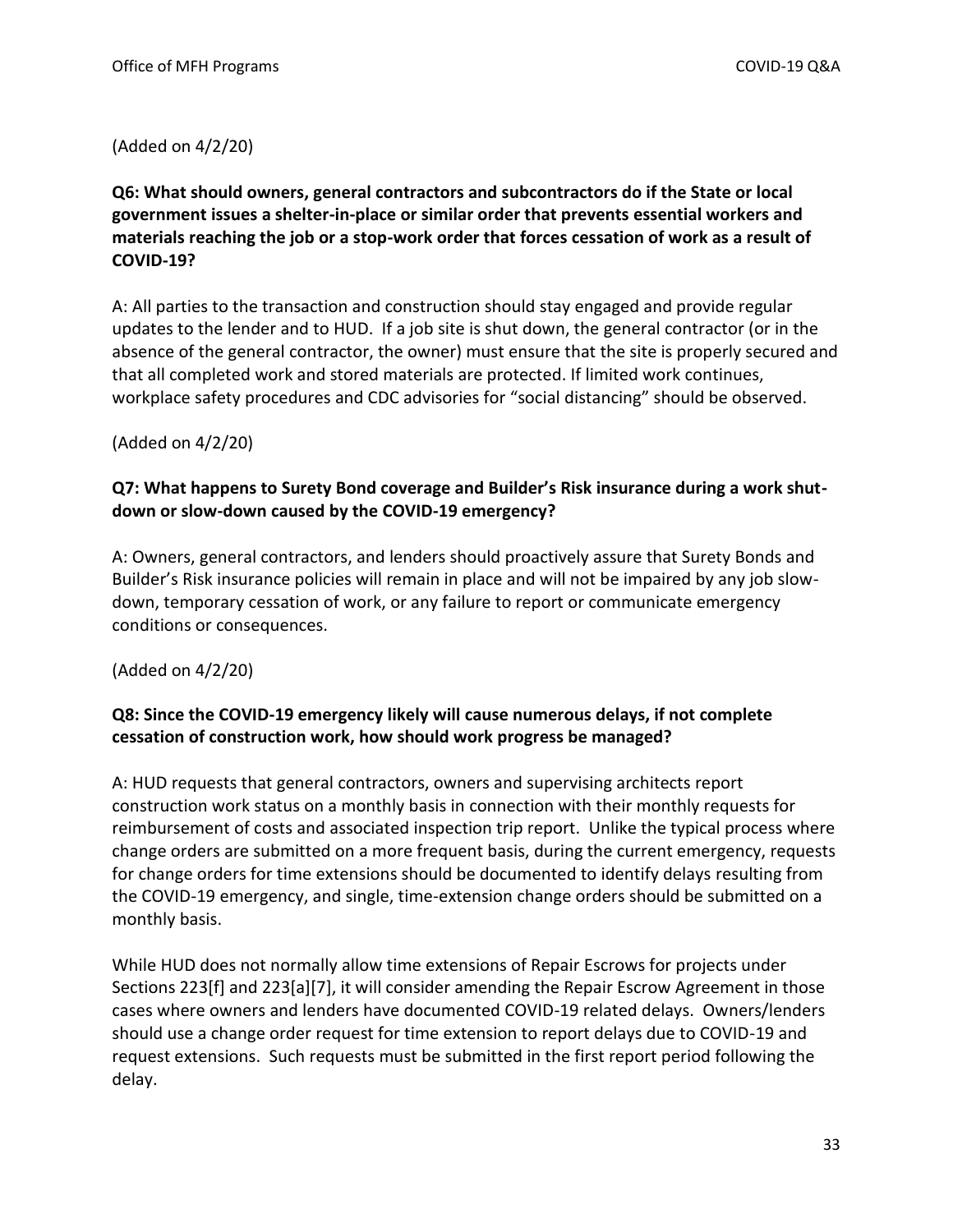(Added on 4/2/20)

### **Q9: For new construction or substantial rehabilitation jobs, will requests for reimbursement of the cost of work completed be approved even if the supervising architect and/or the HUD Inspector are not able to conduct an onsite inspection?**

A: Yes. In most cases, reimbursement requests for work completed in the prior period will be approved even when either the supervising architect or the HUD inspector, or both, are unable to conduct an on-site inspection of the property due to the COVID-19 emergency. HUD will accept the supervising architect's verification of the work completed based on a recorded virtual inspection and virtual site meeting if the supervising architect and/or the HUD inspector are not able to be present onsite.

Enabling virtual inspections and site meetings will require extra initiative and coordination among the supervising architect, HUD Inspector, general contractor and owner's representative. Notwithstanding this additional flexibility, the contractual responsibility and liability for checking the work and signing off on the reimbursement request remains with the supervising architect. Normally, both the architect and the HUD Inspector must sign a draw request, but HUD will approve a draw without the HUD Inspector's signature as a one-time event, provided any work claimed but later disallowed by the HUD Inspector will be subtracted from the draw request for the following month. The general contractor will bear full responsibility for any costs and delays caused by any reconstruction work required to correct errors in work that is later disallowed.

HUD's working assumption is that if neither the supervising architect nor the HUD Inspector can inspect the completed work, the most likely cause is that the construction site has been shut down. In the event of a site shutdown, the parties should endeavor to arrange a virtual inspection as soon as possible in order to establish and verify the extent and amount of work completed but not yet paid.

### (Added on 4/2/20)

# **Q10: If a construction job is shut down as a result of the COVID-19 emergency, but the owner and/or the general contractor have ongoing soft costs or general requirements, will they be reimbursed for these?**

A: Yes. Again, monthly job reports and requests for reimbursements should continue even if little or no work has been completed. Of course, owners and general contractors should proactively mitigate or reduce such costs whenever possible. Question #8 in this section further describes change order requests for time related to COVID-19. Owners will be expected to fund change orders that increase costs.

(Added on 4/2/20)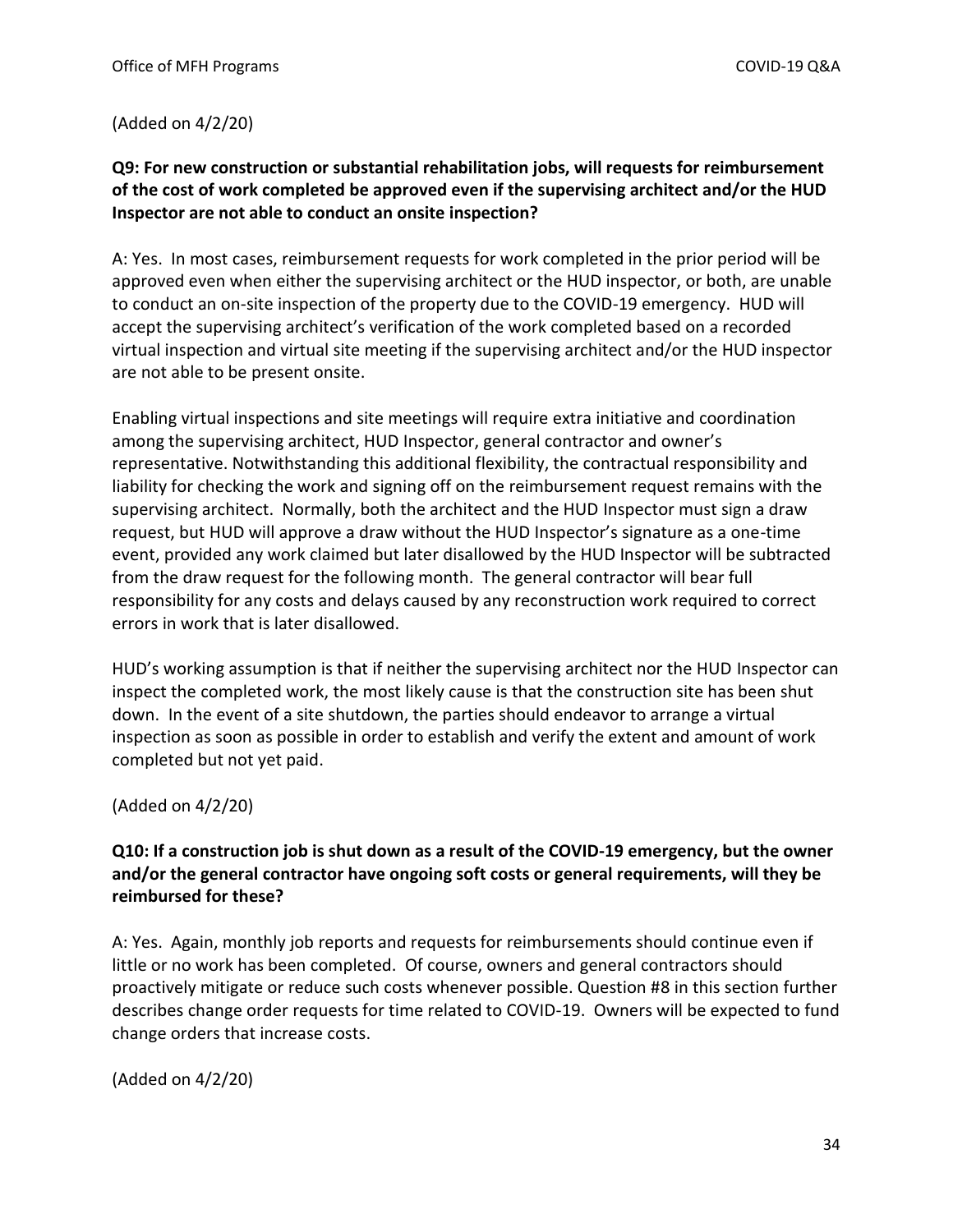# **Q11: Will HUD reduce or eliminate the requirements for job site inspections by HUD inspectors during the COVID-19 emergency?**

A: No. HUD will not reduce or eliminate its general requirements for job site inspections by HUD Inspectors. However, as noted in the answer to Question #9 in this section, HUD will accept the signature of the supervising architect alone as sufficient for draw requests when the HUD Inspector is unable to sign the request. HUD will only allow this flexibility for a single month, or for rehab loans that do not have monthly inspections, for a single reporting period. Additionally, the signature of the HUD Inspector is still required for the last or final request for disbursement.

HUD will accept recorded virtual inspections if and when the parties are able use this option.

(Added on 4/2/20)

### **Q12: What about Section 223(f) and 223(a)(7) Repair Escrows? Will HUD waive inspection requirements? What if tenant units are involved?**

A: The construction supervision and inspection requirements for Repair Escrows vary by the substance and cost of the repairs and alterations. Regardless, owners currently obligated to complete repairs that require entry to tenant units should delay beginning any such new work. In addition, owners with any current work-in-progress in tenant units should bring it to a prompt conclusion, even if it is not fully completed. They should ensure that they do not leave unfinished work that inhibits tenants' full and safe use of their units, and communicate to tenants that remaining work, if any, will be completed when feasible to do so based on state and local guidance and guidance from the CDC.

The MAP Guide organizes varied supervision and inspection requirements for repairs and alterations based on the level and extent of these activities as follows:

- 1) *Routine Maintenance* (e.g. repairs and replacements of limited extent and cost, no accessibility deficiencies unless they can be easily verified by photography, e.g. accessibility signage)-the owner can self-certify that the work is complete.
- 2) *Repairs and alterations that are accessibility remedies* A supervising architect or HUD Construction Inspector will be assigned, and a single inspection after completion of all remedies will be sufficient barring a re-inspection for work not found to be acceptable on the initial inspection.
- 3) *Repairs and Level 1 alterations up to \$15,000/unit with no accessibility repairs* -HUD Construction Inspector may be assigned at HUD discretion and if not, then owner may self-certify. If a HUD inspector has been assigned to a job in this category but is thereafter unable to sign a disbursement request, then the owner may self-certify each request other than the last or final.
- 4) *Repairs and Alterations requiring a Project Architect, i.e. >\$15k per unit or Level 2 or Level 3 alterations*- HUD Construction Inspector and Supervising Architect must be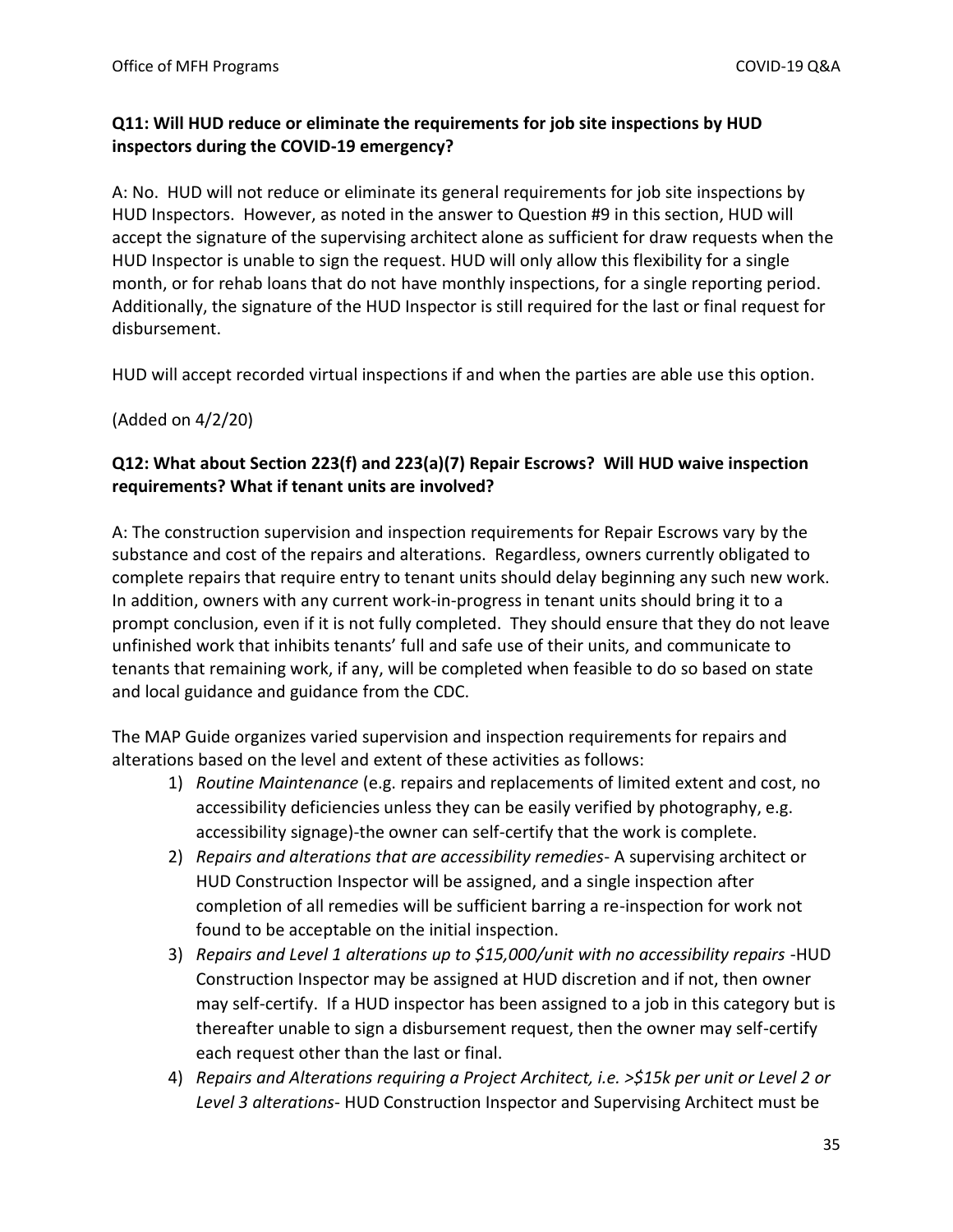assigned with the architect's signature needed for each request for reimbursement and the HUD Construction Inspector normally required to complete at least three inspections. If the HUD Inspector is not able to sign a disbursement request following any but the last required inspection, the signature of the supervising architect alone will be accepted. If the supervising architect is unable to sign a single disbursement request (other than the final) then the owner may self-certify for that one request.

In the case of numbers 3 and 4 above, there are normally three HUD inspections during the work. These inspections occur at construction completion intervals measured in thirds. When a supervising architect is engaged, the architect typically inspects and signs disbursement requests on a monthly basis with the HUD Inspector participating every third or fourth month. In all cases a documented, i.e., a recorded, virtual inspection will be acceptable.

(Added on 4/2/20)

# **Q13: If an owner has assurance of completion funds or a surplus cash hold-back held in escrow pending completion of repairs and alterations and such completion is delayed due to the COVID 19 emergency, will HUD release or reduce these escrows?**

A: In cases where HUD inspection is needed but is delayed indefinitely by the COVID-19 emergency, HUD will consider release of surplus cash held back pending completion of repairs, provided that available evidence is sufficient to establish that all repairs and alterations have been satisfactorily completed. However, HUD will not release the assurance of completion funds until all required HUD inspections are completed.

### (Added on 4/2/20)

**Q14: To get in front of potential supply chain disruptions with construction materials, some borrowers with FHA-insured mortgages may want to pre-purchase materials and store them on-site until they are ready to use. Can the lender waive the retainage on pre-purchased materials, even in the event of an identity-of-interest general contractor (GC)?**

A: HUD will consider waiving retainage on pre-purchased materials under certain circumstances. The contractor must submit justification for the storage of materials with no retainage, supported by the MAP lender. All pre-purchased materials must be properly stored in a secure location on the site and protected from weather. Additionally, all pre-purchased materials must be identified by original invoices from the manufacturer/supplier with an itemized cost. The owner's architect will need to inspect and certify acceptance of all delivered and stored items. All pre-purchased materials are expected to be installed no later than 90 days after date of delivery, and total pre-purchased materials are limited to an amount equal to 10% of the construction contract at any one time.

(Added on 5/1/20)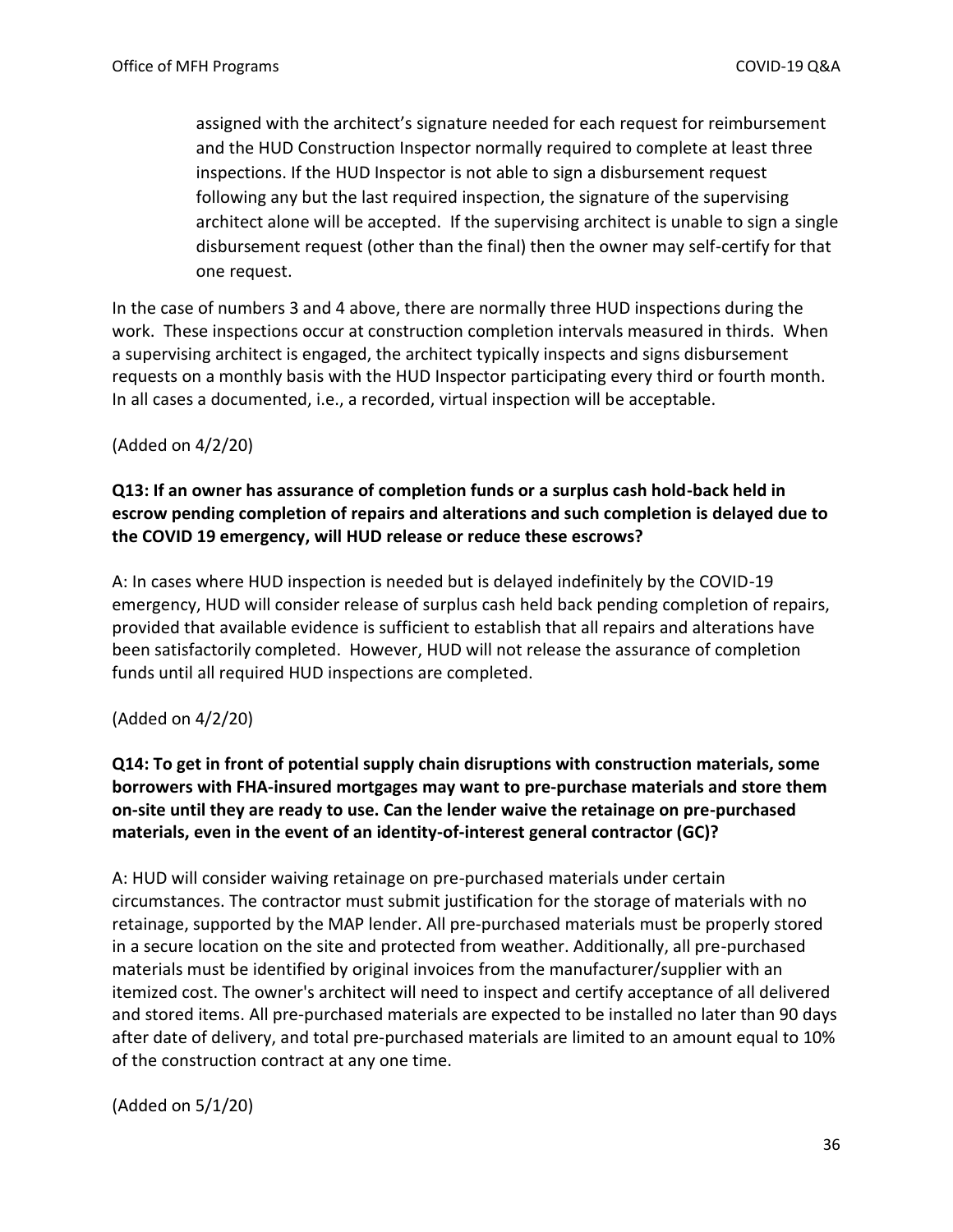<span id="page-36-0"></span>*Applications and Underwriting Requirements*

### **Q15: Has HUD provided any additional underwriting guidance for 223(f) transactions as a result of the economic impact of the COVID-19 National Emergency?**

A: Yes. HUD provided guidance in [Mortgagee Letter 2020-11, dated April 10, 2020,](https://www.hud.gov/sites/dfiles/OCHCO/documents/2020-11hsngml.pdf) which provides clarification and instructions to HUD staff describing additional mitigants that may be included in the Firm Commitment for Section 223(f) loans that are in processing, as well as for those projects for which a Firm Commitment has been issued.

(Added on 4/14/20)

### **Q16: For 223(f) transactions that were recently submitted and in the early stages of HUD review, is there an option to "pause" the process, including the normal stale dates of the reports and exhibits?**

No. Outside of HUD's use of the 'stop the clock' option to respond to deficiencies, there is no mechanism to pause the process. There can be no assurance that previously submitted due diligence reports will remain acceptable. If a lender is uncertain as to the market, then the appropriate response is to delay submission of the application. The alternative is to incorporate mitigants to offset the impact of current market challenges. The lender may also choose to withdraw the application and resubmit at a later date with updated reports, as further discussed in Question #18 in this section.

(Added on 4/14/20)

# **Q17: For 223(f) transactions that were recently submitted and at the early stages of HUD review, is there an option to withdraw the application to receive a full refund of the application fee?**

If a lender is uncertain as to the market, then the appropriate response is to delay submission of the application. Should an unforeseeable event occur at the time of submission of the application (plant/office closings in the market directly impacting the project) which would void or alter the underwriting conclusions, then any refund would depend upon the time that HUD spent in review. The application fee is earned at time of submission, per requirements in the MAP Guide.

(Added on 4/14/20)

**Q18: For Section 223(f) market rate transactions, is the release of all Debt Service Reserves the later of (a) six (6) months and (b) three (3) consecutive months of program minimum Debt Service Coverage Ratio (DSCR)? [Mortgagee Letter 2020-11,](https://www.hud.gov/sites/dfiles/OCHCO/documents/2020-11hsngml.pdf) Section A, Paragraph (2) does not state when the escrow can be released.**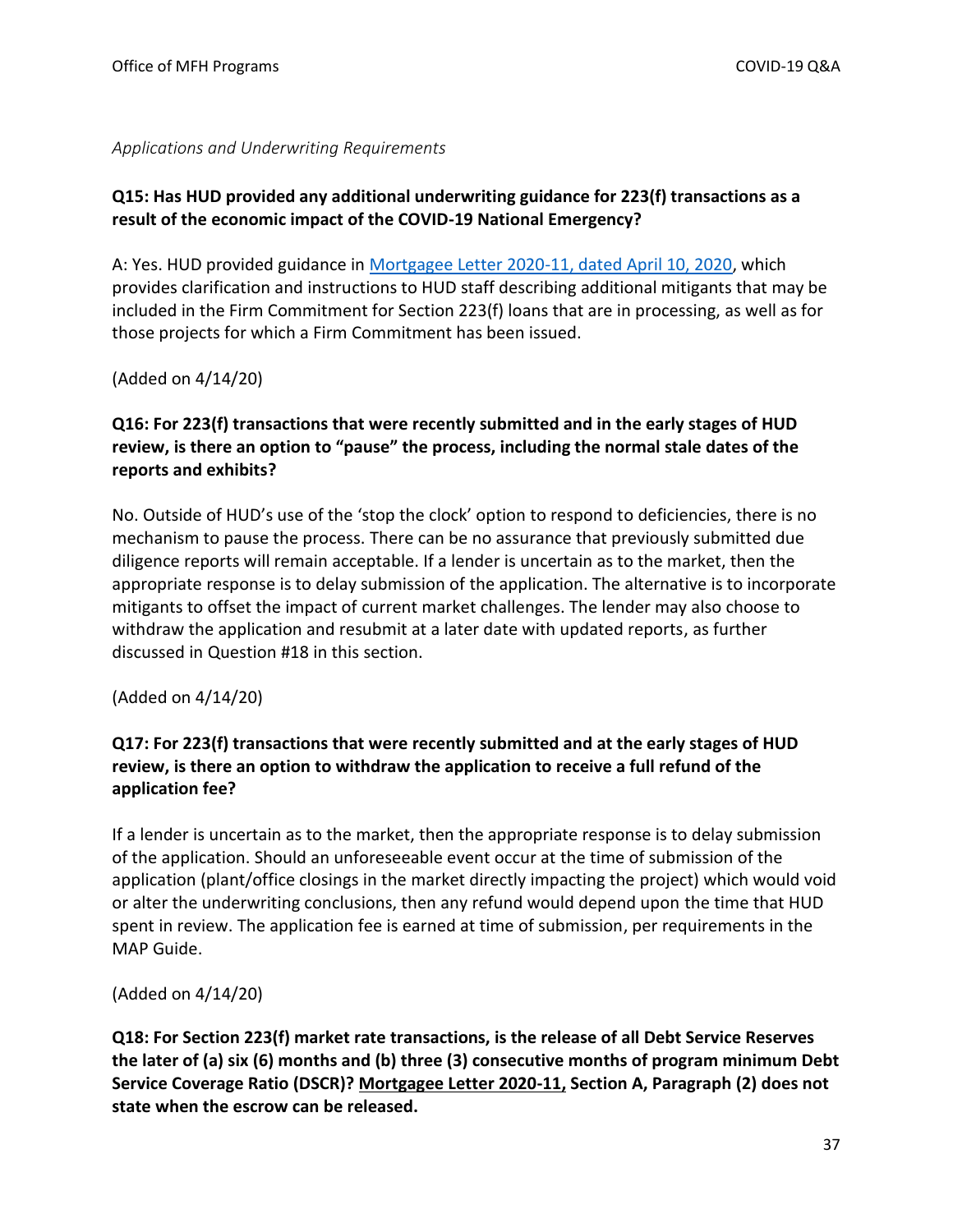A: The release of the Debt Service Reserve is the later of six months, meeting the required program DSCR for three consecutive months, and completion of all non-critical repairs, if applicable.

(Added on 5/1/20)

### **Q19: For Section 223(f) transactions, can HUD confirm that incomplete critical and non-critical repairs are subject to the repair escrow referenced in [Mortgagee Letter 2020-11?](https://www.hud.gov/sites/dfiles/OCHCO/documents/2020-11hsngml.pdf) Can these repairs be completed and verified prior to closing?**

A: Yes. HUD confirms that both critical repairs that were incomplete prior to closing and noncritical repairs are subject to the repair escrow; however, the borrower may choose to complete these repairs prior to closing. Upon verification by HUD, no repair escrow will be required.

### (Added on 5/1/20)

# **Q20: For Section 223(f) transactions, regarding the Cash Out Refinance Transactions section of [Mortgagee Letter 2020-11,](https://www.hud.gov/sites/dfiles/OCHCO/documents/2020-11hsngml.pdf) does this section mean that the cash out proceeds that would be withheld at endorsement (the 50% holdback) may be used to fund the required debt service reserve escrow?**

A: Yes. HUD will suspend the requirements of Section 8.11 of the MAP Guide requiring a hold back of 50% of cash-out proceeds for assurance of repair completion. Available cash may be used to fund all required escrows, with the remainder returned to the borrower (or its principals).

(Added on 5/1/20)

# **Q21: Due to the COVID-19 National Emergency, if a lender is unable to obtain a capital needs inspector, can it delay the preparation of a Capital Needs Assessment for Section 223(a)(7) projects and submit applications to HUD to take advantage of historically low interest rates?**

A: During the COVID-19 National Emergency, HUD will temporarily permit the deferral of the submission of the capital needs assessment (CNA) for Section 223(a)(7) projects until the earlier of the following: when a capital needs assessment can be safely completed or one year after endorsement of the loan. The current reserve for replacement balance must be transferred in full at time of endorsement, and the lender must continue existing monthly payments into the reserve for replacement account until a CNA has been completed.

All distributions from surplus cash will be temporarily suspended from time of endorsement of the loan up to the submission, review and approval of the updated needs assessment. Once the CNA has been prepared, reviewed and approved by HUD, the borrower must first use surplus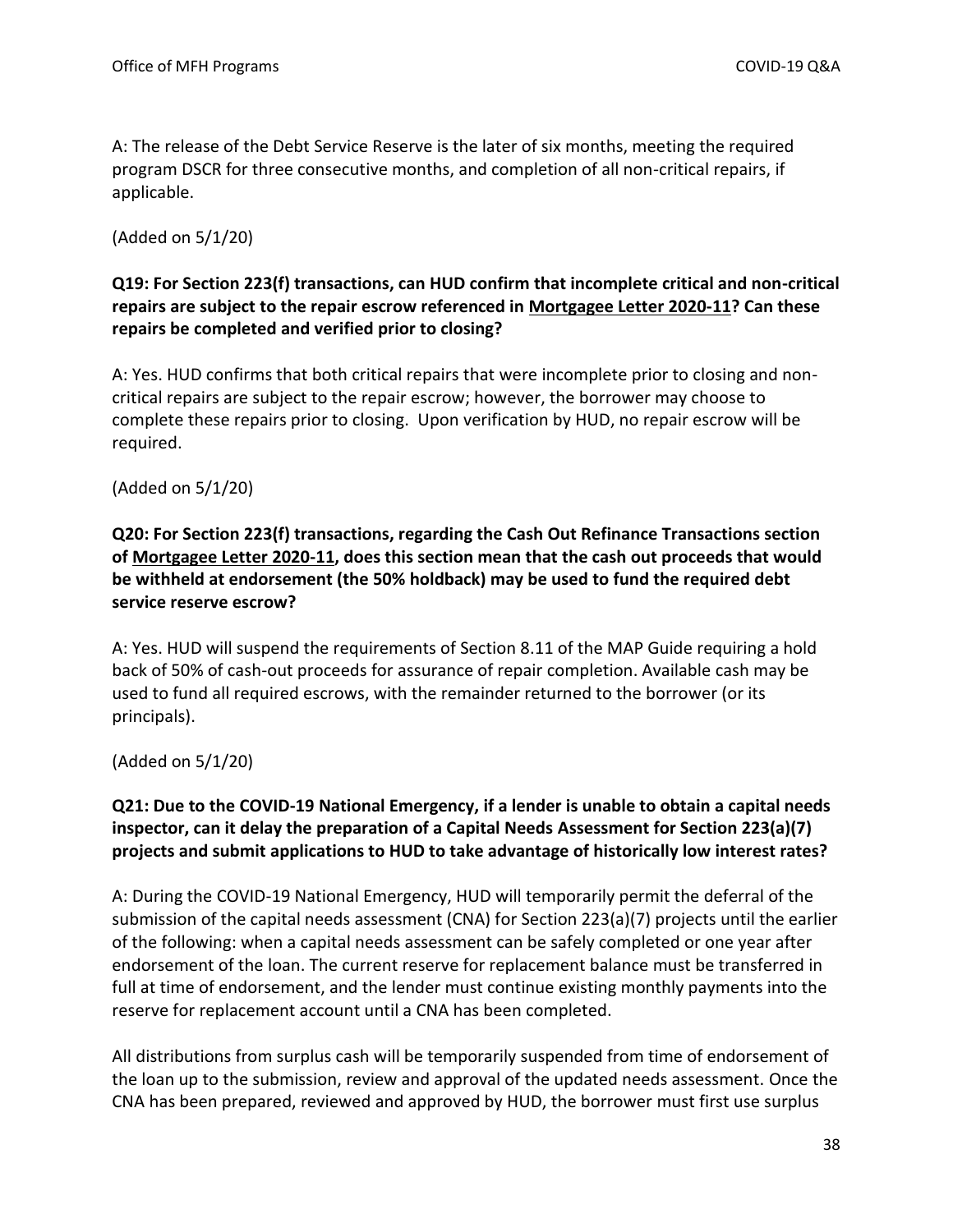cash funds to offset repairs and/or to increase reserves. Depending on the financial analysis included as part of the CNA, the annual deposit to the reserve for replacement account may also be revised downward.

This flexibility to delay submission of the CNA is only available to the existing servicing lender and for projects with a REAC score of 80 or better. The lender must also certify in its narrative that to the best of the lender's knowledge, there are no physical needs that would otherwise exceed the repair limitations permitted by the Section 223(a)(7) program.

(Updated on 5/21/20)

### <span id="page-38-0"></span>*Loan Endorsement*

### **Q22: Is MFH Production delaying endorsing loans that involve in-place rehabilitation and/or tenant relocation, as well as loans to properties that are located in areas have mandated shelter-in-place orders?**

A: HUD may temporarily pause initial endorsement of new construction and /or substantial rehabilitation loans that involve either tenant in-place rehabilitation and/or tenant relocation, as well as endorsement of loans for properties that are located in areas that have mandated shelter-in-place orders.

There have been multiple instances where construction/rehabilitation has been significantly delayed or completely stopped due to either an inability to enter units to conduct repairs, or unavailability of construction staff due to state or local restrictions. HUD will issue a firm commitment and grant appropriate extensions until work can be resumed such that the loan may be closed and construction can be completed without unnecessary delay. For projects that have time sensitive restrictions or contractual obligations (e.g. delivery of Low Income Housing Tax Credits) that will expire if endorsement is delayed, HUD will close the loan on condition that mitigants are in place to offset unplanned construction delays.

(Updated on 4/2/20)

# **Q23: What accommodations can be made if a project cannot obtain a Certificates of Occupancy to achieve Final Endorsement?**

A: HUD will not make accommodations for obtaining a Certificate of Occupancy from the municipality and meeting all other requirements to obtain a signed form HUD 92485, "Permission To Occupy Project Mortgages," as preconditions to Final Endorsement. If a Certificate of Occupancy is not issued by the municipality, the building must remain vacant, and the general contractor retains responsibility for its maintenance. In such cases, Final Endorsement will be delayed until the Certificate of Occupancy and form HUD 92485 are issued.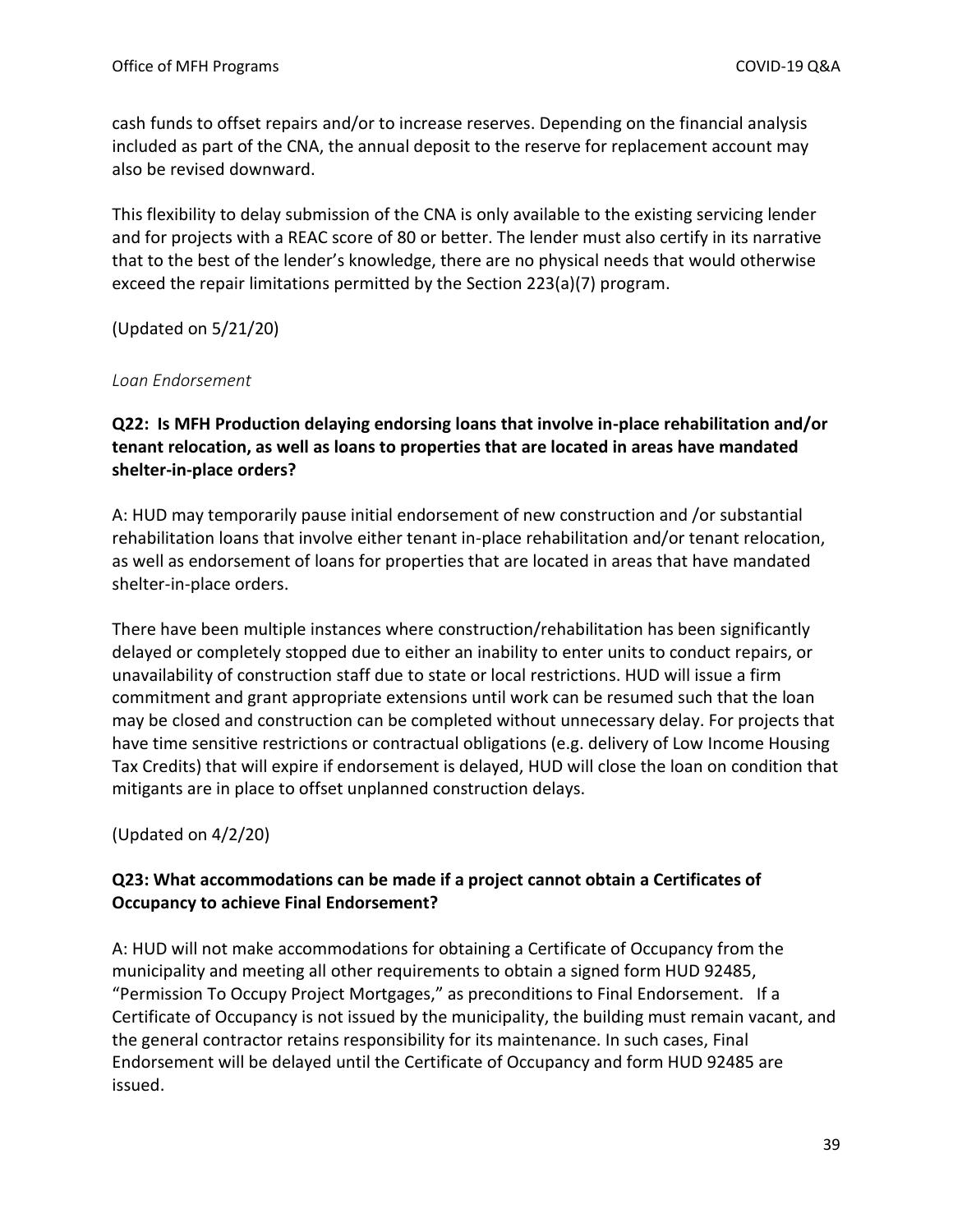### (Added on 4/14/20)

### **Q24: Given the restrictions against gathering for in-person meetings, how can the signing requirement for the architectural plans and specifications be satisfied at endorsement?**

A: HUD will permit the development team to sign a letter-sized cover sheet in lieu of requiring signatures on the architectural plans and specifications. The cover sheet must include the following information:

- 1. Project name, FHA number, address, city, state, and zip code;
- 2. Signature line for each individual representative (project architect, supervisory architect, owner, contractor lender and the bonding agent) with the signer's printed name, title, and the date signed;
- 3. The title of the set of the plans and specifications that the cover sheet will be substituting. The required number of sets may vary for each Regional Office, but at minimum, there must be a set for the HUD Regional Office (Master), General Contractor (Field), HUD Inspector (Inspector), and the Lender. A separate cover sheet is required for each of the sets.
- 4. The coversheet must include the following certification language:

*"The undersigned acknowledges that the final plans and specs (date of the approved set) are approved and considered as part of the agreed-upon construction contract. Further, by their signatures certify that the date identified below is the date of final revision for the plan set or the dates identified for individual sheets on an attached list of drawings."*

*Warning: 18 U.S.C. 1001 provides in part that whoever knowingly and willfully makes or uses a document containing any false, fictitious, or fraudulent statement or entry, in any manner in the jurisdiction of any department or agency of the United States, shall be fined or imprisoned not more than five years or both.*

The lender is responsible for preparing and circulating the coversheets and attaching the completed coversheets to each of the sets of the plans and specs to be delivered for closing and for delivering the assigned sets to the contractor, HUD Inspector, HUD office, and other involved parties.

The permission to use these replacement coversheets must be granted in writing by one of the following individuals: the HUD Regional Director, Production Director, or Technical Branch Chief.

(Added on 5/1/20)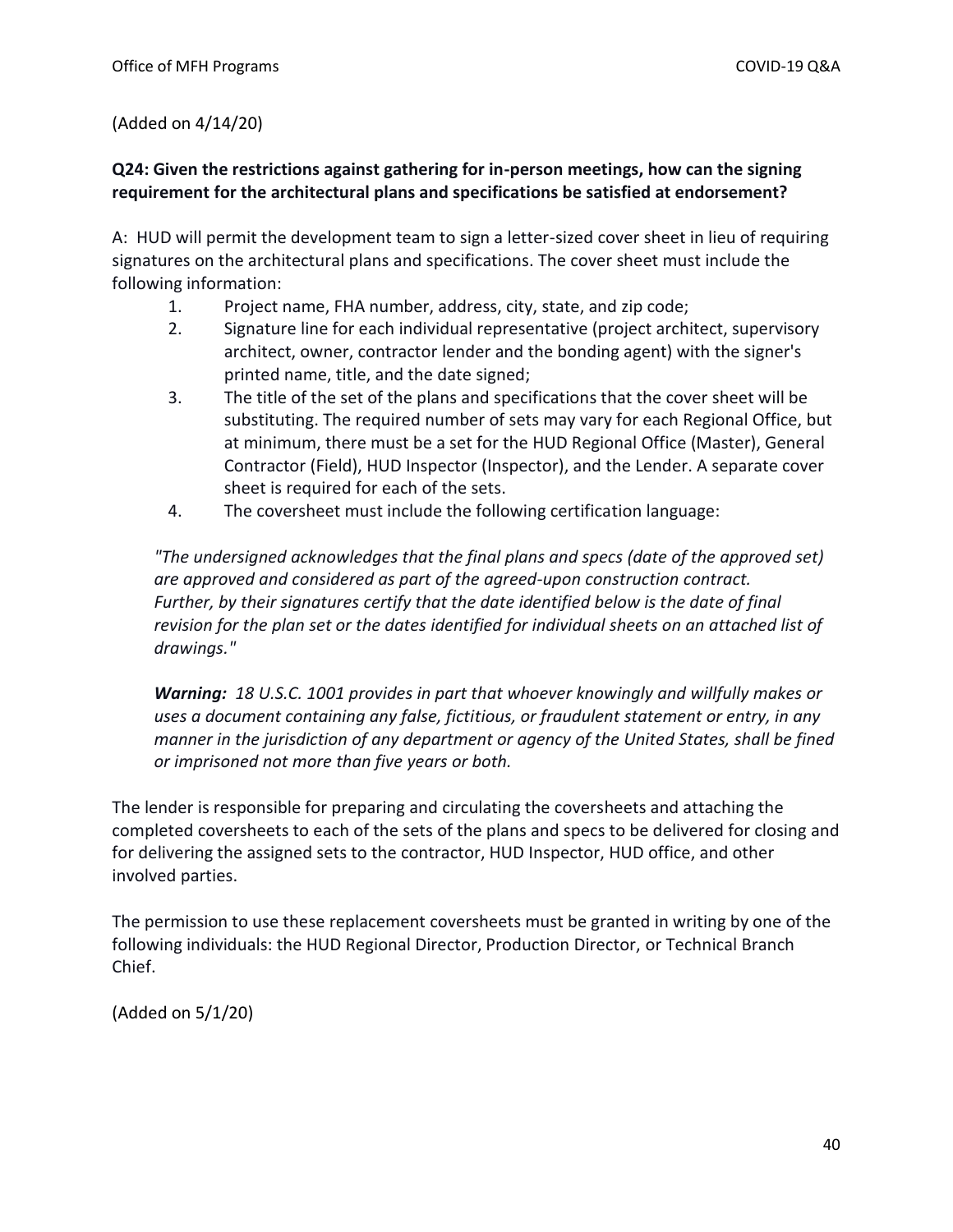### <span id="page-40-0"></span>**Environmental Review**

### <span id="page-40-1"></span>*General Multifamily Housing*

**Q1: How will Multifamily FHA deals and RAD conversions subject to an Environmental Review under Part 50, manage consultation under Section 106 for jurisdictions where these offices have temporarily closed?** 

A: Certain State Historic Preservation Offices (SHPOs), Tribal Historic Preservation Offices (THPOs) and federally recognized tribes have indicated that they are unable to participate in the standard 30-day consultation period during an office closure. The National Conference of State Historic Preservation Offices maintains a database<https://www.achp.gov/coronavirus> with the operating status of each SHPO office and whether or not it can accept electronic submissions. There is no equivalent database for THPOs or for federally recognized tribes; therefore, federal agencies must reach out directly to assess their status.

According to the ACHP, the Section 106 deadlines for a SHPO and/or THPO response will be considered paused while an office is closed or work conditions are such that the SHPOs and/or THPOs are unable to carry out their Section 106 duties due to the COVID-19 outbreak. This pause would also apply to consultation with federally recognized tribes for projects that involve ground disturbance.

HUD will not issue a Firm Commitment (for FHA-insured loans), the RAD Conversion Commitment (RCC) (for public housing conversions), RAD Conversion Agreement (for Project Rental Assistance Contract (PRAC) conversions)), or RAD Approval Letter (for Section 8 Moderate Rehabilitation/Single Room Occupancy (Mod Rehab/SRO) conversions until it has met its obligations under Section 106.

HUD can generally accommodate a consultation process that requires more than 30 days. However, HUD will be monitoring this situation closely to minimize or avoid any adverse effect that office closures may have on applications. Please alert HUD if a project has an urgent time frame.

(Added on 5/21/20)

### <span id="page-40-2"></span>*Multifamily Production*

**Q2: Will MFH Production allow any additional flexibility, specifically around requirements for on-site surveys or testing related to asbestos, lead-based paint, and radon considering the COVID-19 emergency?**

A: *Production:* For MF FHA-insured lending, in situations where interior access to the subject property is limited, and the asbestos surveys, lead-based paint hazard evaluations, and/or radon testing cannot be completed prior to application submittal, MFH Production will allow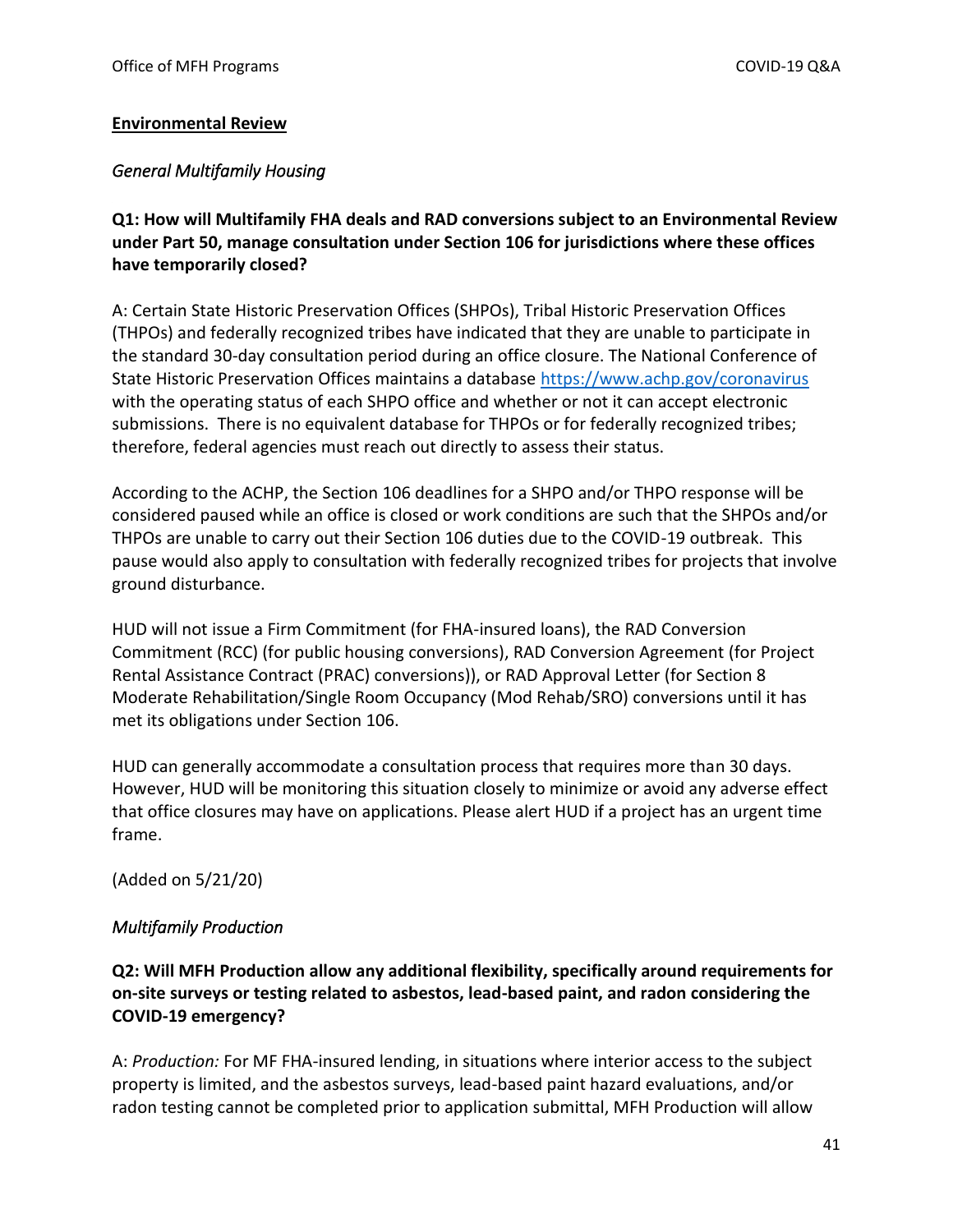lenders to submit applications without these reports. However, MFH Production will require these reports before issuing a Firm Commitment. For new construction and substantial rehabilitation properties where asbestos clearance sampling, lead clearance examinations, or radon testing takes place after construction, all mitigation reports, including follow-up sampling, examinations, or testing, must be submitted to HUD staff at the final completion inspection, before occupancy.

(Added on 4/2/20)

## **Q3: Will MFH Production relax its site visit requirements for FHA site inspections as part of the environmental review process?**

A: HUD currently requires a site inspection for all environmental reviews. Each Regional Production Director can waive this requirement on a case-by-case basis for currently insured or non-insured applications (for refinance or new construction) for which an environmental report has been submitted in HEROS with no significant issues. Examples of significant issues include but are not limited to Underground Storage Tanks (UST); site contamination, onsite or adjacent floodplain or floodways, above-ground tanks within the acceptable separation distance, and noise levels greater than 65db that would require mitigation.

If a property meets the criteria for a significant issue, HUD will continue processing the application without a site visit, but must have a HUD site inspection prior to the issuance of the firm commitment. In the event that a property is not able to be accessed for a prolonged period due to COVID-19 concerns, HUD may consider alternatives to site inspections on a case-by-case basis.

(Updated on 4/2/20)

# **Q4: Will MFH Production allow any additional flexibility on physical site reviews for Phase I ASTM Environment Site Assessments considering the COVID-19 emergency?**

A: Yes, HUD will provide some flexibility as outlined below, depending on the type of assessment.

Interior assessments: For Phase I Environmental Site Assessments (ESAs) performed on projects where the preparer is unable to access the interior of the building due to COVID-19, HUD will permit an exterior only inspection provided the ESA is conducted in accordance with ASTM E1527-13 (or most recent version) and the ESA preparer has another adequate means of viewing the interior (e.g. an onsite rep live streams a facility walk-through.)

Exterior assessments: If traveling to the site is not practicable (e.g. due to governmental restrictions on travel or shelter in place/quarantine orders), HUD will accept the ESA without a visit to the site for projects proposed for Section 223(f) refinancing or acquisition as long as the site is considered low risk based on current and historical uses. Sites with past, current or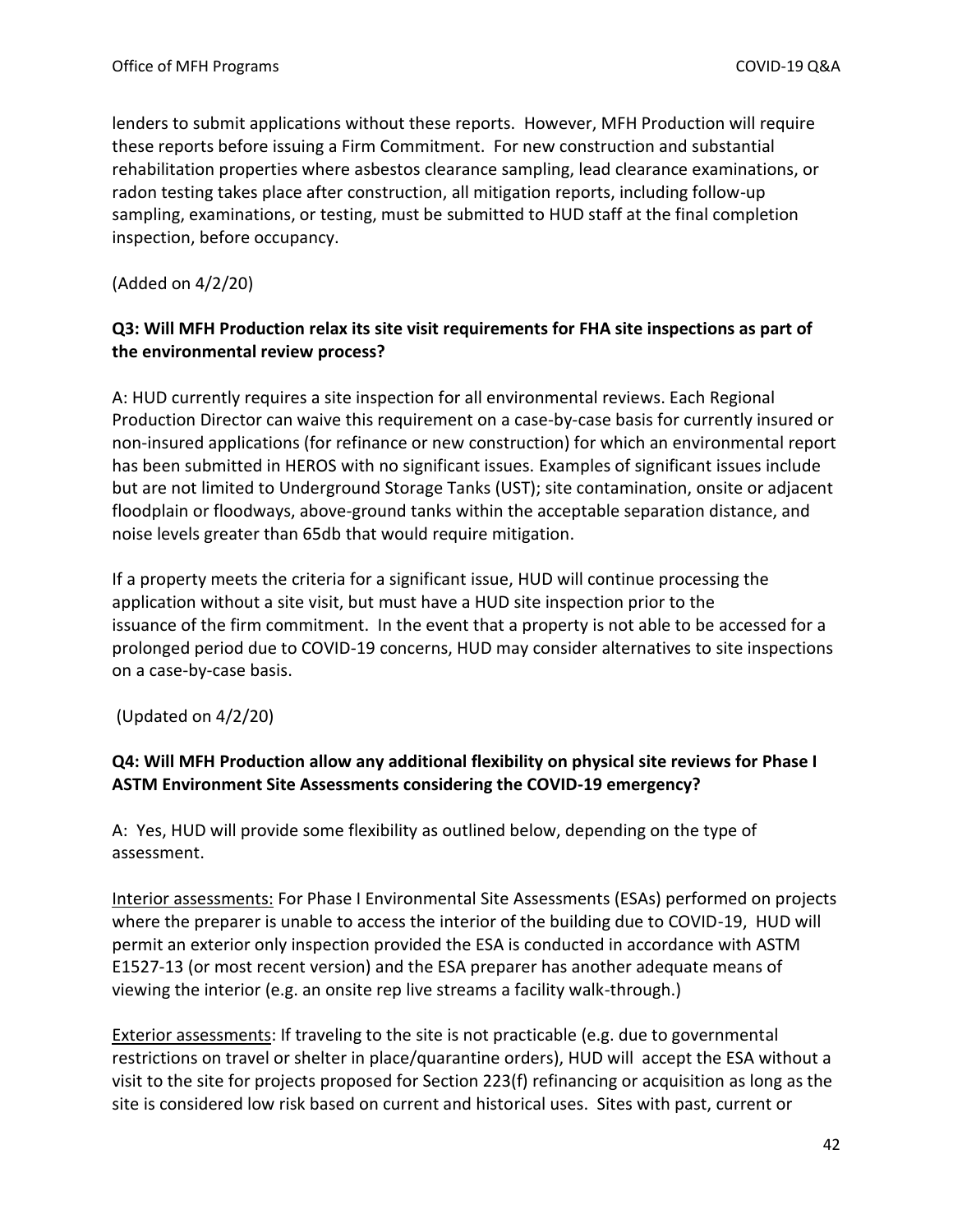adjacent uses that include but are not limited to underground storage tanks, contaminated soil or groundwater, dumps, solid or hazardous waste landfills, brownfields or superfund sites require an in-person site visit by the ESA preparer.

ESA reports without a physical site visit must:

- Explain the reason why a site visit did not take place,
- Meet the ASTM E1527-13 standard (or most recent version), and
- Include adequate means of viewing the interior and exterior (e.g. an onsite rep could live stream a walk-through of the facility and grounds, send photos and video of the site and grounds.)

For all new construction and substantial rehabilitation projects, and 223(f)s that do not meet the low risk criteria, the ESA preparer must conduct an in-person site visit. However, HUD will accept a draft ESA report that includes all information except the physical site visit (the preparer must view the interior and exterior by other means) for purposes of submitting the pre-application or application. The final ESA with the site visit must be submitted before HUD will issue a Firm commitment.

(Updated on 5/21/20)

### <span id="page-42-0"></span>*Recapitalization and Rental Assistance Demonstration*

**Q5: For RAD conversions subject to an Environmental Review under 24 CFR Part 50 that require a Phase I Environmental Site Assessment (ESA), will HUD accept a report without a physical site inspection?** 

A: If the environmental provider can access the site, but not the interior of buildings or units, HUD will accept an ESA with an exterior inspection only, if the ESA is in accordance with the ASTME-1527-13 standard and the ESA preparer has another adequate means of viewing the interior. Acceptable alternative means include:

- Conducting phone interviews with facility staff in order to complete their typical inspection questionnaires. In this example, the physical inspection would be replaced by interior and exterior photos taken by management staff. A list of photo requirements can be found [here.](file://///HLANNFP018/OMH01/POLICY/Environmental%20Review/COVID%2019%20Response%20FAQ/ESA%20Photo%20Requirements.pdf) After the engineering firms receive and review the photos sent by the facility, a phone interview should be scheduled with facility staff to answer any questions that the engineer has about items in the photos and to complete their typical inspection questionnaires.
- Publicly available sources, including satellite photos, and drone video can be utilized as an additional resource to verify site specifics.

If traveling to the site is not feasible (e.g. due to governmental restrictions on travel or shelter in place/quarantine orders), HUD will accept the ESA without a physical site visit for projects already in HUD's portfolio, (i.e., not applicable to transfers of assistance) as long as the site is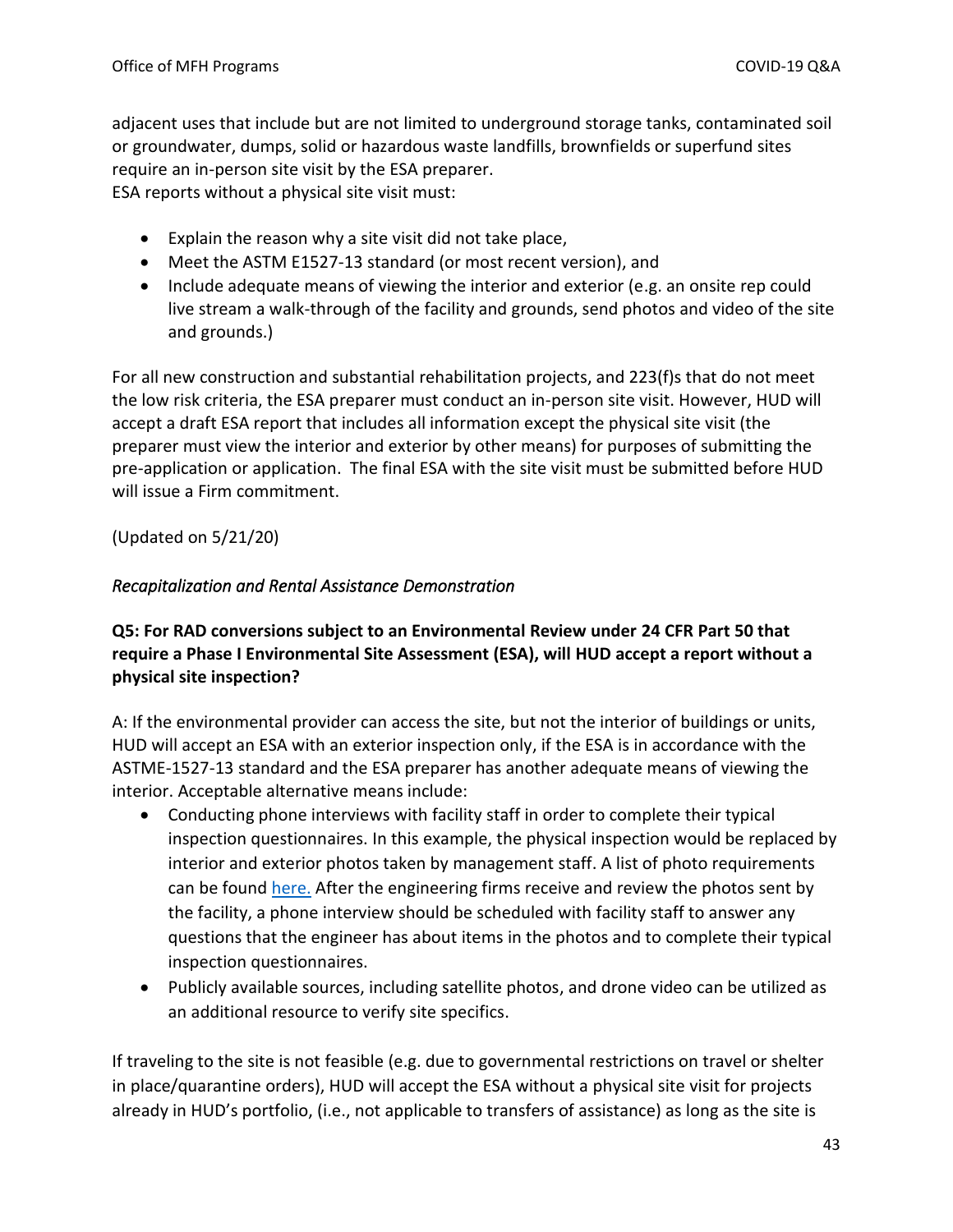considered low risk based on current and historical uses. Sites with past, current or adjacent uses that include but are not limited to underground storage tanks, contaminated soil or groundwater, dumps, solid or hazardous waste landfills, brownfields or superfund sites are considered high-risk and will continue to require a physical site visit by the ESA preparer.

ESA reports without a physical site visit must:

- Explain the reason why a site visit did not take place.
- Meet the ASTM E1527-13 standard (or most recent version).
- Include adequate means of viewing the interior and exterior (e.g. an onsite rep could live stream a walk-through of the facility and grounds, or send photos and video of the site and grounds).

For projects that are new to HUD's portfolio through a transfer of assistance or that do not meet the low risk criteria, the ESA preparer must conduct a physical site visit. However, HUD will accept a draft ESA report with the Financing Plan or Conversion Plan that includes all information except the physical site visit as long as the preparer views the interior and exterior by other means. The final ESA with the site visit must be submitted before HUD will issue the RAD Conversion Commitment (RCC) (for public housing conversions), RAD Conversion Agreement (for Project Rental Assistance Contract (PRAC) conversions)), or RAD Approval Letter (for Section 8 Moderate Rehabilitation/Single Room Occupancy (Mod Rehab/SRO) conversions).

## (Added on 5/21/20)

# **Q6: For RAD conversions subject to an Environmental Review under Part 50, how should the PHA or owner conduct lead based paint (LBP), asbestos (ACM), and radon testing and reporting for the ESA if an environmental professional is unable to access dwelling units?**

A: The PHA or owner must take the following steps to conduct LBP, ACM and radon testing if unable to access dwelling units:

- For any property built before 1978, an Operations & Maintenance (O&M) Plan will automatically be put into place for LBP and ACMs. The O&M Plan can be terminated if subsequent inspections with access to dwelling units determine it is not necessary.
- For properties requiring a lead based paint survey, asbestos survey, or radon testing, completion of the surveys/testing can be deferred until such time as the property can be inspected, but must occur before HUD will issue the RCC (for public housing conversions), RAD Conversion Agreement (for PRAC conversions), or RAD Approval Letter (for Mod Rehab/SRO conversions).
- Recap will continue to hold Concept Calls for RAD public housing conversions and Kickoff Calls (After Conversion Plan Submission) for RAD multifamily conversions (PRAC/Mod Rehab/SRO) without testing being completed. If dwelling unit inspections have not occurred by the time of the Financing Plan, HUD will still accept and begin review of the Financing Plan, even with an incomplete ESA, as long as the Sources and Uses includes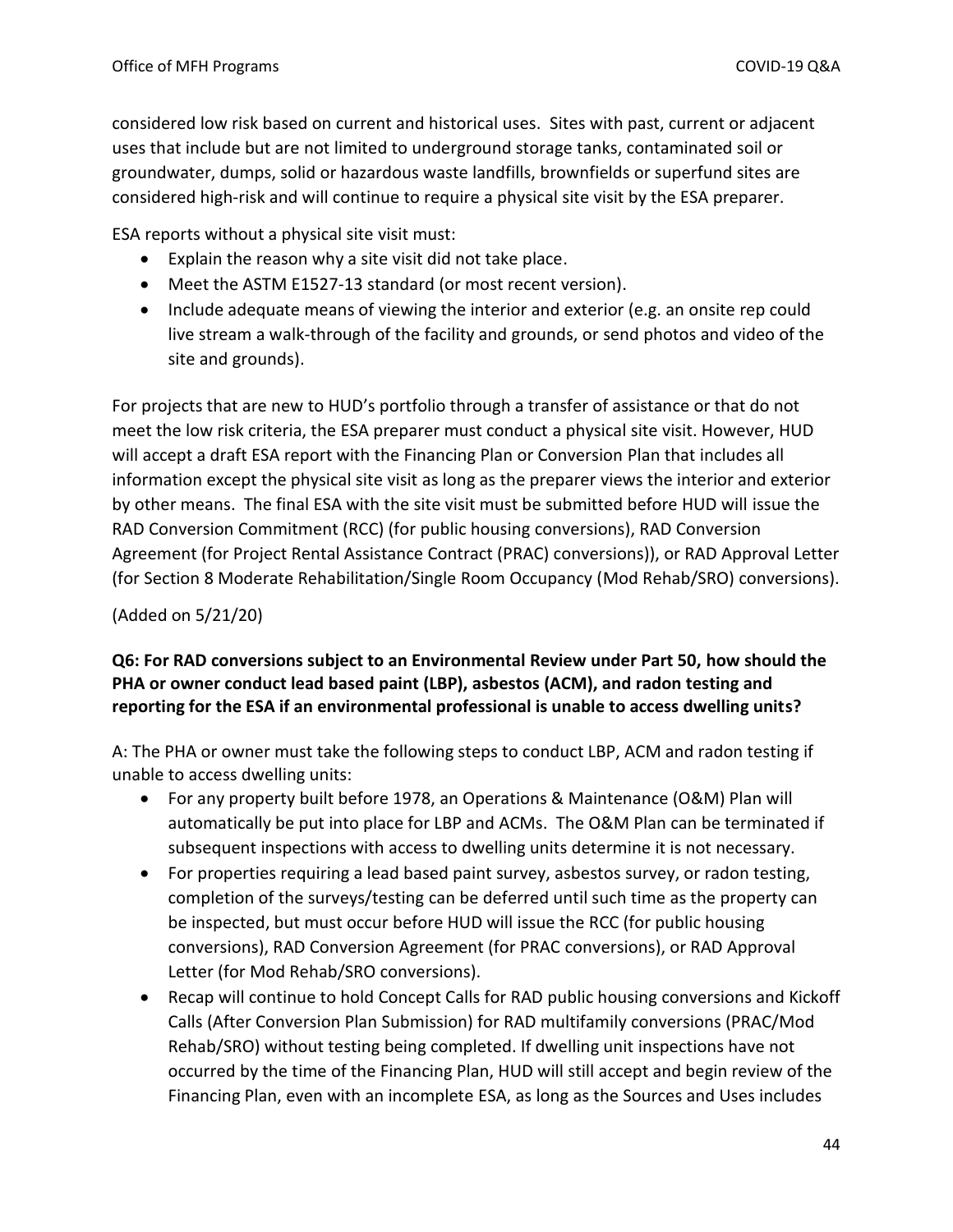an "Environmental Contingency Fund" to cover potential abatement and/or mitigation measures:

### o **Lead Based Paint and Asbestos Contingency Fund:**

■ The Environmental Contingency Fund must include amounts to cover potential abatement and/or mitigation measures based on costs of such measures on comparable projects. The PHA must describe the approach it used to develop the Environmental Contingency Fund amount, including a description of how the comparable projects are an appropriate predictor of the potential abatement or mitigation costs for the converting project.

### o **Radon Contingency Fund:**

- For a single-family residence, the PHA may use an estimate for testing of between \$100-\$275 per unit and between \$1,500-\$3,000 per unit for mitigations, or other amounts based on a professional recommendation and as approved by HUD.
- For a multifamily building, the PHA may use an estimate for testing of between \$50-\$80 per unit and between \$2,500-\$4,000 per unit for mitigation, or other amounts based on a professional recommendation and as approved by HUD.
- Testing must be completed before HUD can issue the RCC (for public housing conversions), RAD Conversion Agreement (for PRAC conversions), or RAD Approval Letter (for Mod Rehab/SRO conversions) by at which point HUD and the PHA or owner can determine if the contingency will still be needed.

(Added on 5/21/20)

# **Q7: What guidance or relief has HUD made available for Responsible Entities (RE) completing an Environmental Review under Part 58?**

A: HUD is temporarily allowing for flexibilities in the signature and certification process for the 7015.15 Request Release of Funds (RROF) and 7015.16 Authority to Use Grant Funds (AUGF) forms. Instructions for REs and HUD Field Offices can be found [here.](https://files.hudexchange.info/resources/documents/RROF-AUGF-Signature-Certification-Process-COVID-19.pdf)

Additionally, HUD is expanding the options for public review of the Environmental Review Record (ERR). Instructions and guidance can be found [here.](https://files.hudexchange.info/resources/documents/Consultation-Review-Comment-on-Environmental-Review-Record-COVID-19.pdf)

(Added on 5/21/20)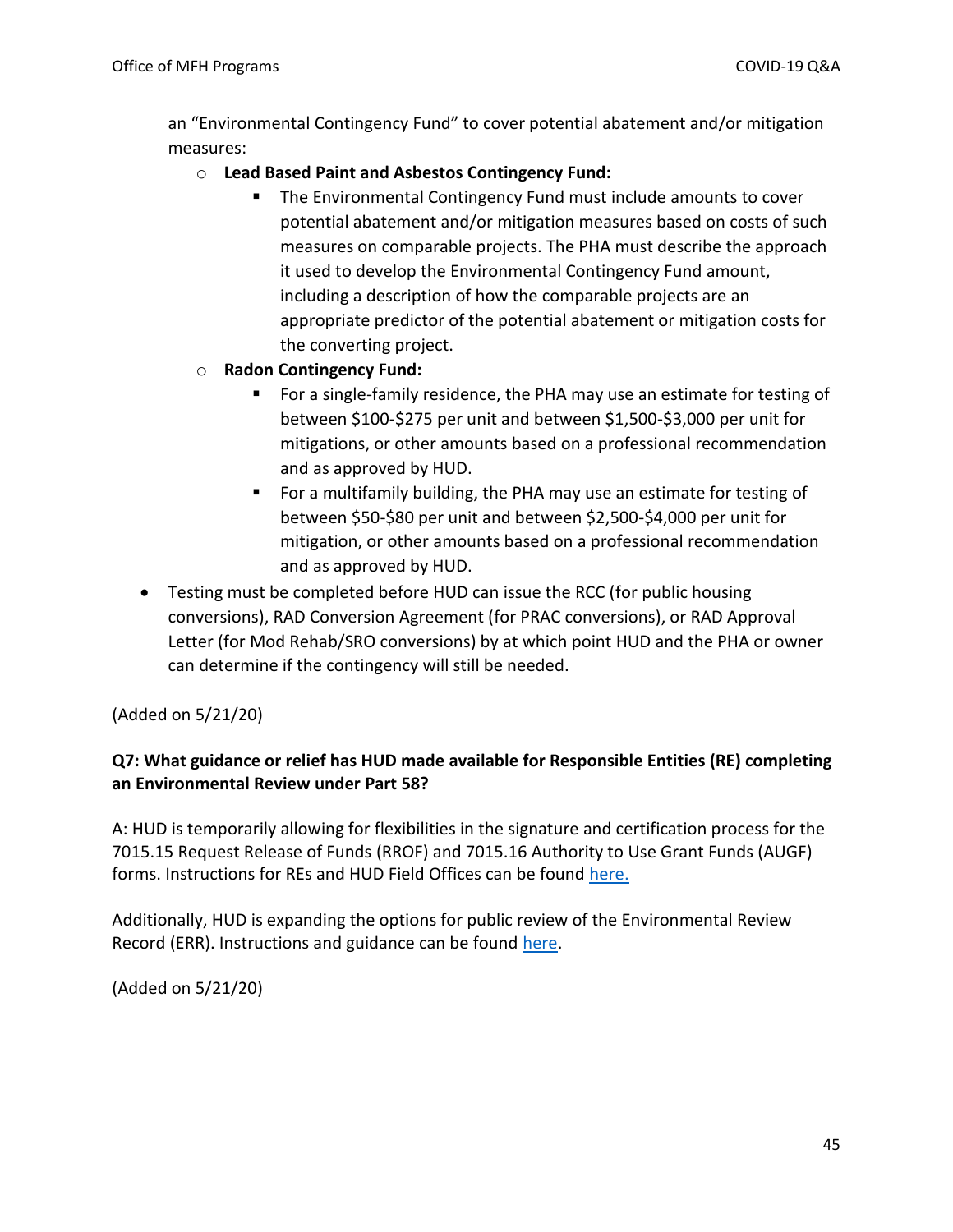### <span id="page-45-0"></span>**Continuity of MFH Operations with Staff Working Remotely**

### <span id="page-45-1"></span>*General Multifamily Housing*

## **Q1: In the event of HUD office closures and/or staff working remotely, how will MFH handle "in person" meetings?**

A: All meetings that cannot be held in person will be held via conference call. If a meeting must be held in person, contact the field Branch Chief or Director to discuss options.

(Added on 3/13/20)

### **Q2: In the event of HUD office closures and/or staff working remotely, what will be the process for subsidy contract renewals and funding actions?**

A: Multifamily field and headquarters staff will process subsidy contract renewals and related funding actions remotely. Contract renewals and funding actions should still be submitted electronically via the local or Regional office email box, with a copy to the assigned Account Executive/Resolution Specialist, the Funding Specialist, and Branch Chief. Hard copies should still be submitted to the field office.

(Updated on 3/16/20)

### **Q3: Will MFH allow electronic signatures on its documents?**

A: Production: For FHA insured transactions, please see the section on *Office of General Counsel-MFH Closings* below for specific information.

Asset Management: Electronic signatures are allowed for all subsidy administration, including contract renewals, rent schedules, and HAP Assignments, and all other Multifamily Housing submissions.

Recapitalization: For RAD and other real estate transactions, the recorded documents typically have "wet" signatures that are notarized. The HUD closing attorney will have to advise if electronic signatures are acceptable in the recording offices in their jurisdictions. Documents that will not be recorded may be signed electronically.

For all transactions, electronic signatures must conform to applicable federal, state, and local requirements.

(Updated on 4/16/20)

### <span id="page-45-2"></span>*Recapitalization and Rental Assistance Demonstration*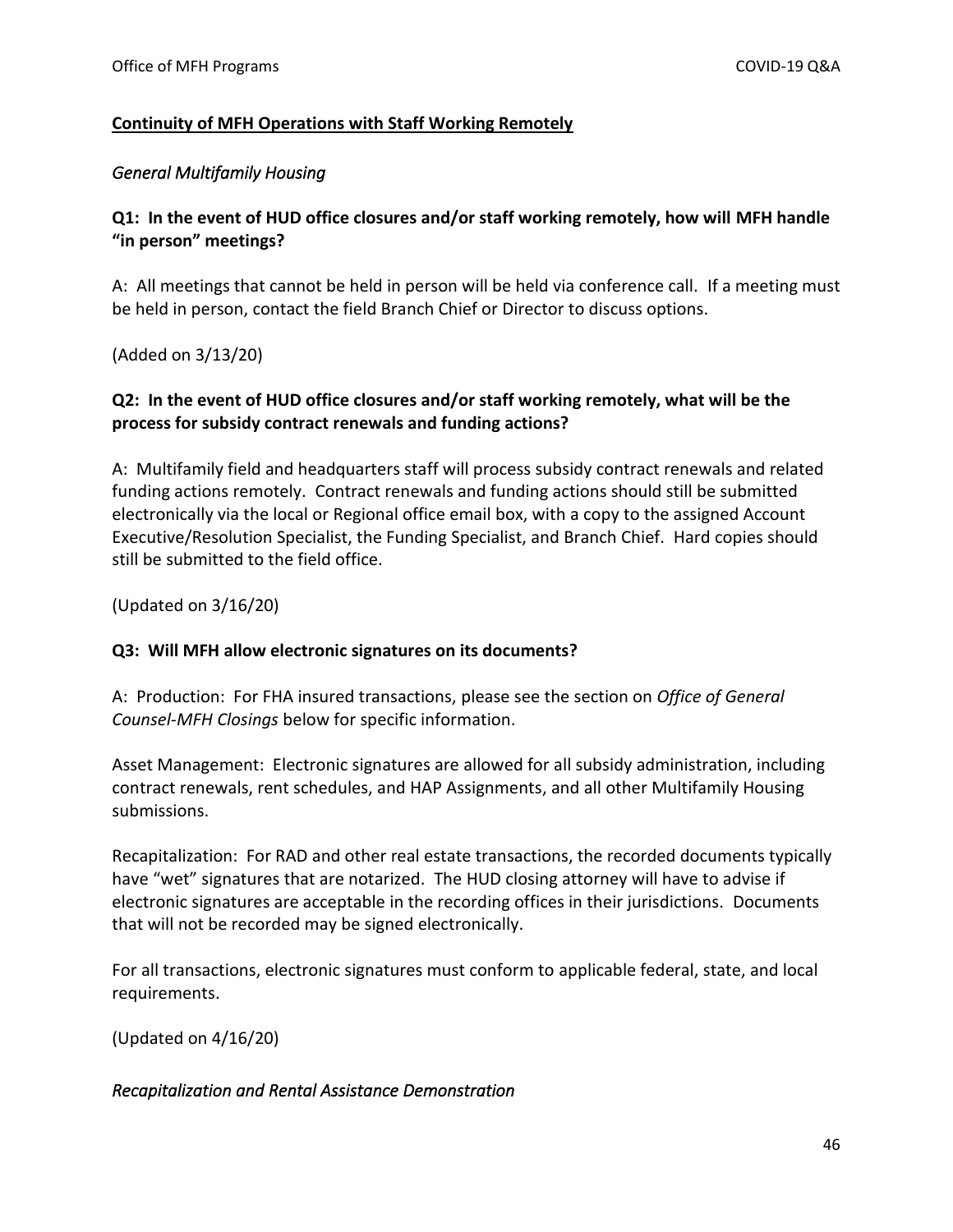### **Q4: How will Rental Assistance Demonstration (RAD) transactions be processed?**

A: Applications, requests for concept calls, financing plan submissions, submissions of closing documents, and many other processes under the RAD program are already conducted online. We will continue to receive and review these materials and communicate with project teams by e-mail and phone. There is no change from current practice and teleworking employees will still be able to process submissions and requests.

(Added on 3/13/20)

### **Q5: Will HUD office closures impact RAD closings?**

A: Office of Recapitalization closing coordinators and Office of General Counsel field counsel will continue to perform their standard duties. HUD anticipates arranging for execution and notarization of documents that need to be recorded in public records and distribution to escrow agents, subject to compliance with applicable governmental orders and the availability of overnight courier services. It is possible that there may be fewer signing dates per month as HUD works through logistical constraints. HUD is also aware that some recorders' offices around the country have closed. HUD will work with the transaction teams to maximize the ability of transactions to move forward consistent with applicable conditions. Documents that do not require notarization will be distributed electronically.

(Updated on 4/2/20)

### <span id="page-46-0"></span>*Multifamily Production*

### **Q6: In the event of office closures, how will concept meetings be handled?**

A: Continue to submit your electronic requests and packages as usual, and concept meetings will be handled remotely.

(Added on 3/13/20)

# **Q7: In the event of office closures, how will MFH Production handle the submission of applications since typically HUD requires an original and two hard copies of the application along with a physical thumb drive for certain types of projects?**

A: HUD will permit applications and related documents to be submitted electronically, using a secure cloud storage service, as determined by the lender, instead of hard copies. HUD will arrange for architectural plans and specifications to be sent to the processing construction analyst identified at the concept meeting to be reviewed remotely.

(Updated on 3/16/20)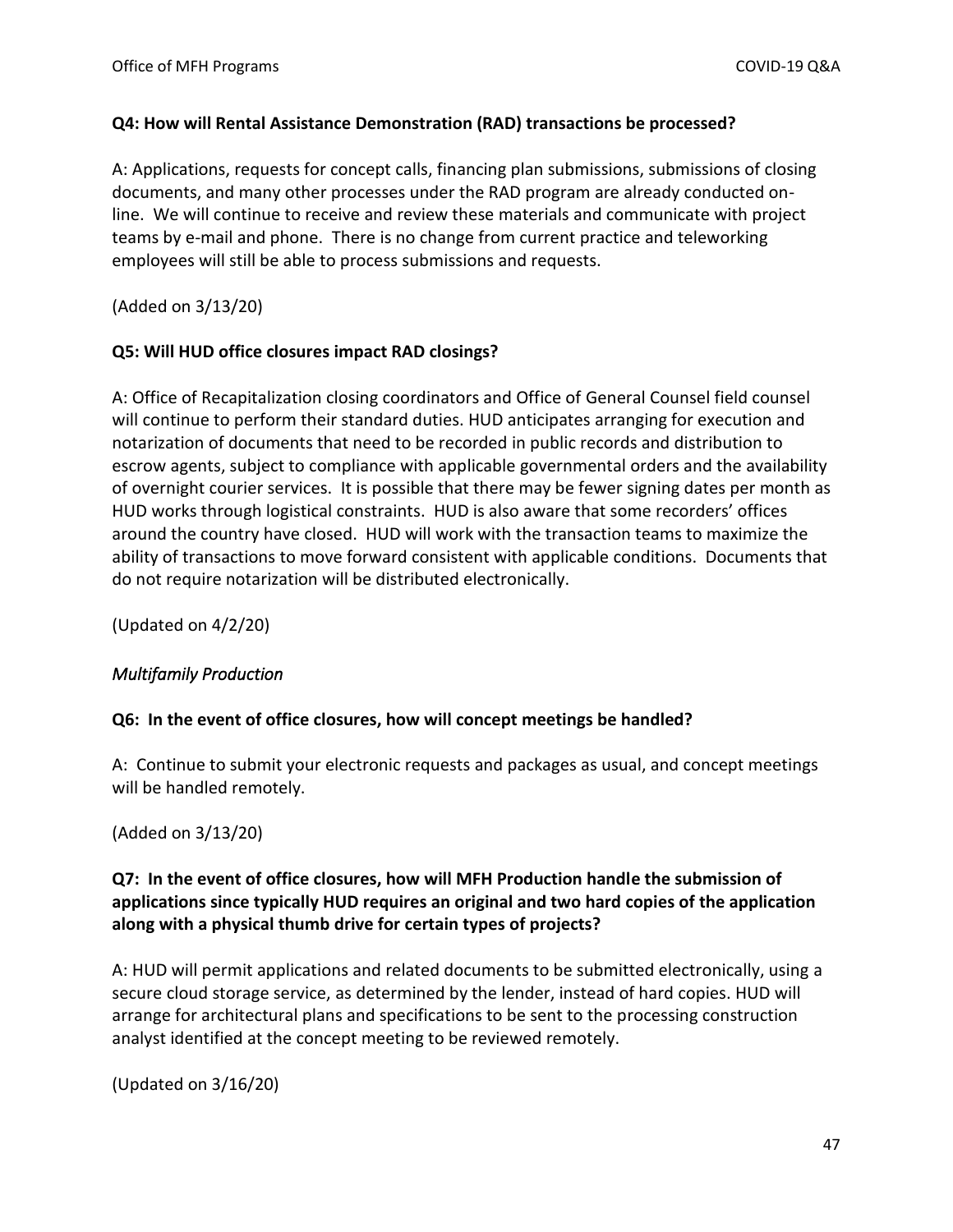### **Q8: Will office closures affect HUD's underwriting and issuance of firm commitments?**

A: No. HUD staff are equipped to perform underwriting functions and all other duties remotely; therefore, HUD does not anticipate a significant issue or delay in processing loans.

(Added on 3/13/20)

### **Q9: In the event of office closures, how will HUD conduct MFH Production loan closings?**

A: MFH Production is coordinating with HUD OGC to ensure continuity of closings in the event of office closures. Certain reviews that are routinely performed electronically, and closings that are routinely conducted by mail, such as Section 223(f) and 233(a)(7) loans, will continue in the same manner.

OGC and MFH Production are working to expand the ability to conduct other types of reviews and closings, including for Section 221(d)(4) and other NC/SR programs, either electronically or by mail to the extent practicable. Additional guidance will be forthcoming as soon as it is available. Please see the additional information included in the section on OGC-MFH Loan Closings below.

(Added on 3/13/20)

### **Q10: In the event of office closures or staff on telework, how will HUD conduct construction administration?**

A: Monthly draws, trip reports and change orders are routinely completed electronically; however, a site visit is required by the owner, architect and construction inspector (CI) to review progress and approve monthly draws. If the owner or architect can only attend remotely, exceptions can be made on condition that the CI is present. Should the CI be unable to attend, then the draw will need to be postponed. While HUD does not anticipate that the timeline for CI inspections to occur will extend past 60 calendar days, situations presented by prolonged unavailability of the principal participants should be raised with the Regional Production Director.

(Added on 3/13/20)

# **Q11: In the event of office closures or staff on telework, how will HUD handle cost certification/ Final Endorsement?**

A: HUD anticipates no disruptions in the performance of these functions as they are routinely conducted electronically.

(Added on 3/13/20)